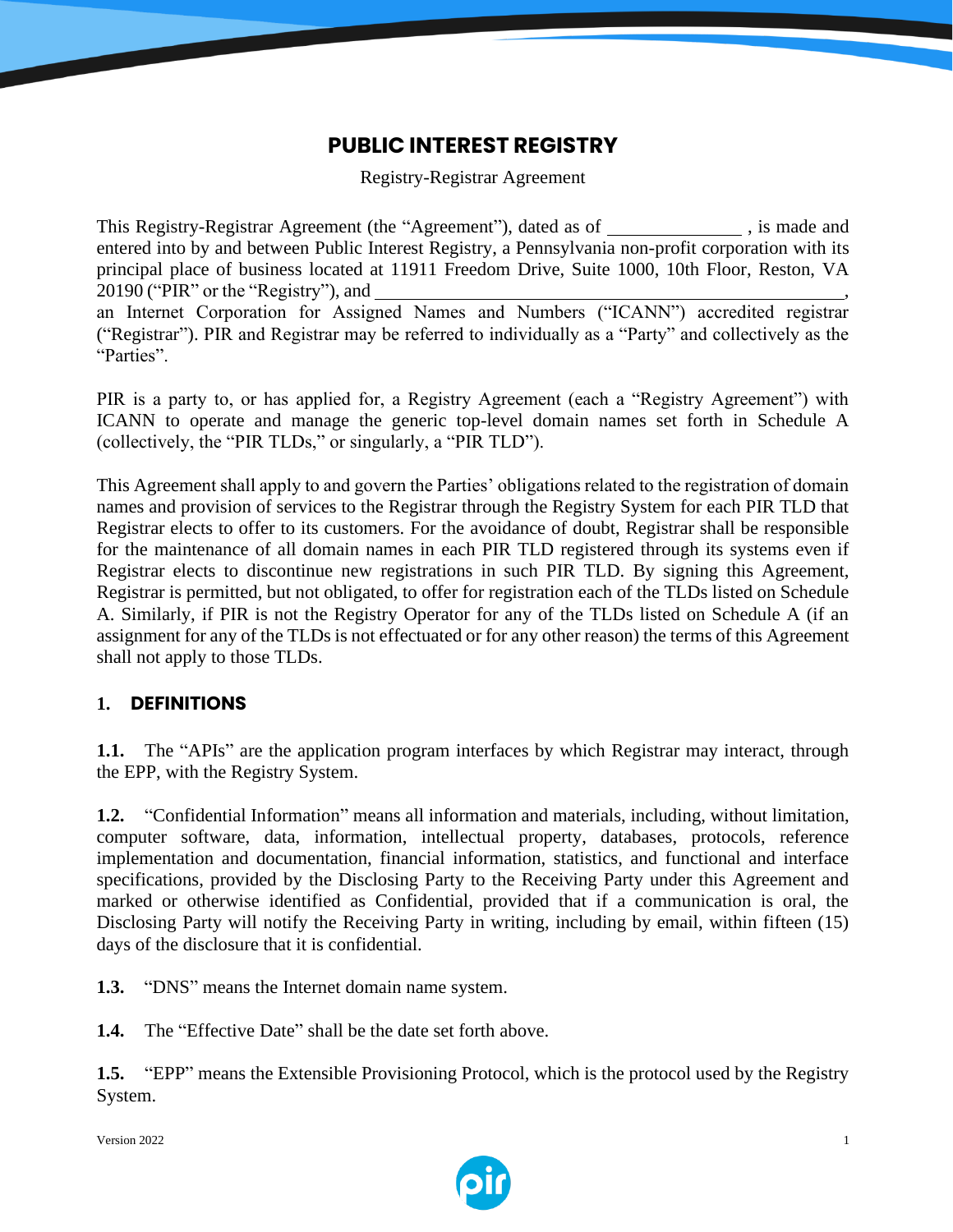**1.6.** "ICANN" means the Internet Corporation for Assigned Names and Numbers.

**1.7.** "Personal Data" has the meaning as set forth in Exhibit 1: RRA Data Processing Addendum.

**1.8.** "Registered Name" refers to a domain name within one of the PIR TLDs, whether consisting of two or more levels, about which PIR or an affiliate engaged in providing Registry Services maintains data in a Registry Database, arranges for such maintenance, or derives revenue from such maintenance. A name in a Registry Database may be a Registered Name even though it does not appear in a TLD zone file (e.g., a registered but inactive name).

**1.9.** "Registered Name Holder" means the holder of a Registered Name.

**1.10.** "Registry Agreement" shall have the meaning set forth in the Preamble of this Agreement.

**1.11.** "Registry Database" means a database comprised of data about one or more domain name registrations within PIR TLDs.

**1.12.** "Registry Policies" means the policies adopted and updated from time to time pursuant to Section 3.5.2 below by the Registry and posted under "Policies" on the Registry Website.

**1.13.** "Registry Services" has the meaning set forth in the Registry Agreement.

**1.14.** The "Registry System" means the system operated by PIR, or contractors on behalf of PIR, for Registered Names in the PIR TLDs.

**1.15.** The "Registry Website" means PIR's website [www.pir.org.](http://www.pir.org/) If this Registry Website address changes, PIR will provide Registrar with at least thirty (30) days' notice pursuant to Section 3.5.2.

**1.16.** "Term" means the term of this Agreement, as set forth in this Agreement.

**1.17.** A "TLD" means a top-level domain of the DNS delegated by ICANN.

**1.18.** "TLD Specific Terms" means any obligations, terms, or conditions that are only applicable to one or more, but not all, PIR TLDs. Such terms are set forth in Schedule B and are only applicable to the TLDs specifically referenced therein.

Other terms used in this Agreement as defined terms shall have the meanings ascribed to them in the context in which they are defined.

# **2. OBLIGATIONS OF PIR**

**2.1. Access to Registry System.** Throughout the Term of this Agreement, PIR, or contractors on its behalf, shall operate the Registry System and provide Registrar with access to the Registry System to transact domain name registration information for domain names within the PIR TLDs to the Registry System. To obtain such access, PIR may require Registrar to successfully complete operation testing in an Operational Test and Evaluation environment made available by PIR or its contractors. Nothing in this Agreement entitles Registrar to enforce any agreement between PIR and ICANN.

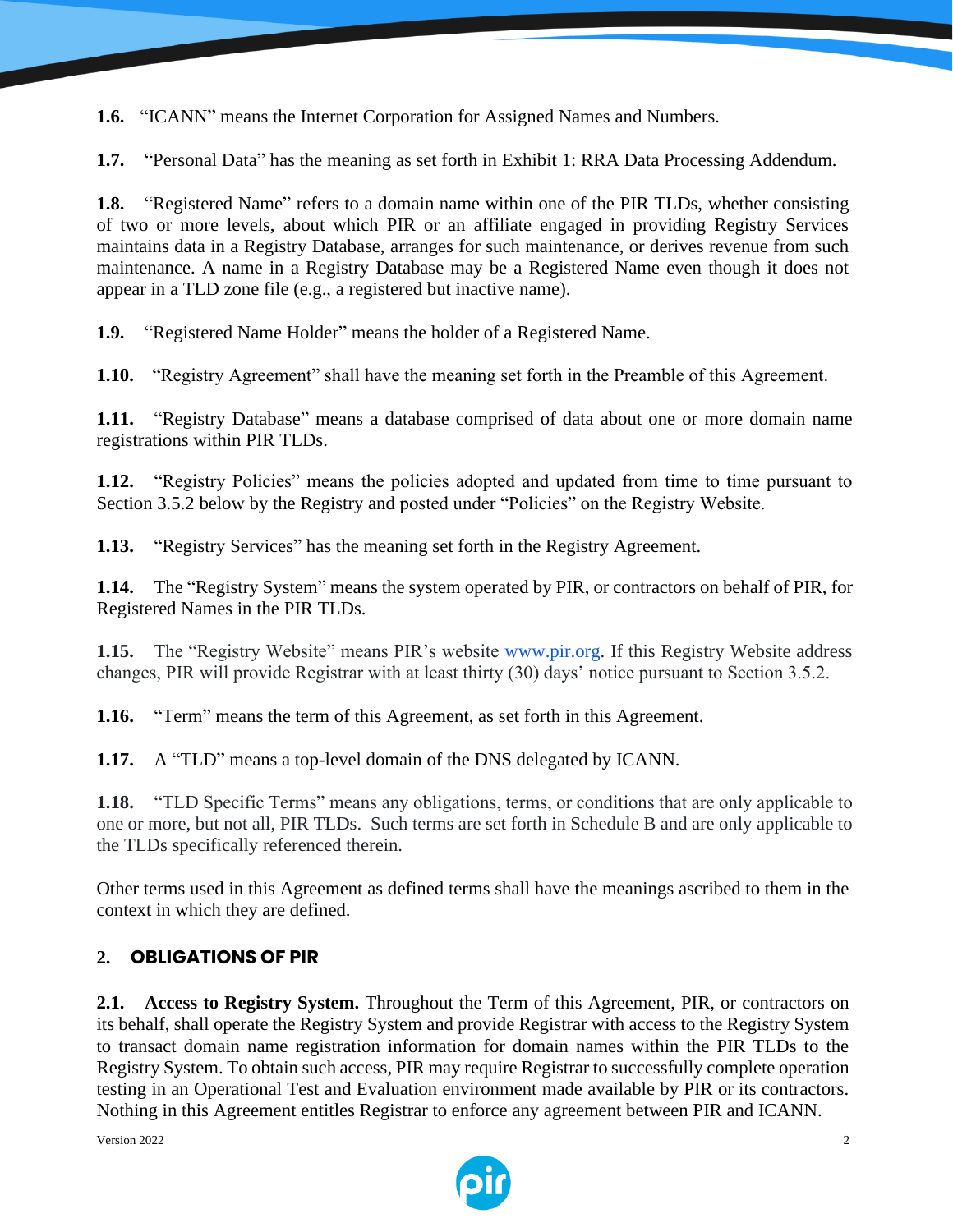**2.2. Maintenance of Registrations Sponsored by Registrar.** Subject to the provisions of this Agreement, and Registrar's Accreditation Agreement with ICANN, PIR shall maintain the registrations of Registered Names sponsored by Registrar in the Registry System during the term for which Registrar has paid the fees required by this Agreement.

**2.3. Provision of Technical Specifications; License.** PIR shall provide Registrar with the technical specifications to permit Registrar to interface with the Registry System. Subject to the terms of this Agreement, PIR grants, and Registrar accepts a non-exclusive, non-transferable, worldwide limited license to access the Registry System, including any applicable updates and upgrades thereto in order to provide domain name registration services in the PIR TLDs only and for no other purpose.

**2.4. Changes to System.** PIR may from time to time modify, revise, or augment the features of the Registry System at its sole discretion. PIR will provide Registrar with at least ninety (90) days' notice prior to the implementation of any material changes to the Registry System.

# **2.5. Engineering and Customer Service Support.**

**2.5.1. Engineering Support.** PIR agrees to provide Registrar with reasonable engineering telephone support (24 hour/7 day) to address engineering issues arising in connection with Registrar's use of the Registry System.

**2.5.2. Customer Service Support.** During the Term of this Agreement, PIR will provide reasonable telephone and e-mail customer service support to Registrar (but not to Registered Name Holders or prospective customers of Registrar), for non-technical issues solely relating to the Registry System and its operation. PIR will provide Registrar with a telephone number and e-mail address for such support during implementation of the Protocol and APIs. First-level telephone support will be available on business days between the hours of 9 a.m. and 5 p.m. Eastern US time.

**2.6. ICANN Requirements.** PIR's obligations hereunder are subject to modification at any time as the result of ICANN-mandated requirements and consensus policies. Notwithstanding anything in this Agreement to the contrary, Registrar shall comply with any such ICANN requirements in accordance with the timeline defined by ICANN.

**2.7. Integrity, Stability and Security; Mitigation Processes**. PIR shall use commercially reasonable efforts to preserve the stability and security of, and confidence in, the PIR TLDs and the DNS in general for the benefit of the entire Internet community. Registrar acknowledges and agrees that PIR reserves the right to deny, suspend, cancel, or transfer any registration or transaction, or place any Registered Name(s) on registry lock, hold or similar status, that it deems necessary, in its sole discretion; (a) to protect the integrity and stability of the registry; (b) to comply with any applicable laws, government rules or requirements, requests of law enforcement, or as needed during or following any dispute resolution process; (c) to comply with the terms of the Registry Agreement; (d) if the domain name use violates PIR's Anti-Abuse Policy or other PIR policies applicable to the relevant TLD, including TLD Specific Policies; (e) to avoid any liability, civil or criminal, on the part of PIR, as well as its affiliates, subsidiaries, officers, directors, and employees; (f) per the terms of the Registration Agreement; or (g) to correct mistakes made by PIR or any registrar in connection with a domain name registration. If PIR makes any such change to any domain name(s), PIR will notify

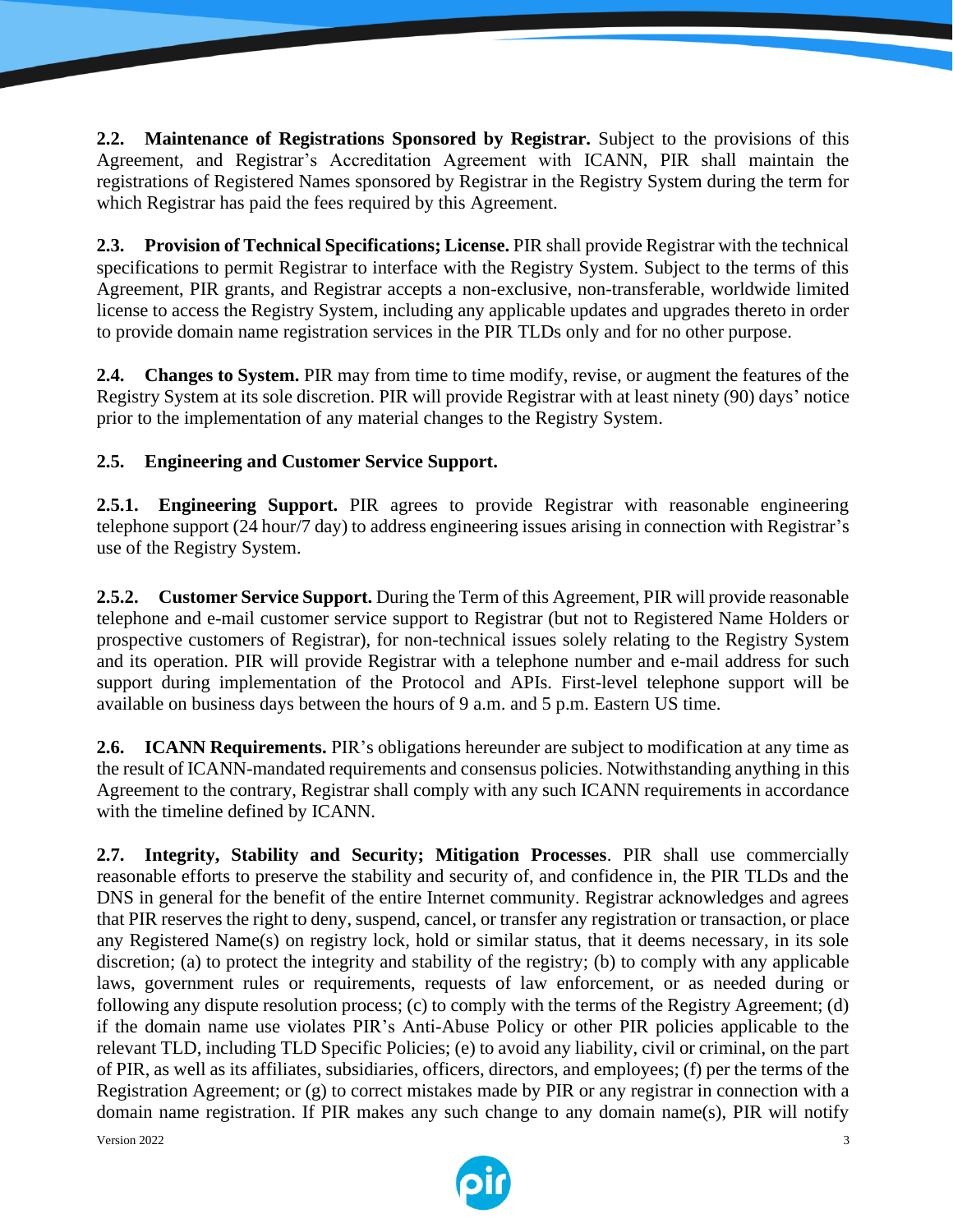Registrar via EPP poll message, except when such notice would contravene existing law, applicable technical standards, or this Agreement.

# **3. OBLIGATIONS OF REGISTRAR**

**3.1. Accredited Registrar.** During the Term of this Agreement, Registrar shall maintain in full force and effect its ICANN accreditation.

# **3.2. Registrar Responsibility for Customer Support and Abuse Mitigation.**

**3.2.1.** Registrar shall be responsible for providing all customer and technical support to Registered Name Holders in each of the PIR TLDs. This includes all customer, technical, and billing support related to the registration, modification, renewal, transfer, and deletion of domain names under its sponsorship.

**3.2.2.** Registrar shall maintain an abuse point of contact in accordance with its Registrar Accreditation Agreement with ICANN that can be contacted where incidents of abusive activities as defined by ICANN, PIR's Anti-Abuse Policy, or any other applicable Registry Policy is suspected, or has been found, by PIR.

**3.2.3.** Registrar shall have processes in place to appropriately address reports of abusive activities as defined by ICANN, PIR's Anti-Abuse Policy, or any other applicable Registry Policy and have systems in place to reasonably mitigate such abuse. Registrar acknowledges and agrees that PIR reserves the right to take any action on abusive Registered Names as set forth in such policies.

**3.3. Registrar's Registration Agreement.** At all times while it is sponsoring the registration of any Registered Name within the Registry System, Registrar shall have in effect an electronic or paper registration agreement with the Registered Name Holder. Registrar shall include in its registration agreement those terms required by this Agreement, its Registrar Accreditation Agreement with ICANN, and other terms that are consistent with Registrar's obligations to PIR under this Agreement.

**3.4. Indemnification Required of Registered Name Holders.** In its registration agreement with each Registered Name Holder, Registrar shall require such Registered Name Holder to indemnify, defend, and hold harmless PIR and its subcontractors, and the directors, officers, employees, affiliates, and agents of each of them, from and against all claims, damages, liabilities, costs and expenses, including reasonable legal fees and expenses, arising out of or relating to the Registered Name Holder's domain name registration. The registration agreement shall further require that this indemnification obligation survive the termination or expiration of the registration agreement.

**3.5. Compliance with Terms and Conditions.** Registrar shall comply with each of the following requirements, and further shall include in its registration agreement with each Registered Name Holder an obligation for such Registered Name Holder to comply with each of the following requirements:

**3.5.1.** ICANN standards, policies, procedures, and practices for which Registrar or PIR has in accordance with the Registry Agreement, the Registrar Accreditation Agreement, or other arrangement with ICANN; and

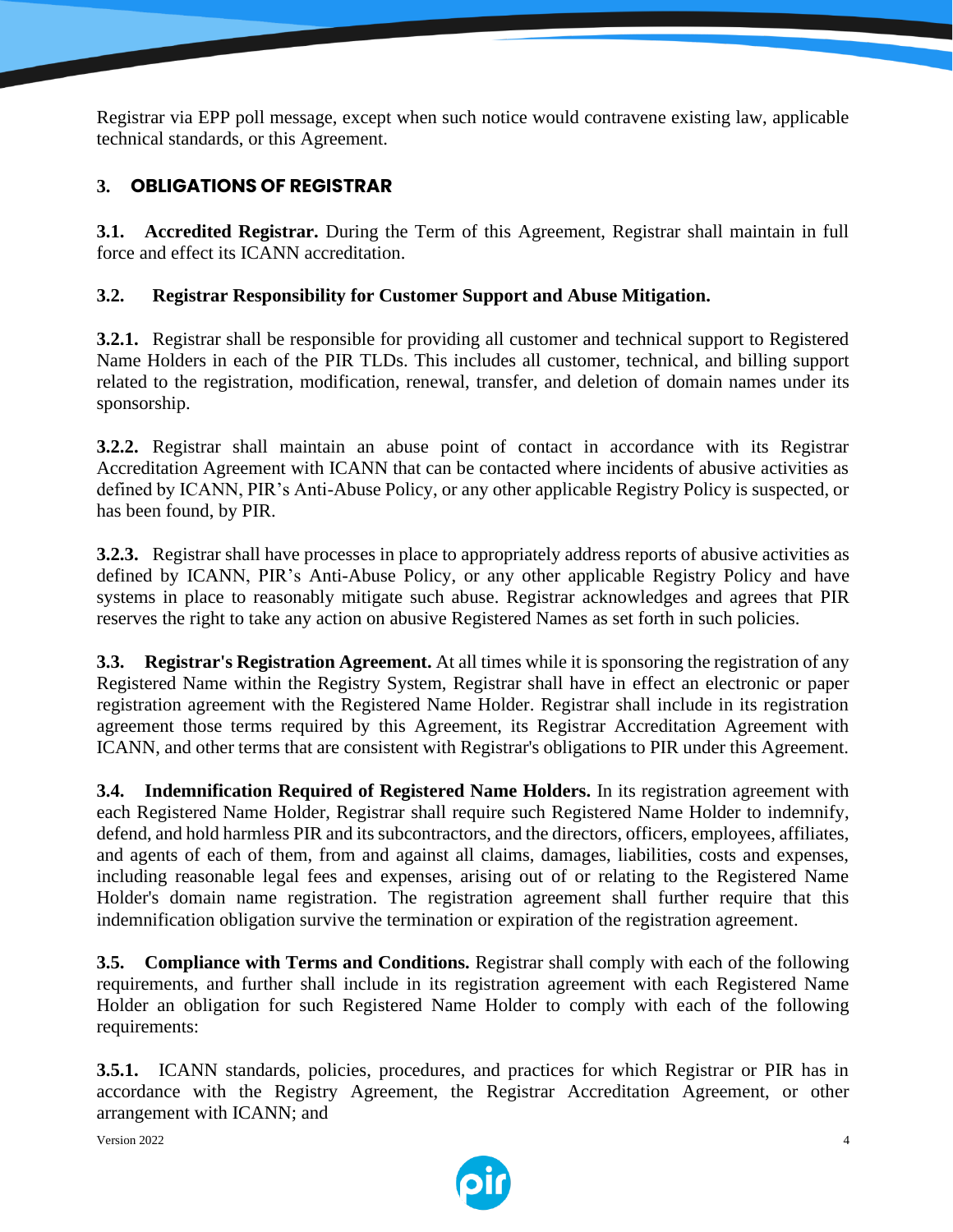**3.5.2.** operational standards, policies, procedures, and practices for PIR TLDs established from time to time by PIR in a non-arbitrary manner and applicable to all registrars, including any applicable affiliate(s) or contractor(s) of PIR, and consistent with ICANN's standards, policies, procedures, and practices and PIR's relevant Registry Agreements with ICANN. Additional or revised PIR operational standards, policies, procedures, and practices for PIR TLDs shall be effective upon thirty (30) days' notice by PIR to Registrar. If there is a discrepancy between the terms required by this Agreement and the terms of the Registrar's registration agreement, the terms of this Agreement shall supersede those of the Registrar's registration agreement.

**3.6. Additional Requirements for Registration Agreement.** In addition to the provisions of this Subsection, in its registration agreement with each Registered Name Holder, Registrar shall require such Registered Name Holder to:

**3.6.1.** consent to the use, copying, distribution, publication, transfer, modification, and other processing of Registered Name Holder's Personal Data by PIR and its designees and agents in a manner consistent with the purposes specified pursuant to Exhibit 1, RRA Data Processing Addendum.

**3.6.2.** submit to proceedings commenced under ICANN's Uniform Domain Name Dispute Resolution Policy ("UDRP");

**3.6.3.** submit to proceedings commenced under ICANN's Uniform Rapid Suspension ("URS") process;

**3.6.4.** immediately correct and update the registration information for the Registered Name during the registration term for the Registered Name;

**3.6.5.** agree to be bound by any TLD Specific Terms as set forth in Schedule B, TLD Specific Terms, for the applicable PIR TLDs Registrar offers for registration;

**3.6.6.** if Registrar participates in the initial launch of any of the PIR TLDs, agree to be bound by the terms of such, including without limitation the sunrise period and the land rush period, and the Sunrise Dispute Resolution Policy, and further to acknowledge that PIR has no liability of any kind for any loss or liability resulting from the proceedings and processes relating to the sunrise period or the land rush period, including, without limitation: (a) the ability or inability of a registrant to obtain a Registered Name during these periods and (b) the results of any dispute over a sunrise registration;

**3.6.7.** agree not to distribute malware, abusively operate botnets, phishing, piracy, trademark, or copyright infringement, fraudulent or deceptive practices, counterfeiting, or otherwise engaging in activity contrary to PIR's Anti-Abuse Policy, or other PIR Policies applicable to the particular PIR TLD, or applicable law; and

**3.6.8.** acknowledge and agree that PIR reserves the right to deny, cancel or transfer any registration or transaction, or place any domain name(s) on registry lock, hold or similar status, that it deems necessary, in its discretion; (1) to protect the integrity and stability of the Registry Database or the Registry System; (2) to comply with any applicable laws, government rules or requirements, requests

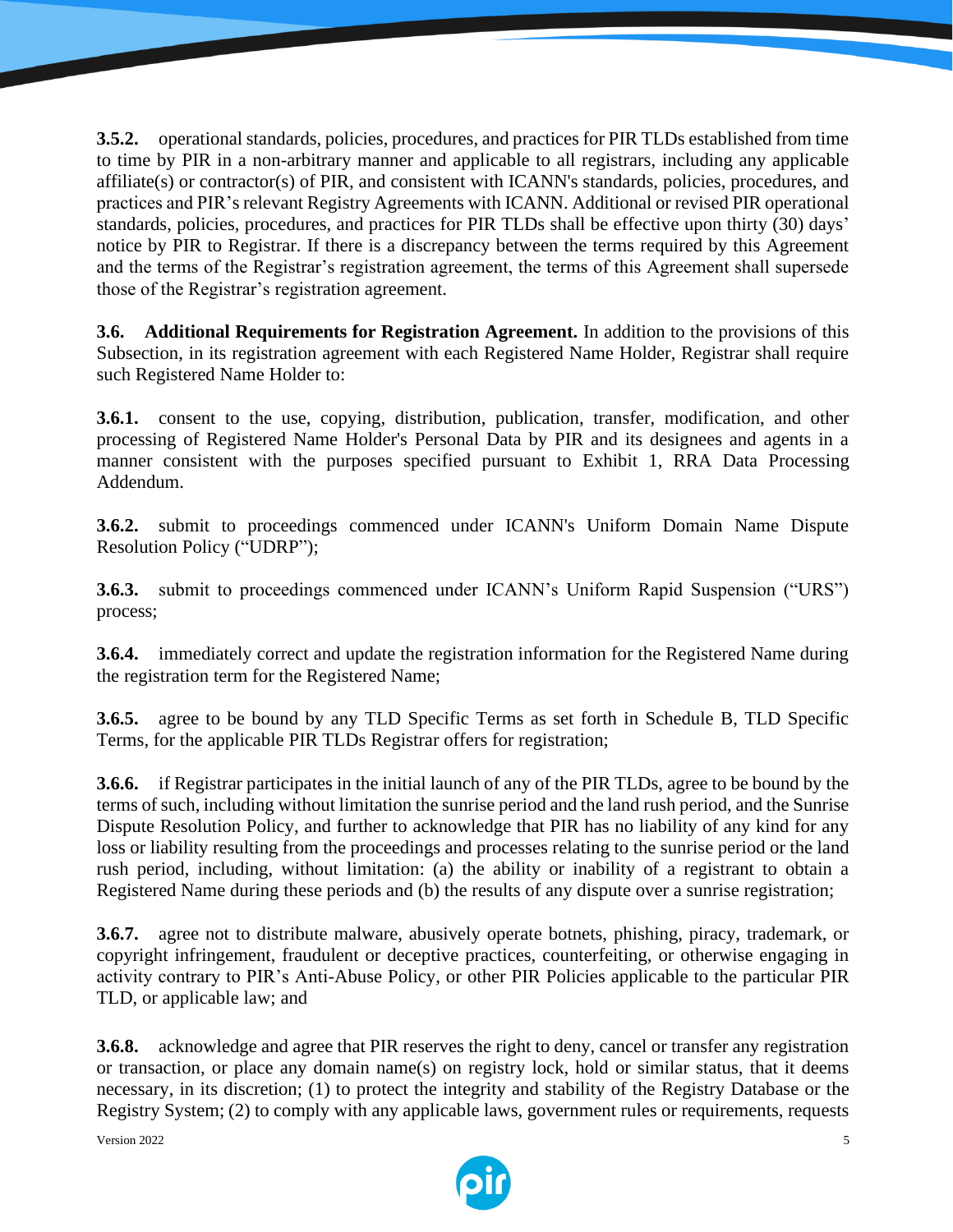of law enforcement, or any dispute resolution process; (3) to avoid any liability, civil or criminal, on the part of PIR, as well as its affiliates, subsidiaries, officers, directors, and employees; (4) per the terms of the registration agreement (5) pursuant to PIR's Anti-Abuse Policy or other PIR policies applicable to the relevant TLD; or (6) to correct mistakes made by PIR or any Registrar in connection with a Registered Name. PIR also reserves the right to place upon registry lock, hold, or similar status a domain name during resolution of a dispute.

# **3.7. Data Submission Requirements.**

**3.7.1.** As part of its registration and sponsorship of Registered Names in PIR TLDs, Registrar shall submit complete data as required by technical specifications of the Registry System that are made available to Registrar from time to time. Registrar hereby grants PIR a non-exclusive, nontransferable, limited license to such data for propagation of and the provision of authorized access to the TLD zone files and as otherwise required in PIR's operation of PIR TLDs.

**3.7.2.** Registrar shall submit any corrections or updates from a Registered Name Holder relating to the registration information for a Registered Name to PIR in a timely manner.

# **3.8. Security.**

**3.8.1.** Registrar shall develop and employ in its domain name registration business all necessary technology and restrictions to ensure that its connection to the Registry System is secure and that all data exchanged between Registrar's system and the Registry System shall be protected to avoid unintended disclosure of information. Registrar shall employ the necessary measures to prevent its access to the Registry System granted hereunder from being used to (i) allow, enable, or otherwise support the transmission by e-mail, telephone, or facsimile of mass unsolicited, commercial advertising or solicitations to entities other than its own existing customers; or (ii) enable high volume, automated, electronic processes that send queries or data to the systems of PIR, any other registry operated under an agreement with ICANN, or any ICANN-accredited registrar, except as reasonably necessary to register domain names or modify existing registrations. In addition, PIR may require other reasonable security provisions to ensure that the Registry System is secure and stable.

**3.8.2.** The Registrar shall provide the Registered Name Holder with timely access to the authorization code along with the ability to modify the authorization code. Registrar shall respond to any inquiry by a Registered Name Holder regarding access to or modification of an authorization code within five  $(5)$  calendar days.

**3.9. Resolution of Technical Problems.** Registrar shall employ necessary employees, contractors, or agents with sufficient technical training and experience to respond to and fix all technical problems concerning the use of the EPP, the APIs, and the systems of PIR in conjunction with Registrar's systems. In the event of significant degradation of the Registry System or other emergency, PIR may, in its sole discretion, temporarily suspend or restrict Registrar's access to the Registry System. Such temporary suspensions shall be applied in a non-arbitrary manner and shall apply fairly to any registrar similarly situated, including affiliates of PIR.

**3.10. Time.** In the event of any dispute concerning the time of the entry of a domain name registration into the Registry Database, the time shown in the Registry records shall control.

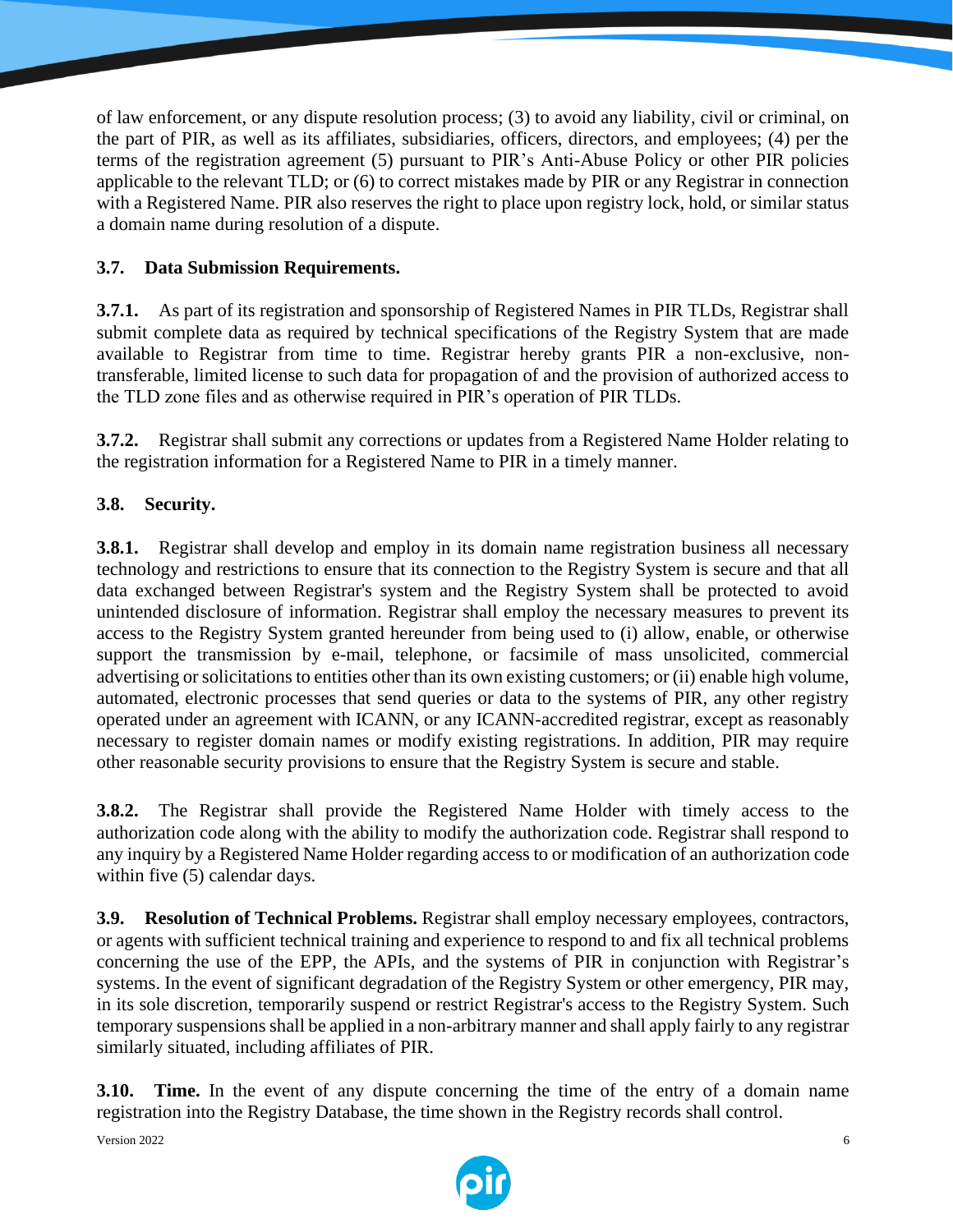**3.11. Transfer of Registration Sponsorship.** Registrar agrees to implement transfers of Registered Name registrations from another registrar to Registrar and vice versa pursuant to the Policy on Transfer of Registrations Between Registrars as may be amended from time to time by ICANN (the "Transfer Policy").

**3.12. Restrictions on Registered Names.** In addition to complying with ICANN standards, policies, procedures, and practices limiting domain names that may be registered, Registrar agrees to comply with applicable statutes and regulations limiting the domain names that may be registered.

# **4. FEES**

**4.1. Amount of PIR Fees.** Registrar agrees to pay PIR the fees set forth in Schedule C for services provided by PIR to Registrar (collectively, "Fees"). PIR reserves the right to revise the Standard Fees (as described in Schedule C) from time to time, provided that PIR shall provide at least six (6) months' notice to Registrar prior to any such increases. In addition, Registrar agrees to pay PIR the applicable Variable Fees assessed to Registry Operator by ICANN, as set forth in the applicable Registry Agreements. All payments shall be made in accordance with the processes set forth in Schedule C. PIR reserves the right to modify its billing and collections policies from time to time, provided that PIR shall provide notice of such modifications in accordance with Section 3.5.2.

**4.2. Taxes.** All Fees due under this Agreement are exclusive of tax. All taxes, duties, fees and other governmental charges of any kind (including sales, turnover, services, use and value-added taxes, but excluding taxes based on the net income of PIR) which are imposed by or under the authority of any government or any political subdivision thereof on the fees for any services, software and/or hardware shall be borne by Registrar and shall not be considered a part of, a deduction from or an offset against such Fees. All payments due to PIR shall be made without any deduction or withholding on account of any tax, duty, charge or penalty except as required by law, in which case, the sum payable by Registrar from which such deduction or withholding is to be made shall be increased to the extent necessary to ensure that, after making such deduction or withholding, PIR receives and retains (free from any liability with respect thereof) a net sum equal to the sum it would have received but for such deduction or withholding being required.

# **5. CONFIDENTIALITY AND INTELLECTUAL PROPERTY**

**5.1. Use of Confidential Information.** During the Term of this Agreement, each party (the "Disclosing Party") may disclose its Confidential Information to the other party (the "Receiving Party"). Each party's use and disclosure of the Confidential Information of the other party shall be subject to the following terms:

**5.1.1.** The Receiving Party shall treat as strictly confidential, and use all reasonable efforts to preserve the secrecy and confidentiality of, all Confidential Information of the Disclosing Party, including implementing reasonable physical security measures and operating procedures.

 $V$ ersion 2022  $\overline{7}$ **5.1.2.** The Receiving Party agrees that it will use any Confidential Information of the Disclosing Party solely for the purpose of exercising its right or performing its obligations under this Agreement and for no other purposes whatsoever.

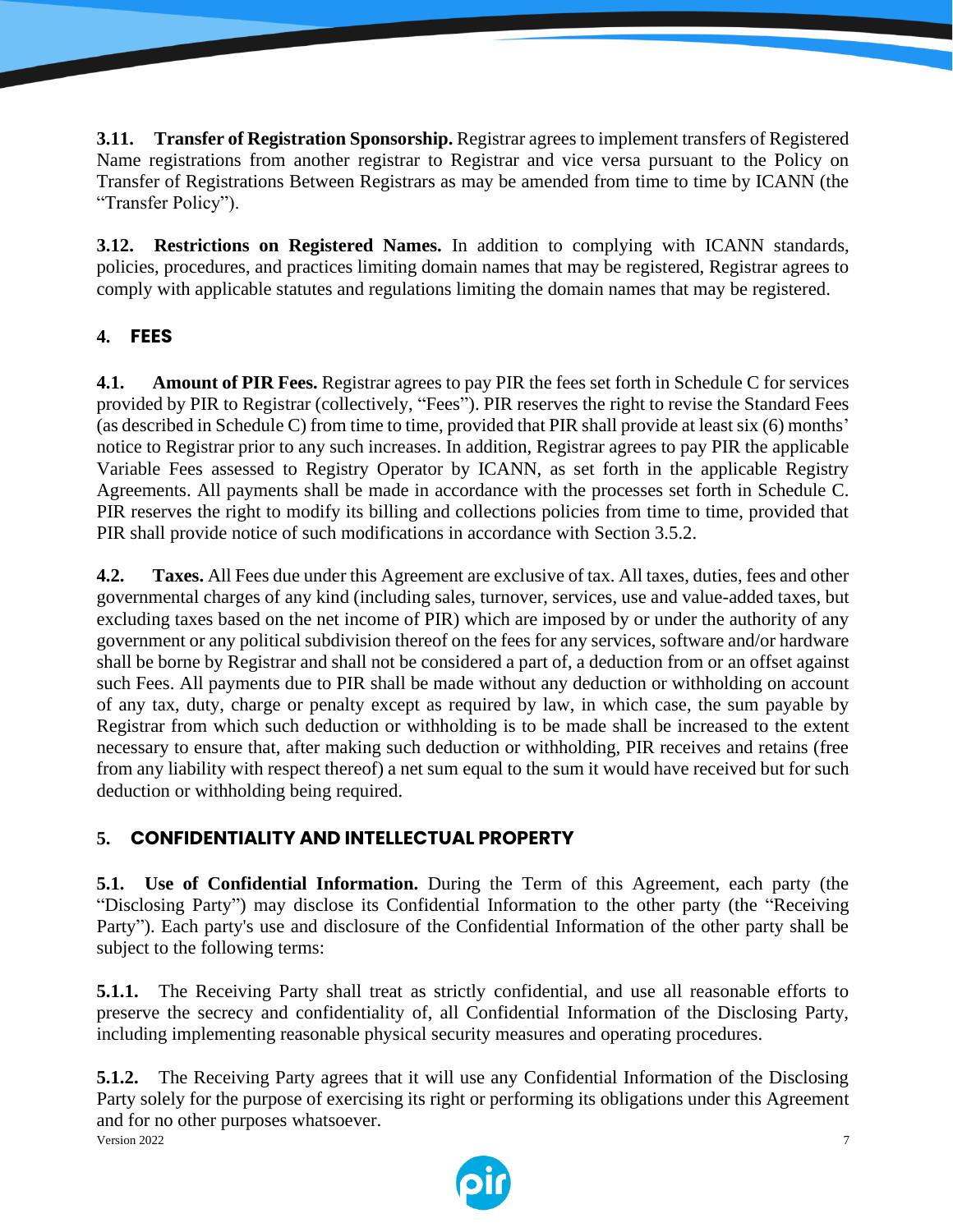**5.1.3.** The Receiving Party shall make no disclosures of any Confidential Information of the Disclosing Party to others; provided, however, that if the Receiving Party is a corporation, partnership, or similar entity, disclosure is permitted to the Receiving Party's officers, employees, contractors and agents who have a demonstrable need to know such Confidential Information, provided the Receiving Party shall advise such personnel of the confidential nature of the Confidential Information and of the procedures required to maintain the confidentiality thereof, and shall require them to acknowledge in writing that they have read, understand, and agree to be individually bound by the confidentiality terms of this Agreement.

**5.1.4.** The Receiving Party shall not modify or remove any confidentiality legends or copyright notices appearing on any Confidential Information of the Disclosing Party.

**5.1.5.** The Receiving Party agrees not to prepare any derivative works based on the Confidential Information.

**5.1.6.** Notwithstanding the foregoing, this Subsection imposes no obligation upon the Parties with respect to information that (i) is disclosed in the absence of a confidentiality agreement and such disclosure was agreed to by the Disclosing Party in writing prior to such disclosure; or (ii) is or has entered the public domain through no fault of the Receiving Party; or (iii) is known by the Receiving Party prior to the time of disclosure; or (iv) is independently developed by the Receiving Party without use of the Confidential Information; or (v) is made generally available by the Disclosing Party without restriction on disclosure; or (vi) is required to be disclosed by law, regulation or court order; provided, that in the event the Receiving Party is required by law, regulation or court order to disclose any of Disclosing Party's Confidential Information, Receiving Party will promptly notify Disclosing Party in writing prior to making any such disclosure in order to facilitate Disclosing Party seeking a protective order or other appropriate remedy from the proper authority, at the Disclosing Party's expense. Receiving Party agrees to cooperate with Disclosing Party in seeking such order or other remedy. Receiving Party further agrees that if Disclosing Party is not successful in precluding the requesting legal body from requiring the disclosure of the Confidential Information, it will furnish only that portion of the Confidential Information which is legally required.

**5.1.7.** The Receiving Party's duties under this Subsection shall expire two (2) years after the expiration or termination of this Agreement or earlier, upon written agreement of the Parties.

# **5.2. Intellectual Property.**

**5.2.1.** Subject to the licenses granted hereunder, each party will continue to independently own its intellectual property, including all patents, trademarks, trade names, service marks, copyrights, trade secrets, proprietary processes, and all other forms of intellectual property.

**5.2.2.** Without limiting the generality of the foregoing, no commercial use rights or any licenses under any patent, patent application, copyright, trademark, know-how, trade secret, or any other intellectual proprietary rights are granted by the Disclosing Party to the Receiving Party by this Agreement, or by any disclosure of any Confidential Information to the Receiving Party under this Agreement.

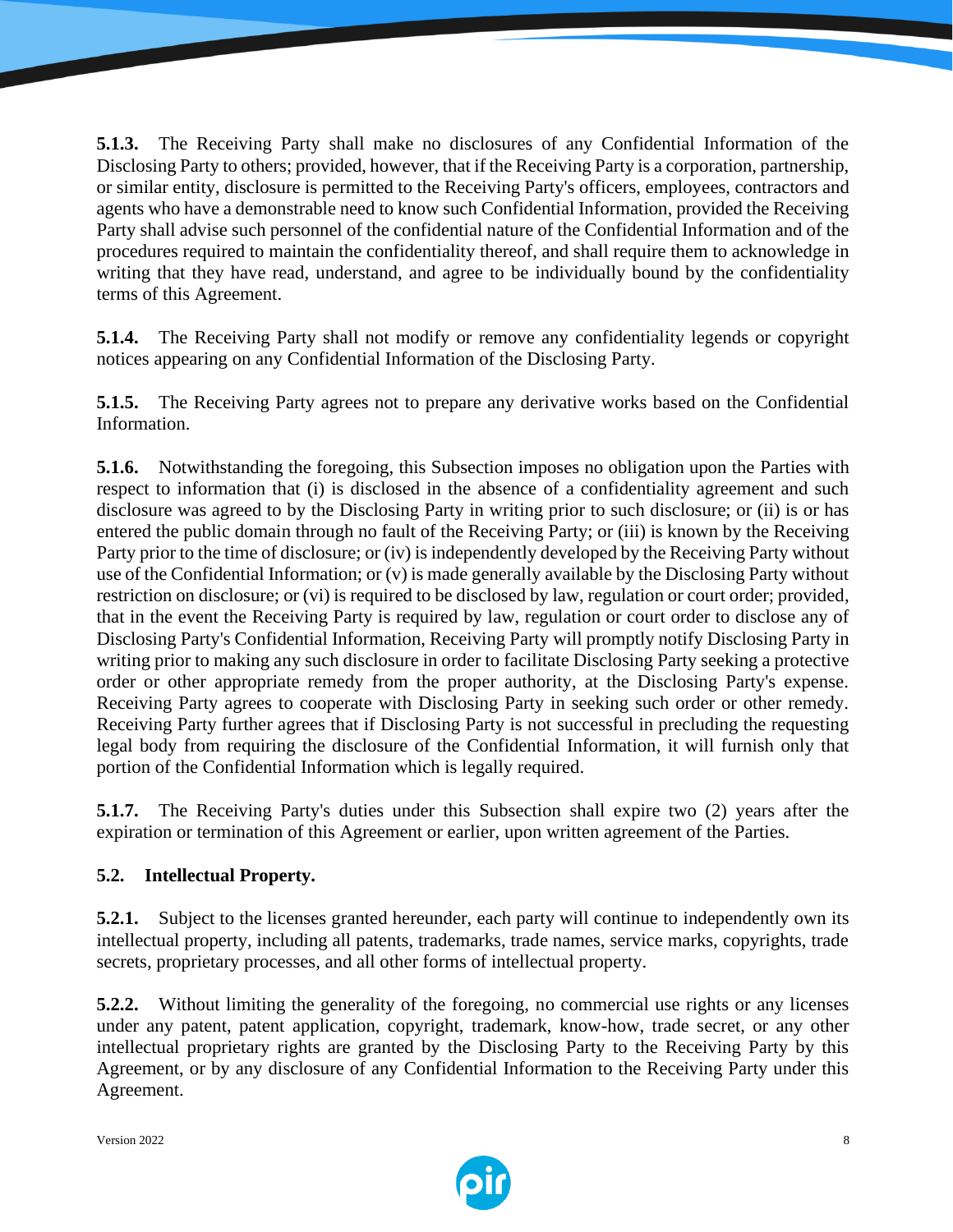# **6. INDEMNITIES AND LIMITATION OF LIABILITY**

**6.1. Indemnification.** Registrar, at its own expense and within thirty (30) days after presentation of a demand by PIR under this Section, will indemnify, defend and hold harmless PIR and its subcontractors, and the directors, officers, employees, representatives, agents, and affiliates of each of them, against any claim, suit, action, or other proceeding brought against any such party(ies) based on or arising from any claim or alleged claim: (i) relating to any product or service of Registrar; (ii) relating to any agreement, including Registrar's dispute policy, with any Registered Name Holder or Registrar; or (iii) relating to Registrar's domain name registration business, including, but not limited to, Registrar's advertising, domain name application process, systems and other processes, fees charged, billing practices, and customer service. PIR shall provide Registrar with prompt notice of any such claim, and upon Registrar's written request, PIR will provide to Registrar all available information and assistance reasonably necessary for Registrar to defend such claim, provided that Registrar reimburses PIR for PIR's actual and reasonable costs incurred in connection with providing such information and assistance. Registrar will not enter into any settlement or compromise of any such indemnifiable claim without PIR's prior written consent, which consent shall not be unreasonably withheld. Registrar will pay any costs, damages, and expenses, including, but not limited to, reasonable attorneys' fees and costs awarded against or otherwise incurred by PIR in connection with or arising from any such indemnifiable claim, suit, action, or proceeding.

**6.2. Representation, Warranty, and Covenant.** Registrar represents, warrants, and covenants that: (i) it is and will remain a corporation duly incorporated, validly existing and in good standing under the law of the jurisdiction of its formation (ii) it has all requisite corporate power and authority to execute, deliver, and perform its obligations under this Agreement, (iii) the execution, performance and delivery of this Agreement has been duly authorized by Registrar, (iv) it is and will remain in compliance with applicable laws and regulations, (v) it is, and will continue to be, accredited by ICANN or its successor and (vi) no further approval, authorization or consent of any governmental or regulatory authority is required to be obtained or made by Registrar in order for it to enter into and perform its obligations under this Agreement.

**6.3. Limitation of Liability.** EXCEPT IN CONNECTION WITH A PARTY'S INDEMNITY OR CONFIDENTIALITY OBLIGATIONS HEREUNDER**,** IN NO EVENT SHALL EITHER PARTY BE LIABLE FOR ANY SPECIAL, INDIRECT, INCIDENTAL, PUNITIVE, EXEMPLARY, OR CONSEQUENTIAL DAMAGES, OR ANY DAMAGES RESULTING FROM LOSS OF PROFITS OR BUSINESS INTERRUPTION, ARISING OUT OF OR IN CONNECTION WITH THIS AGREEMENT, EVEN IF THE OTHER PARTY HAS BEEN ADVISED OF THE POSSIBILITY OF SUCH DAMAGES. IN NO EVENT SHALL THE MAXIMUM AGGREGATE LIABILITY OF PIR AND ITS SUBCONTRACTORS EXCEED THE LESSER OF (i) THE TOTAL AMOUNT PAID TO PIR UNDER THE TERMS OF THIS AGREEMENT FOR THE IMMEDIATELY PRECEEDING 12 MONTH PERIOD, OR (ii) \$100,000 USD.

Version 2022 9 **6.4. Disclaimer of Warranties.** THE REGISTRY SYSTEM AND THE PROVISION OF REGISTRY SERVICES AS WELL AS ANY OTHER SERVICES PROVIDED UNDER THIS AGREEMENT ARE PROVIDED "AS-IS" AND WITHOUT ANY WARRANTY OF ANY KIND. PIR EXPRESSLY DISCLAIMS ALL WARRANTIES OR CONDITIONS, EXPRESS OR IMPLIED, INCLUDING, BUT NOT LIMITED TO, THE IMPLIED WARRANTIES AND CONDITIONS OF MERCHANTABILITY OR SATISFACTORY QUALITY AND FITNESS FOR

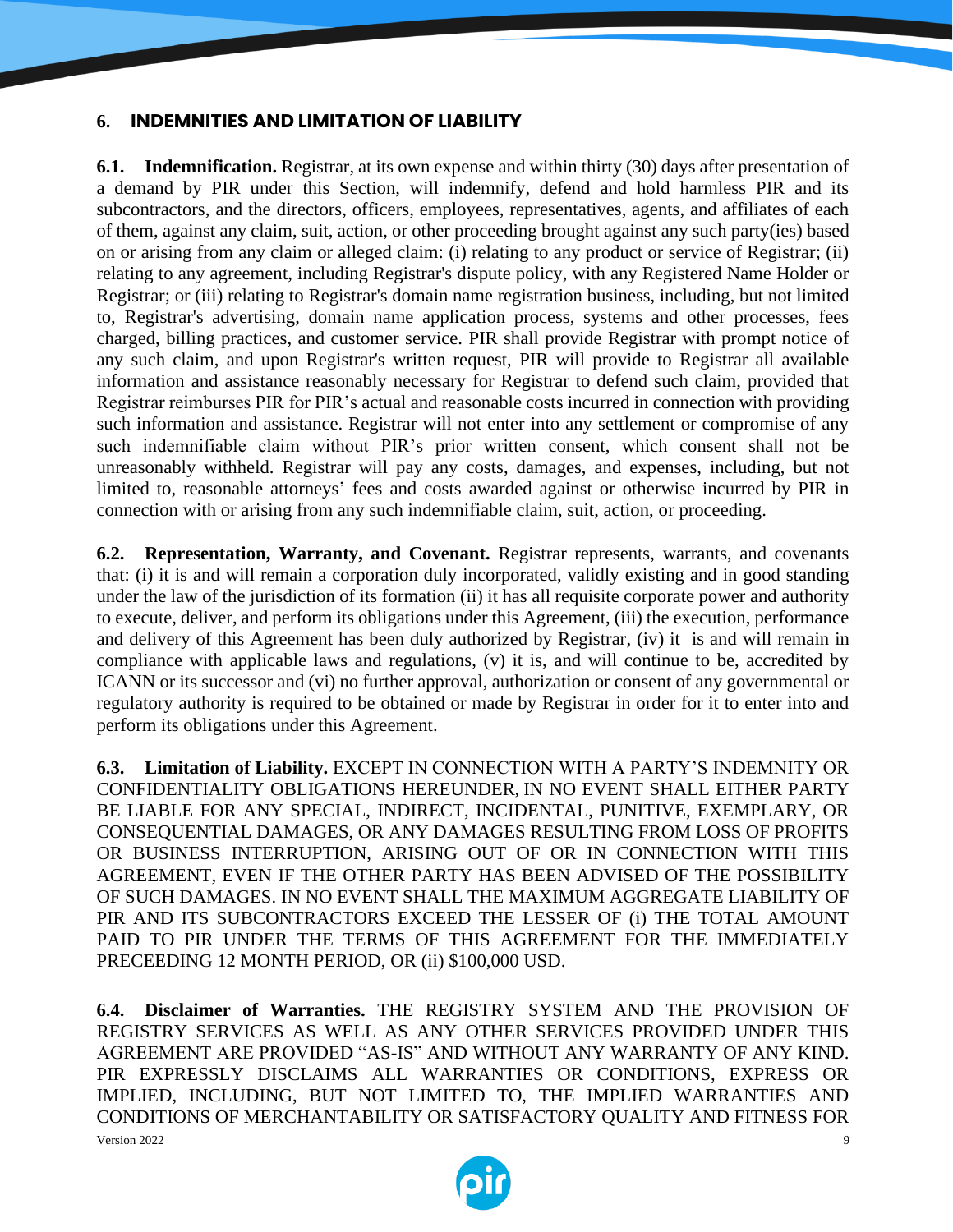A PARTICULAR PURPOSE AND NONINFRINGEMENT OF THIRD-PARTY RIGHTS. PIR DOES NOT WARRANT THAT THE FUNCTIONS CONTAINED IN THE REGISTRY SYSTEM WILL MEET REGISTRAR'S REQUIREMENTS, OR THAT THE OPERATION OF THE REGISTRY SYSTEM WILL BE UNINTERRUPTED OR ERROR-FREE, OR THAT DEFECTS IN THE REGISTRY SYSTEM WILL BE CORRECTED. FURTHERMORE, PIR DOES NOT WARRANT NOR MAKE ANY REPRESENTATIONS REGARDING THE USE OR THE RESULTS OF THE REGISTRY SYSTEM OR RELATED DOCUMENTATION IN TERMS OF THEIR CORRECTNESS, ACCURACY, RELIABILITY, OR OTHERWISE. SHOULD THE REGISTRY SYSTEM PROVE DEFECTIVE, REGISTRAR ASSUMES THE ENTIRE COST OF ALL NECESSARY SERVICING, REPAIR OR CORRECTION OF REGISTRAR'S OWN SYSTEMS AND SOFTWARE.

# **7. INSURANCE**

**7.1. Insurance Requirements**. PIR may, at its sole discretion, require Registrar to provide proof of reasonable general liability insurance.

# **8. DISPUTE RESOLUTION**

**8.1. Dispute Resolution.** Disputes arising under or in connection with this Agreement, including requests for specific performance, shall be resolved through binding arbitration conducted as provided in this Section pursuant to the rules of the American Arbitration Association ("AAA"). The arbitration shall be conducted in the English language and shall occur in Fairfax County, Virginia, United States of America. There shall be three arbitrators: each party shall choose one arbitrator and, if the two arbitrators are not able to agree on a third arbitrator, the third shall be chosen by the AAA. The parties shall bear the costs of the arbitration in equal shares, subject to the right of the arbitrators to reallocate the costs in their award as provided in the AAA rules. The parties shall bear their own attorneys' fees in connection with the arbitration, and the arbitrators may not reallocate the attorneys' fees in conjunction with their award. The arbitrators shall render their decision within ninety (90) days of the initiation of arbitration. Any litigation brought to enforce an arbitration award shall be brought in the state or federal courts of the Commonwealth of Virginia, United States of America; however, the parties shall also have the right to enforce a judgment of such a court in any court of competent jurisdiction. For the purpose of aiding the arbitration or preserving the rights of a party during the pendency of an arbitration, each party shall have the right to seek temporary or preliminary injunctive relief from the arbitration panel or a court located in the state or federal courts in the Commonwealth of Virginia, United States of America, which shall not be a waiver of this arbitration agreement.

# **9. TERM AND TERMINATION**

**9.1. Term of the Agreement; Revisions.** The Term of this Agreement shall commence on the Effective Date and, unless earlier terminated in accordance with the provisions of this Agreement, shall expire on the last day of the calendar month which is two (2) years following the Effective Date. This Agreement shall automatically renew for additional successive two (2) year terms unless Registrar provides notice of termination to Registry Operator at least thirty (30) days prior to the end of the initial or any renewal term. If revisions to PIR's approved form of Registry-Registrar Agreement are approved or adopted by ICANN, Registrar will either execute an amendment

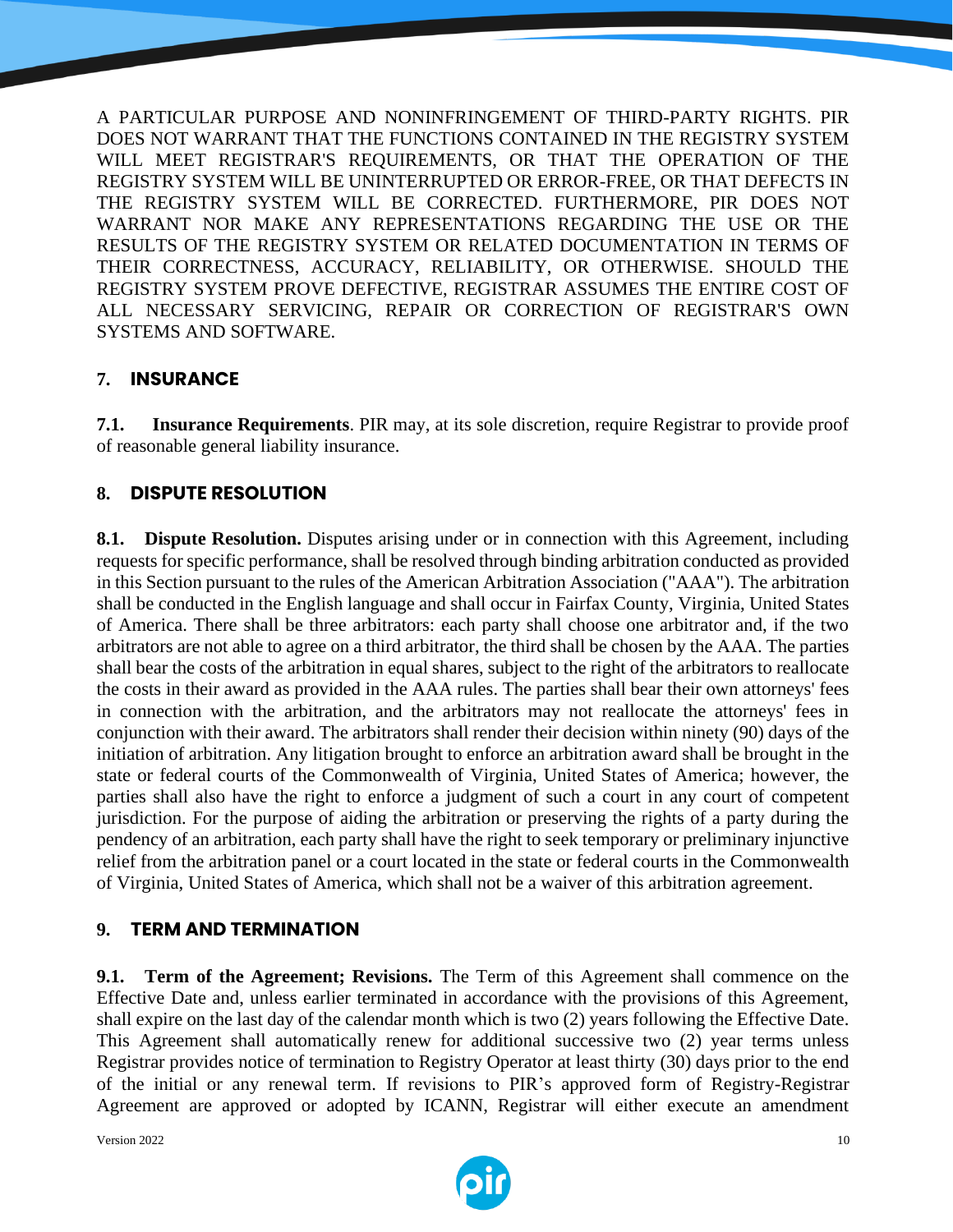substituting the revised agreement in place of this Agreement or, at its option exercised within fifteen (15) days after receiving notice of such amendment, terminate this Agreement immediately by giving written notice to PIR. If PIR does not receive such executed amendment or notice of termination from Registrar within such fifteen (15) day period, Registrar shall be deemed to have terminated this Agreement effective immediately.

**9.2. Termination.** This Agreement may also be terminated as follows:

**9.2.1. Termination For Cause.** If either party materially breaches any of its obligations under this Agreement and such breach is not substantially cured within thirty (30) calendar days after written notice thereof is given by the other party, then the non-breaching party may, by giving written notice thereof to the other party, terminate this Agreement as of the date specified in such notice of termination.

**9.2.2. Termination at Option of Registrar.** Registrar may terminate this Agreement at any time by giving PIR thirty (30) days' notice of termination.

**9.2.3. Termination Upon Loss of Registrar's Accreditation.** This Agreement shall immediately terminate if Registrar's accreditation by ICANN is terminated or expires without renewal.

**9.2.4. Termination in the Event of Termination of all Registry Agreements.** This Agreement shall terminate if PIR's Registry Agreements with ICANN are all terminated or expire without entry of a subsequent Registry Agreement with ICANN and this Agreement is not assigned pursuant to the terms herein.

**9.2.5. Termination in the Event of Insolvency or Bankruptcy.** Either party may terminate this Agreement if the other party is adjudged insolvent or bankrupt, or if proceedings are instituted by or against a party seeking relief, reorganization or arrangement under any laws relating to insolvency, or seeking any assignment for the benefit of creditors, or seeking the appointment of a receiver, liquidator or trustee of a party's property or assets or the liquidation, dissolution or winding up of a party's business.

**9.3. Effect of Termination.** Upon the expiration or termination of this Agreement for any reason:

**9.3.1.** PIR will complete the registration of all domain names processed by Registrar prior to the effective date of such expiration or termination, provided that Registrar's payments to PIR for Fees are current and timely.

**9.3.2.** Registrar shall immediately transfer its sponsorship of Registered Names to another ICANNaccredited registrar in compliance with any procedures established or approved by ICANN.

**9.3.3.** All Confidential Information of the Disclosing Party in the possession of the Receiving Party shall be immediately returned to the Disclosing Party.

**9.3.4.** In the event of termination in accordance with the provisions of Subsections 9.1, 9.2.1, 9.2.2, 9.2.3 or 9.2.5, PIR reserves the right to immediately contact all Registered Name Holders to facilitate the orderly and stable transition of Registered Name Holders to other ICANN-accredited registrars.

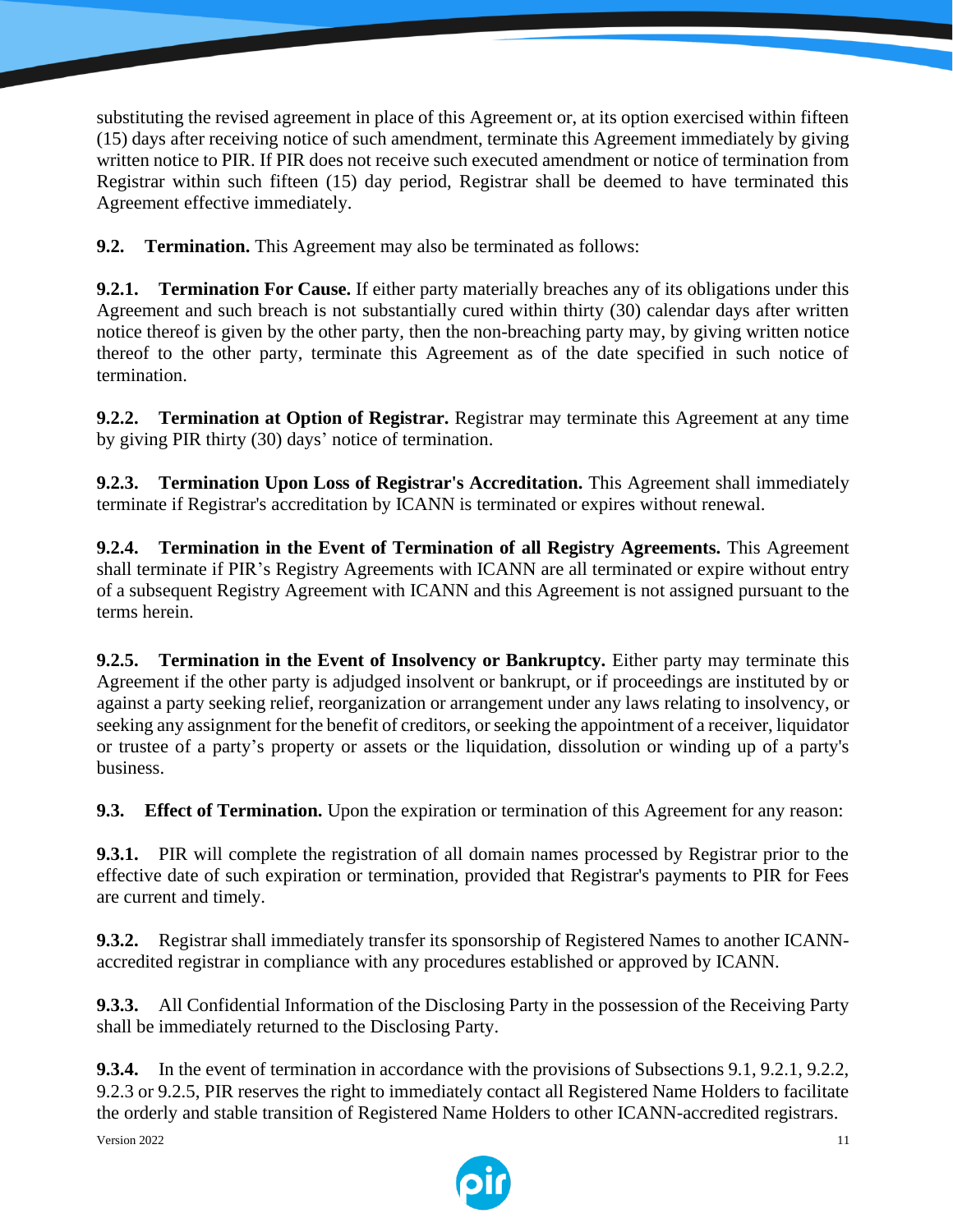**9.3.5.** All Fees owing to PIR shall become immediately due and payable.

**9.4. Survival.** In the event of termination of this Agreement, the following shall survive: (i) Subsections 3.6, 5.1, 5.2, 6.1, 6.3, 6.4, 8.1, 9.4, 10.2, 10.3, 10.4, 10.6, 10.7, 10.8 and 10.9, (ii) all Schedules and Exhibits, and (iii) the Registered Name Holder's indemnification obligation under Subsection 3.4. Neither party shall be liable to the other for damages of any sort resulting solely from terminating this Agreement in accordance with its terms.

# **10. MISCELLANEOUS**

# **10.1. Assignments.**

**10.1.1. Assignment to Successor Registry.** In the event the PIR's Registry Agreements are all terminated or expire without entry by PIR and ICANN of a subsequent registry agreement, PIR's rights under this Agreement may be assigned to a company with a subsequent registry agreement covering the PIR TLDs upon ICANN's giving Registrar written notice within sixty (60) days of the termination or expiration, provided that the subsequent PIR assumes the duties of PIR under this Agreement. The terms of this RRA remain in full force and effect so long as PIR maintains the Registry Agreement for at least one of the TLDs on Schedule A.

**10.1.2. Assignment in Connection with Assignment of Agreement with ICANN.** If PIR's Registry Agreements with ICANN for a particular PIR TLDs is validly assigned, PIR's rights under this Agreement with respect to that TLD shall be automatically assigned to the assignee of the Registry Agreement, provided that the assignee assumes the duties of PIR under this Agreement. If Registrar's Accreditation Agreement with ICANN is validly assigned, Registrar's rights under this Agreement shall be automatically assigned to the assignee of the Registrar Accreditation Agreement, provided that the subsequent registrar assumes the duties of Registrar under this Agreement.

**10.1.3. Other Assignments.** Except as otherwise expressly provided in this Agreement, the provisions of this Agreement shall inure to the benefit of and be binding upon, the successors, and permitted assigns of the parties. Neither party shall assign or transfer its rights or obligations under this Agreement without the prior written consent of the other party, which shall not be unreasonably withheld.

**10.2. Notices.** Any notice or other communication required or permitted to be delivered to any Party under this Agreement shall be in writing and shall be deemed properly delivered, given and received when delivered (by hand, by registered mail, by courier or express delivery service, or by email during business hours) to the contact provided by the Registrar:

\_\_\_\_\_\_\_\_\_\_\_\_\_\_\_\_\_\_\_\_\_\_\_\_\_\_\_\_\_\_\_\_\_\_\_\_\_\_\_\_\_\_\_\_\_\_ \_\_\_\_\_\_\_\_\_\_\_\_\_\_\_\_\_\_\_\_\_\_\_\_\_\_\_\_\_\_\_\_\_\_\_\_\_\_\_\_\_\_\_\_\_\_ \_\_\_\_\_\_\_\_\_\_\_\_\_\_\_\_\_\_\_\_\_\_\_\_\_\_\_\_\_\_\_\_\_\_\_\_\_\_\_\_\_\_\_\_\_\_

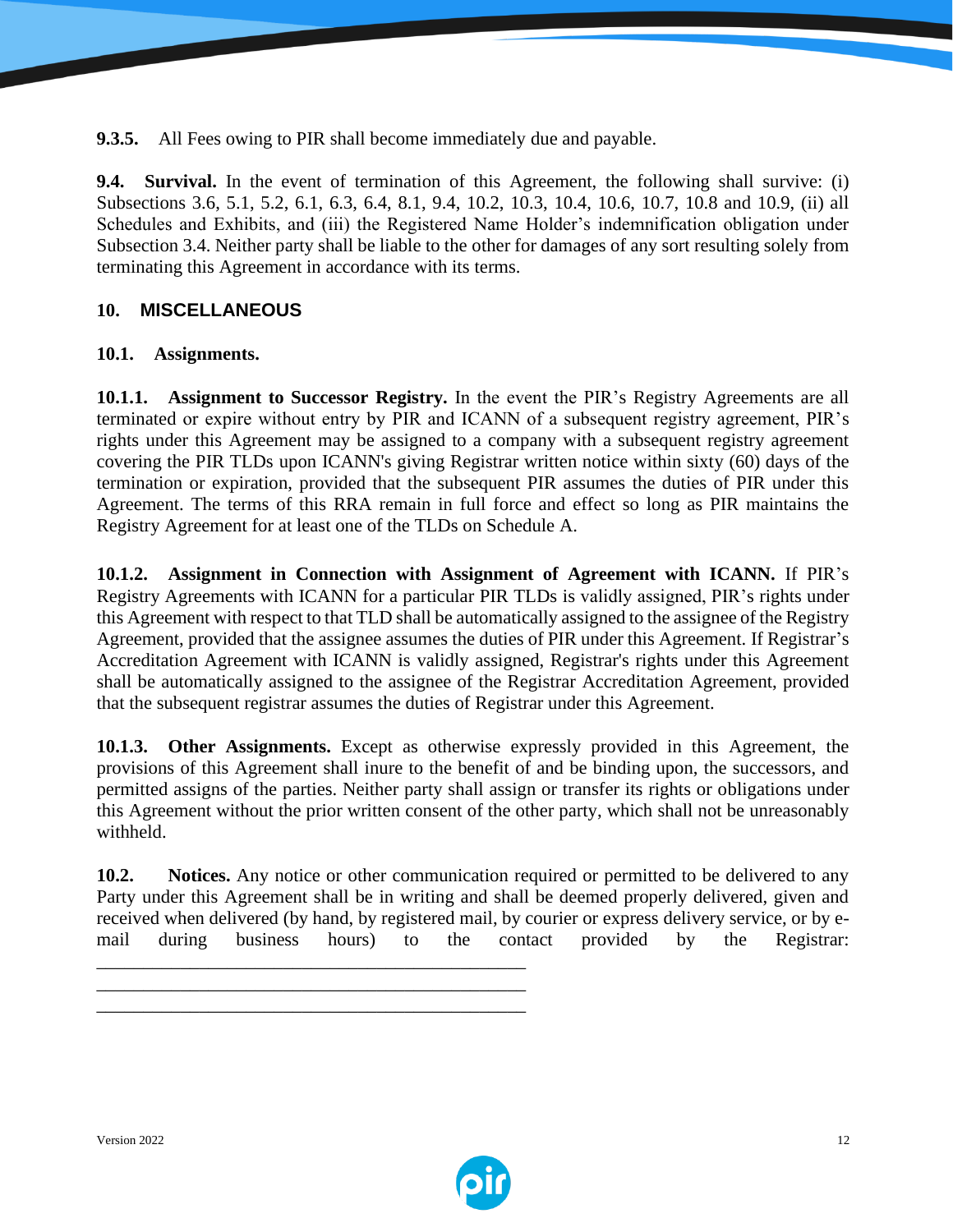# If to PIR:

Public Interest Registry 11911 Freedom Drive, Suite 1000, 10th Floor Reston, VA 20190, U.S.A.

Attention: Operations Department Email: (As specified from time to time.) with a copy to: [legal@pir.org](mailto:legal@pir.org)

**10.3. Third-Party Beneficiaries.** The parties expressly agree that ICANN is an intended third-party beneficiary of this Agreement. Otherwise, this Agreement shall not be construed to create any obligation by either party to any non-party to this Agreement, including any holder of a Registered Name. Registrar expressly acknowledges that, notwithstanding anything in this Agreement to the contrary, it is not an intended third-party beneficiary of the Registry Agreement.

**10.4. Relationship of the Parties.** Nothing in this Agreement shall be construed as creating an employer-employee or agency relationship, a partnership, or a joint venture between the parties.

**10.5. Force Majeure.** Neither party shall be liable to the other for any loss or damage resulting from any cause beyond its reasonable control (a "Force Majeure Event") including, but not limited to, insurrection or civil disorder, war or military operations, national or local emergency, acts or omissions of government or other competent authority, compliance with any statutory obligation or executive order, industrial disputes of any kind (whether or not involving either party's employees), fire, lightning, explosion, flood, subsidence, weather of exceptional severity, and acts or omissions of persons for whom neither party is responsible. Upon occurrence of a Force Majeure Event and to the extent such occurrence interferes with either party's performance of this Agreement, such party shall be excused from performance of its obligations (other than payment obligations) during the first six (6) months of such interference, provided that such party uses best efforts to avoid or remove such causes of nonperformance as soon as possible.

**10.6. Amendments.** No amendment, supplement, or modification of this Agreement or any provision hereof shall be binding unless executed in writing by both parties.

**10.7. Waivers.** No failure on the part of either party to exercise any power, right, privilege or remedy under this Agreement, and no delay on the part of either party in exercising any power, right, privilege or remedy under this Agreement, shall operate as a waiver of such power, right, privilege, or remedy; and no single or partial exercise or waiver of any such power, right, privilege, or remedy shall preclude any other or further exercise thereof or of any other power, right, privilege or remedy. Neither party shall be deemed to have waived any claim arising out of this Agreement, or any power, right, privilege, or remedy under this Agreement, unless the waiver of such claim, power, right, privilege, or remedy is expressly set forth in a written instrument duly executed and delivered on behalf of such party; and any such waiver shall not be applicable or have any effect except in the specific instance in which it is given.

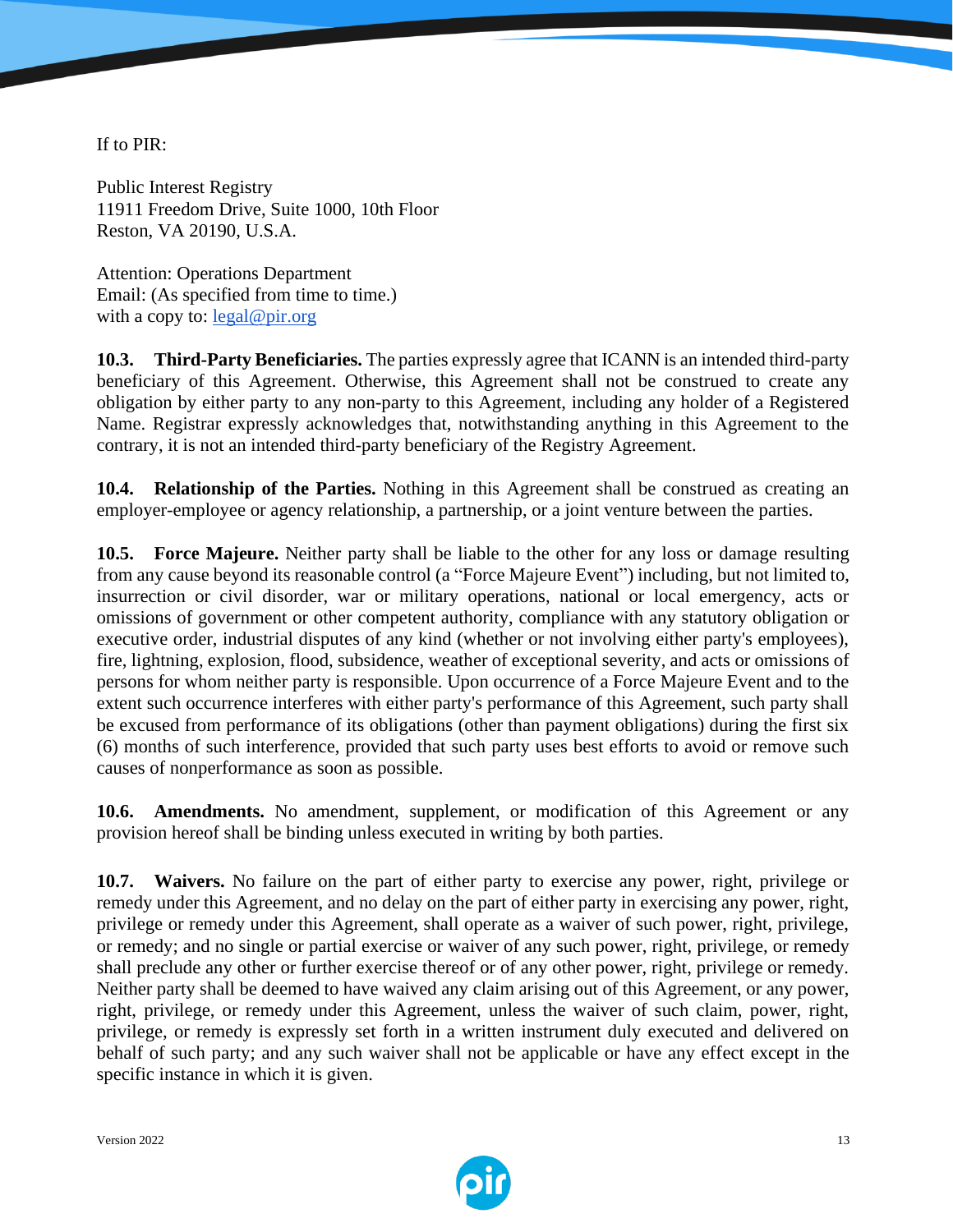**10.8. Governing Law.** This Agreement and its interpretation (including its interpretation by the arbitrators in accordance with the terms of this Agreement) shall be governed by and construed in accordance with the internal laws of the Commonwealth of Virginia, United States of America, in all respects and as applied to agreements entered into among Virginia residents to be performed entirely within Virginia, without giving effect to any choice or conflict of law provision or rule (whether of the Commonwealth of Virginia or any other jurisdiction) that would cause the application of laws of any jurisdictions other than those of Commonwealth of Virginia.

**10.9. Entire Agreement.** This Agreement (including its Schedules and Exhibits, which form a part of it) constitutes the entire agreement between the parties concerning the subject matter of this Agreement and supersedes any prior agreements, representations, statements, negotiations, understandings, proposals, or undertakings, oral or written, with respect to the subject matter expressly set forth herein.

**10.10. Severability**. If any provision of this Agreement or the application thereof to any person, entity, or circumstances is determined to be invalid, illegal, or unenforceable in any jurisdiction, the remainder hereof, and the application of such provision to such person, entity, or circumstances in any other jurisdiction, shall not be affected thereby, and to this end the provisions of this Agreement shall be severable.

**10.11. Counterparts.** All executed copies of this Agreement are duplicate originals, equally admissible as evidence. This Agreement may be executed in counterparts, and such counterparts taken together shall be deemed the Agreement. A facsimile copy of a signature of a party hereto shall have the same effect and validity as an original signature.

IN WITNESS WHEREOF, the parties hereto have executed this Agreement as of the date set forth in the first paragraph hereof.

| PUBLIC INTEREST REGISTRY                                                                                                                                                                                                                                                                                                                                                                                                                          |                                                          |
|---------------------------------------------------------------------------------------------------------------------------------------------------------------------------------------------------------------------------------------------------------------------------------------------------------------------------------------------------------------------------------------------------------------------------------------------------|----------------------------------------------------------|
| By:<br><u> 1989 - Johann Barn, fransk politik amerikansk politik (</u>                                                                                                                                                                                                                                                                                                                                                                            |                                                          |
| Name: $\frac{1}{\sqrt{1-\frac{1}{2}} \cdot \frac{1}{\sqrt{1-\frac{1}{2}} \cdot \frac{1}{\sqrt{1-\frac{1}{2}} \cdot \frac{1}{\sqrt{1-\frac{1}{2}} \cdot \frac{1}{\sqrt{1-\frac{1}{2}} \cdot \frac{1}{\sqrt{1-\frac{1}{2}} \cdot \frac{1}{\sqrt{1-\frac{1}{2}} \cdot \frac{1}{\sqrt{1-\frac{1}{2}} \cdot \frac{1}{\sqrt{1-\frac{1}{2}} \cdot \frac{1}{\sqrt{1-\frac{1}{2}} \cdot \frac{1}{\sqrt{1-\frac{1}{2}} \cdot \frac{1}{\sqrt{1-\frac{1}{2}}$ | Name: $\frac{1}{\sqrt{1-\frac{1}{2}} \cdot \frac{1}{2}}$ |
| Title:                                                                                                                                                                                                                                                                                                                                                                                                                                            | Title:                                                   |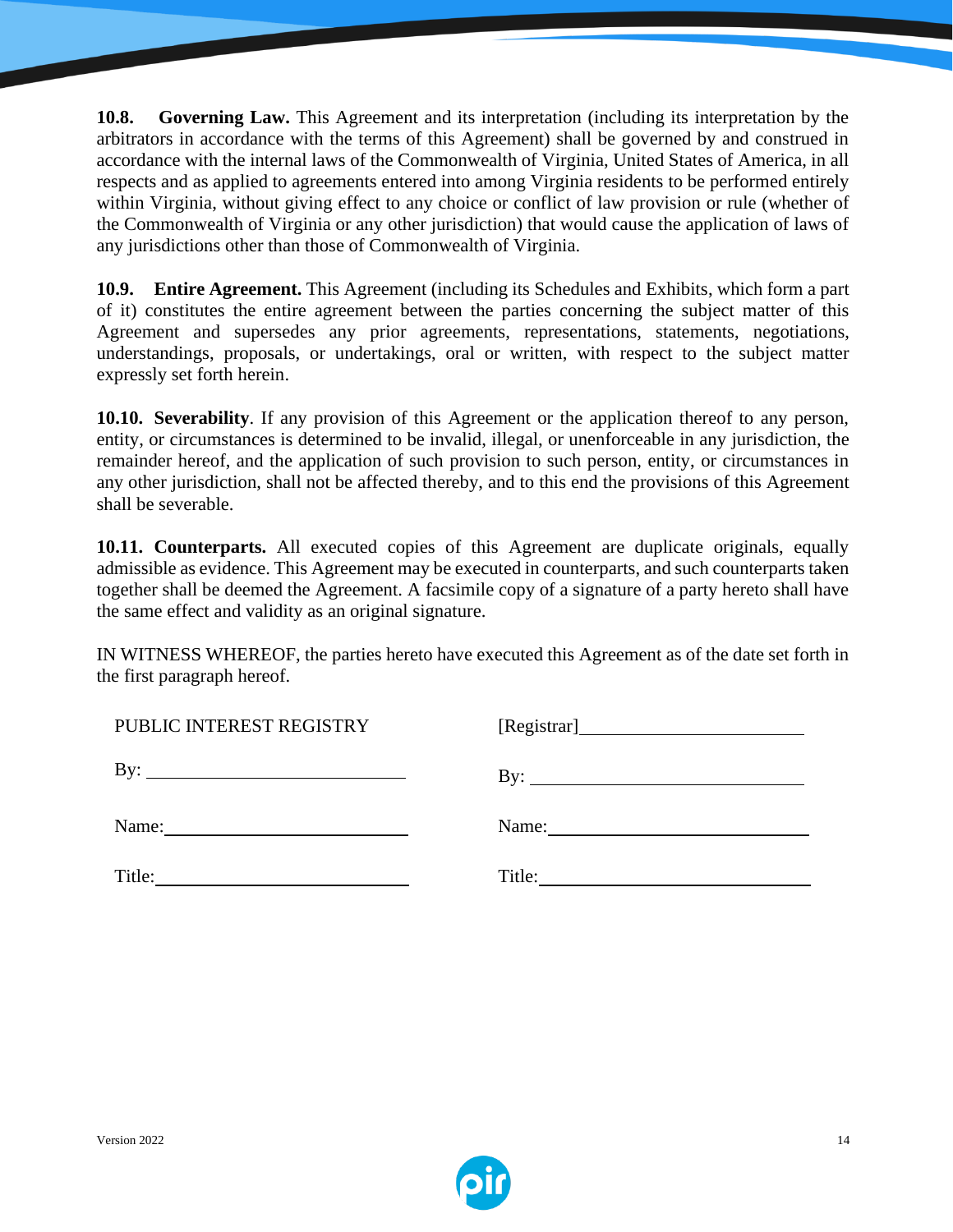# **Schedule A PIR TLDs**

PIR either serves as the Registry Operator for, or has applied to ICANN to serve as the Registry Operator for, the following TLDs:

.ORG .NGO .ONG .CHARITY .GIVES .GIVING .FOUNDATION .OPГ (.xn--c1avg) .机构 (.xn--nqv7f) .संगठन (.xn--i1b6b1a6a2e)

For TLDs for which PIR has applied to serve as Registry Operator to ICANN, the terms of this Agreement shall become effective relating to those TLDs upon ICANN's delegation or assignment of the corresponding Registry Agreement to PIR, though such delegation or assignment does not require Registrar to offer registrations in such TLDs.

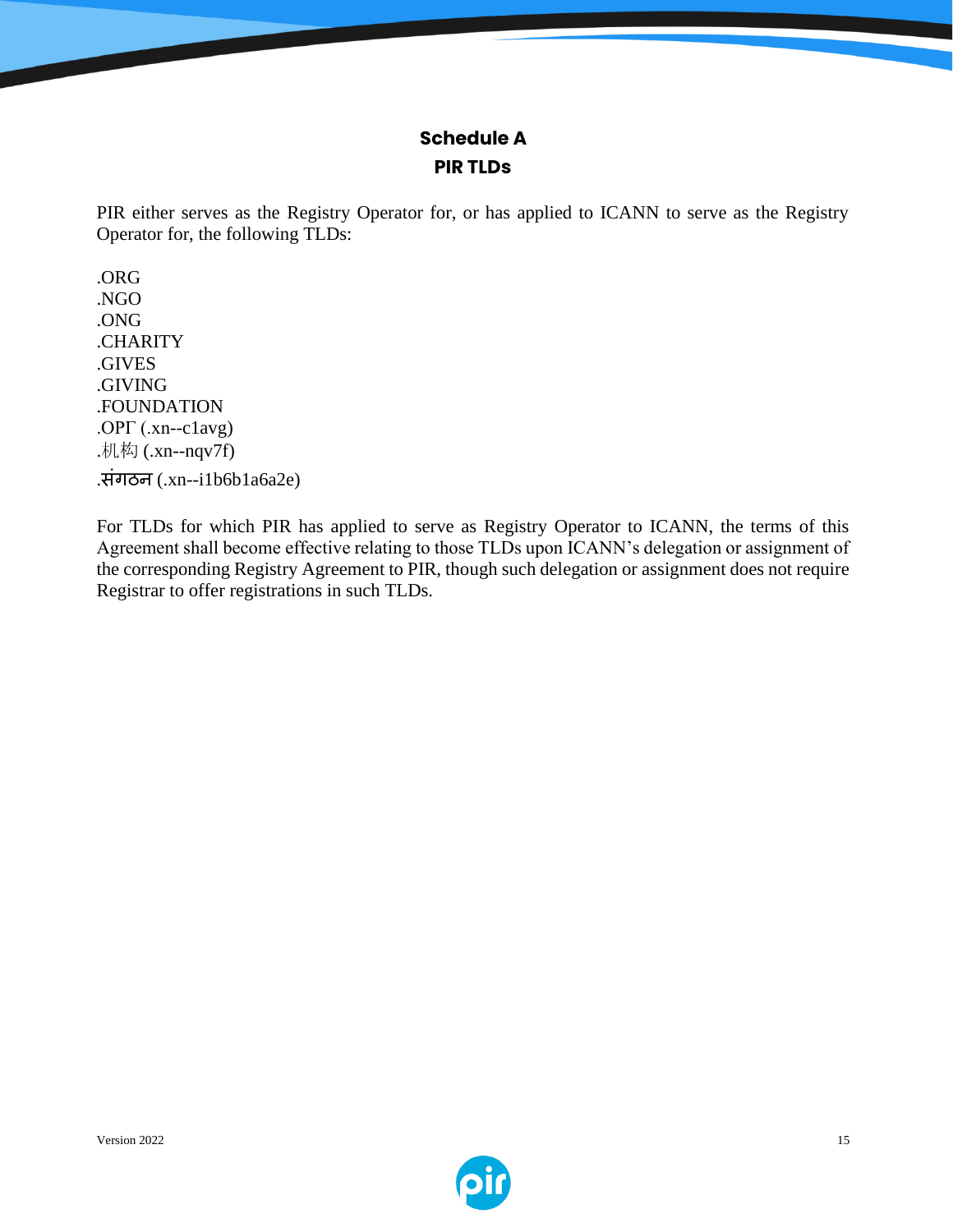# **Schedule B TLD Specific Terms**

### **.CHARITY TLD Specific Terms**

Pursuant to the requirements of Specification 11 of the .CHARITY Registry Agreement, Registrar shall include in its Registration Agreement with each Registered Name Holder in the .CHARITY TLD an obligation for such Registered Name Holder to comply with each of the following additional requirements:

(a) A provision requiring that Registered Name Holders will comply with all applicable laws, including those that relate to privacy, data collection, consumer protection (including in relation to misleading and deceptive conduct), fair lending, debt collection, organic farming, disclosure of data, and financial disclosures.

(b) A provision requiring that Registered Name Holders who collect and maintain sensitive health and financial data implement reasonable and appropriate security measures commensurate with the offering of those services, as defined by applicable law.

(c) A provision requiring Registered Name Holders to provide administrative contact information, which must be kept up-to-date, for the notification of complaints or reports of registration abuse, as well as the contact details of the relevant regulatory, or industry selfregulatory, bodies in their main place of business.

(d) A provision requiring a representation that the Registered Name Holder possesses any necessary authorizations, charters, licenses and/or other related credentials for participation in the sector associated with the TLD.

(e) A provision requiring Registered Name Holders to report any material changes to the validity of the Registered Name Holders' authorizations, charters, licenses and/or other related credentials for participation in the sector associated with the TLD in order to ensure they continue to conform to appropriate regulations and licensing requirements and generally conduct their activities in the interests of the consumers they serve.

#### **.GIVES TLD Specific Terms**

Pursuant to the requirements of Specification 11 of the .GIVES Registry Agreement, Registrar shall include in its Registration Agreement with each Registered Name Holder in the .GIVES TLD an obligation for such Registered Name Holder to comply with each of the following additional requirements:

(a) A provision requiring Registered Name Holders to comply with all applicable laws, including those that relate to privacy, data collection, consumer protection (including in relation to misleading and deceptive conduct), fair lending, debt collection, organic farming, disclosure of data, and financial disclosures.

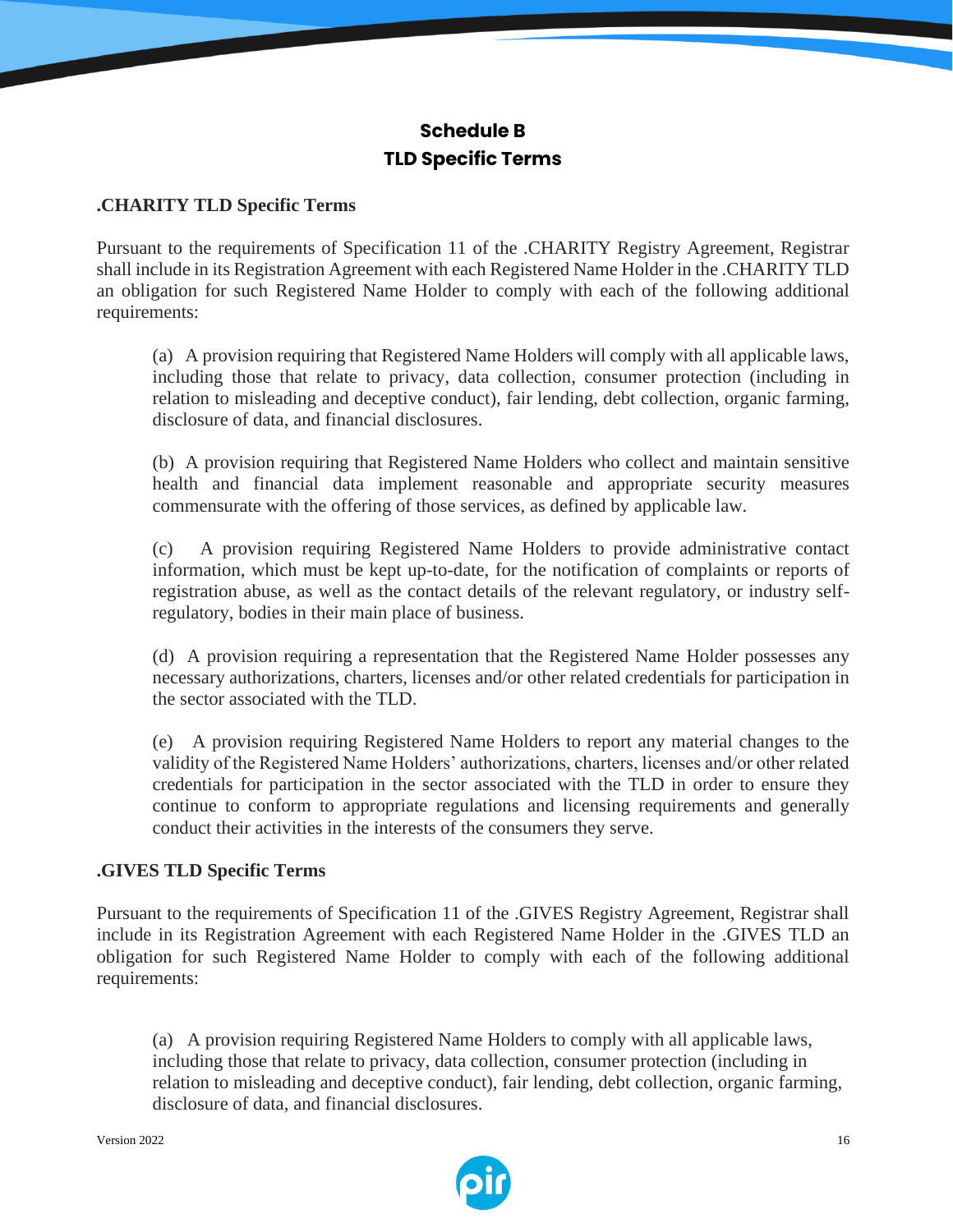(b) A provision requiring that Registered Name Holders who collect and maintain sensitive health and financial data implement reasonable and appropriate security measures commensurate with the offering of those services, as defined by applicable law.

# **.GIVING TLD Specific Terms**

Pursuant to the requirements of Specification 11 of the .GIVING Registry Agreement, Registrar shall include in its Registration Agreement with each Registered Name Holder in the .GIVING TLD an obligation for such Registered Name Holder to comply with each of the following additional requirements:

(a) A provision requiring Registered Name Holders to comply with all applicable laws, including those that relate to privacy, data collection, consumer protection (including in relation to misleading and deceptive conduct), fair lending, debt collection, organic farming, disclosure of data, and financial disclosures.

(b) A provision requiring that Registered Name Holders who collect and maintain sensitive health and financial data implement reasonable and appropriate security measures commensurate with the offering of those services, as defined by applicable law.

#### **.NGO and .ONG TLD Specific Terms**

As required by Specification 12 of the .NGO and .ONG Registry Agreements, this Agreement relating to registration of names in the .NGO and .ONG TLDs allows only the registration of names that comply with the validation requirements for non-governmental organizations ("NGOs"). When Registrar registers a domain name in the .NGO or .ONG TLD, the name must comply with the validation requirements for eligibility to register names in that domain that are set forth in the operational standards, policies, procedures, and practices for the Registry TLD established from time to time by PIR pursuant to this Agreement.

Registrar will display the text of PIR's Registration Policies for .NGO and .ONG domain names (either through hyperlink to the Policies or displaying the text directly) and will implement measures to ensure that the registration cannot continue unless the prospective Registered Name Holder affirmatively indicates acceptance of all terms and conditions relating to the name.

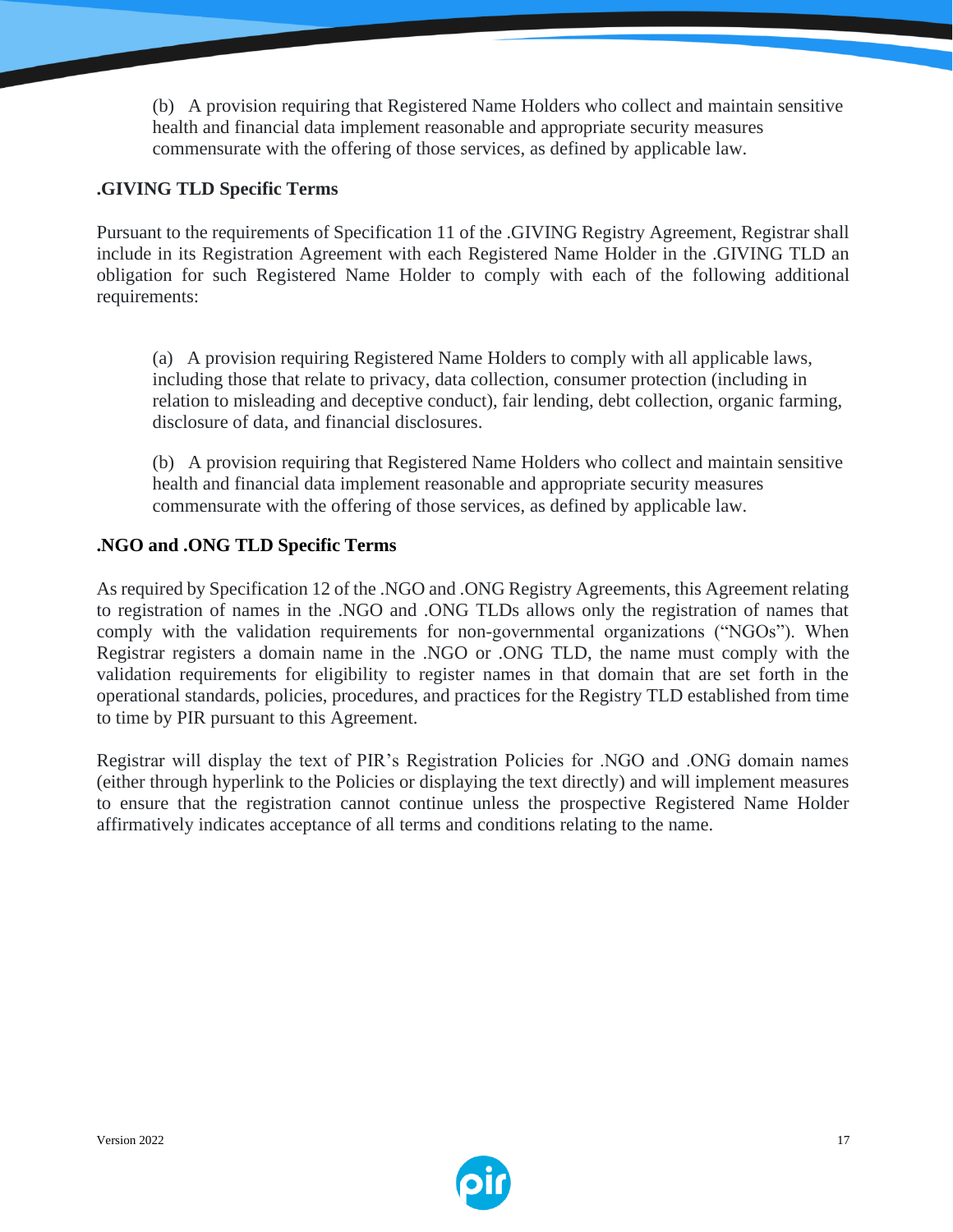# **Schedule C Registration Fees**

**1. Payment of PIR Fees.** In advance of incurring Fees, Registrar shall provide a payment security comprised of an irrevocable letter of credit, cash deposit, or other credit facility accepted by PIR ("**Payment Security**"), against which registration fees are charged at the time the domain name is registered. All Fees are due immediately upon receipt of applications for initial and renewal registrations, registrations associated with transfers of sponsorship, or upon provision of other services provided by PIR to Registrar. Payment shall be made via debit or draw down of the deposit account, irrevocable letter of credit or other credit facility, or payment method as deemed acceptable by PIR in its sole discretion. PIR shall provide monthly invoice statements to the Registrar.

**2. Non-Payment of Fees.** In the event Registrar has insufficient funds deposited or available through the irrevocable letter of credit or credit facility with PIR, PIR may do any or all of the following: (a) stop accepting new initial or renewal registrations, or registrations associated with transfers of sponsorship, from Registrar; (b) delete the domain names associated with any negative balance incurred or invoice not paid in full from the Registry database; (c) give written notice of termination of this Agreement; and (d) pursue any other available remedy under this Agreement or at law.

**3. Domain Name Standard Initial Registration Fee.** Other than Premium Domain Names (defined below), PIR will charge a standard fee per annual increment of an initial registration of a Registered Name (the "**Standard Initial Registration Fee**"). The Standard Initial Registration Fee shall be paid in full by Registrar sponsoring the domain name at the time of registration. PIR may increase the Standard Initial Registration Fee pursuant to Section 4 of the Agreement. The current Standard Initial Registration Fees are:

| PIR TLD                   | <b>STANDARD INITIAL REGISTRATION FEE (USD \$)</b> |
|---------------------------|---------------------------------------------------|
| .ORG                      | \$9.93                                            |
| .NGO                      | \$15                                              |
| .ONG                      | \$15                                              |
| .CHARITY                  | \$21.50                                           |
| .GIVES                    | \$21.50                                           |
| .GIVING                   | \$21.50                                           |
| .FOUNDATION               | \$21.50                                           |
| .OP $\Gamma$ (.xn--clavg) | \$8.25                                            |
| .机构 (.xn--nqv7f)          | \$8.25                                            |
| .संगठन (.xn--i1b6b1a6a2e) | \$8.25                                            |

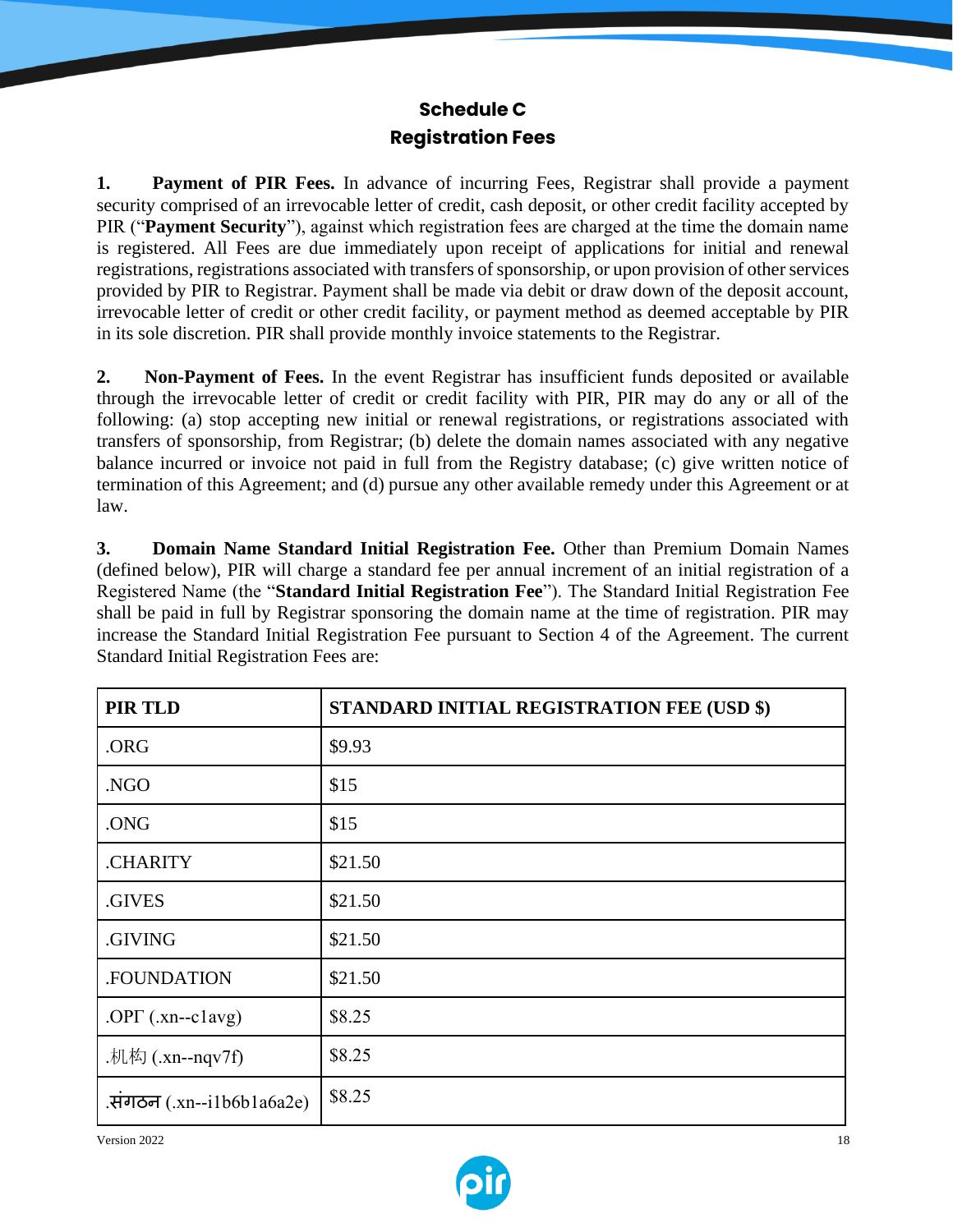**4. Domain Name Standard Renewal Fee.** Other than Premium Domain Names, PIR will charge a standard fee per annual increment of a renewal of a Registered Name (the "**Standard Renewal Fee**") in the PIR TLDs. The Standard Renewal Fee shall be paid in full by Registrar sponsoring the domain name at the time of renewal. PIR may increase the Standard Renewal Fee pursuant to Section 4 of the Agreement. The current Standard Renewal Fees are:

| PIR TLD                   | <b>STANDARD RENEWAL FEE (USD \$)</b> |
|---------------------------|--------------------------------------|
| .ORG                      | \$9.93                               |
| .NGO                      | \$15                                 |
| .ONG                      | \$15                                 |
| .CHARITY                  | \$21.50                              |
| .GIVES                    | \$21.50                              |
| .GIVING                   | \$21.50                              |
| .FOUNDATION               | \$21.50                              |
| .OP $\Gamma$ (.xn--clavg) | \$8.25                               |
| .机构 (.xn--nqv7f)          | \$8.25                               |
| .संगठन (.xn--i1b6b1a6a2e) | \$8.25                               |

# **5. Premium Domain Names and Pricing Tiers.**

**5.1.** With the exception of .ORG, PIR may, at its sole discretion, establish a higher tiered-based pricing structure for both initial registration fees ("**Premium Initial Registration Fees**") and renewal fees for domains with Premium Initial Registration Fees ("**Premium Renewal Fees**") for certain second level domain names ("**Premium Domain Names**"). If any Premium Domain Names are designated or such pricing tiers are established, PIR shall publish the pricing in the Registrar Relations section of the PIR Website. For the PIR TLDs other than .ORG, PIR shall have the right, in its sole discretion, to modify Premium Domain Name tiers provided that gives no less than forty-five (45) days prior notice of any changes to tiers for Premium Initial Registration Fees, and no less than one hundred eighty (180) days' to modify the pricing of Premium Renewal Fee tiers. For the avoidance of doubt, PIR will not change the tier of a specific second level domain name for the entire duration of that registration.

**5.2.** For .ORG domain names, PIR may only charge premium pricing for the remaining reserved single and two character domain names pursuant to the Phased Allocation Program approved in the .ORG Registry Agreement.

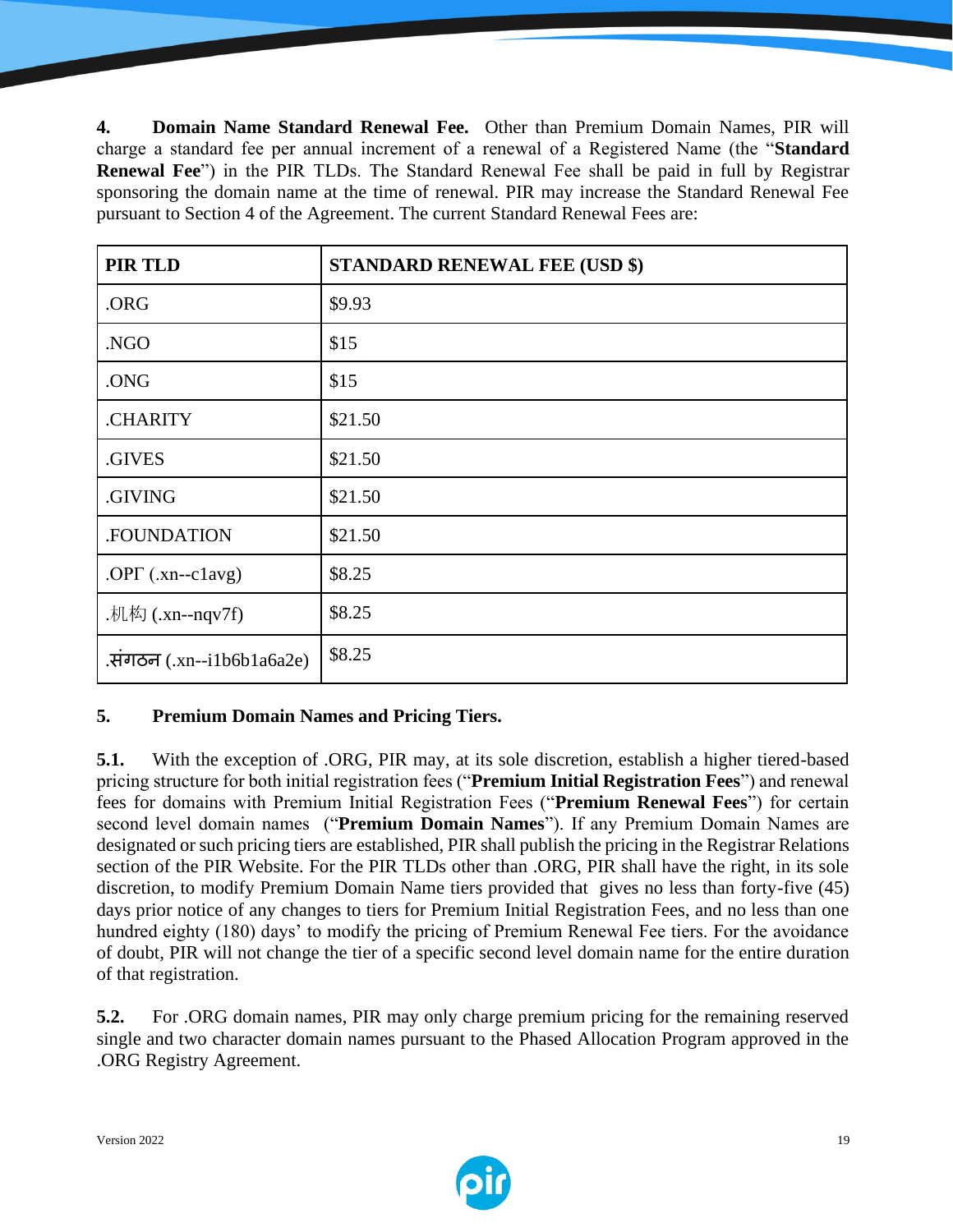**6. Fees for Transfers of Sponsorship of Domain Name Registrations.** Where the sponsorship of a Registered Name is transferred from one ICANN-Accredited Registrar to another ICANN-Accredited Registrar, PIR will require the registrar receiving the sponsorship to request a renewal of one year for the name. In connection with that extension, PIR will charge a renewal fee corresponding to the applicable (i) Standard Renewal Fee (the "**Standard Transfer Fee,**" the **Standard Transfer Fee**, the **Standard Initial Registration Fee,** and the **Standard Renewal Fee** are collectively, the "**Standard Fees**"); or (ii) the Premium Renewal Fee for the requested extension.

**7. Bulk Transfers.** For a bulk transfer approved by ICANN under Part B of the Transfer Policy, Registrar shall pay PIR US \$0 (for transfer of 50,000 names or fewer) or US \$50,000 (for transfers of more than 50,000 Registered Names).

**8. Restore Fee.** Registrar shall pay PIR a fee (the "**Restore Fee**") per Registered Name restored during the Redemption Grace Period though PIR reserves the right, in its sole discretion, to lower such fee based on extenuating circumstances. PIR shall have the right to raise the Restore Fee provided that it gives no less than one hundred eighty (180) days notice to Registrar. The current Restore Fees are:

| PIR TLD                   | <b>RESTORE FEE (USD \$)</b> |
|---------------------------|-----------------------------|
| .ORG                      | \$40                        |
| .NGO                      | \$40                        |
| .ONG                      | \$40                        |
| .CHARITY                  | \$40                        |
| .GIVES                    | \$40                        |
| .GIVING                   | \$40                        |
| .FOUNDATION               | \$40                        |
| .OPT (.xn--clavg)         | \$40                        |
| .机构 (.xn--nqv7f)          | \$40                        |
| .संगठन $(xn-i1b6b1a6a2e)$ | \$40                        |

**9. Excess Deletion Fee.** PIR may charge registrars a fee (the "**Excess Deletion Fee**") pursuant to ICANN's AGP (Add Grace Period) Limits Policy.

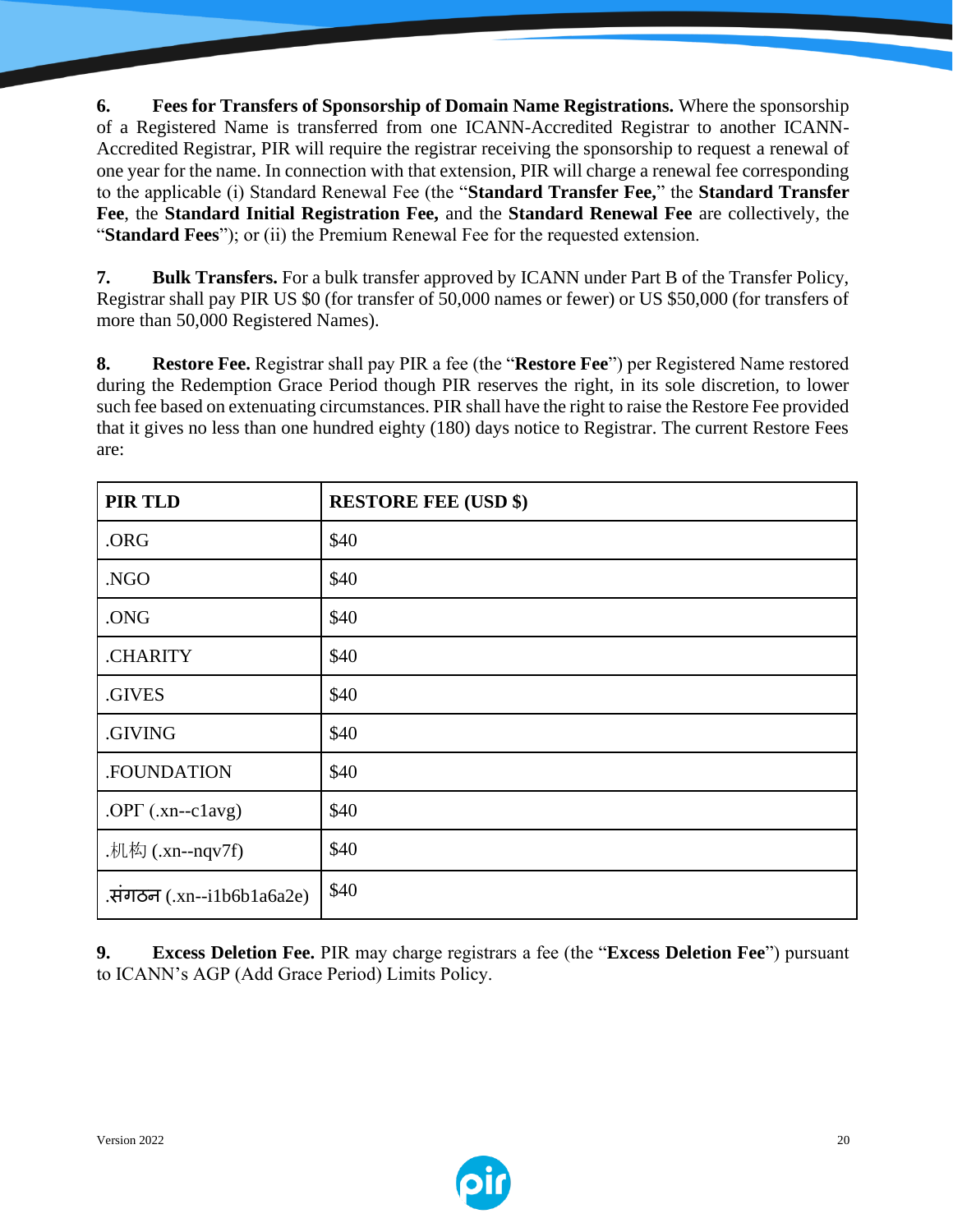# **Exhibit 1**

# **RRA Data Processing Addendum**

This RRA DATA PROCESSING ADDENDUM (the "Data Processing Addendum") is made by and between Public Interest Registry (the "Registry") and the undersigned registrar (the "Registrar") (each a "Party" and together the "Parties"), and is effective as of May 25, 2018, and supplements the terms and conditions of the Registry-Registrar Agreements in effect and (each an "RRA") executed between the Parties.

To the extent of any conflict between the RRA, as amended (including any of its attachments), and this Data Processing Addendum, the terms of this Data Processing Addendum will take precedence. Capitalized terms not defined below will have the meaning provided to them in the RRA.

# **1. INTRODUCTION**

This Data Processing Addendum establishes the Parties' respective responsibilities for the Processing of Shared Personal Data under the RRA. It is intended to ensure that Shared Personal Data is Processed in a manner that is secure and in accordance with Applicable Laws and its defined Purpose(s). Though this Data Processing Addendum is executed by and between the Registry and Registrar as an addendum to the RRA, Purposes for Processing are often at the direction or requirement of ICANN as a Controller. Certain Purposes for Processing under the RAA may also be at the direction of the Registrar or Registry, each as a Controller.

# **2. DEFINITIONS**

**a) Applicable Agreements.** Collectively means this Data Processing Addendum, the Registrar Accreditation Agreement ("RAA"), the Registry Agreement ("RA"), and the RRA, as those documents are applicable and binding on any individual Party.

**b) Applicable Laws.** The General Data Protection Regulation (2016/679) ("GDPR"), the Electronic Communications Data Protection Directive (*2002/58/EC*), the Privacy and Electronic Communications (EC Directive) Regulations 2003 (*SI 2426/2003*) (as amended) and all other applicable laws and regulations worldwide, including their successors or as modified, relating to the Processing of Shared Personal Data.

**c) Disclosing Party.** Means the Party that transfers Shared Personal Data to the Receiving Party.

**d) Data Protection Authority.** Means the relevant and applicable supervisory data protection authority in the member state or other territory where a Party to this Data Processing Addendum is established or has identified as its lead supervisory authority, or otherwise has jurisdiction over a Party to this Data Protection Addendum.

**e) Data Security Breach.** A breach of security leading to the accidental or unlawful destruction, loss, alteration, unauthorized disclosure of, or access to the Shared Personal Data, and which is further subject to the provisions of Section 6 below.

**f) Data Subject.** Means an identifiable natural person who can be identified, directly or indirectly, in particular by reference to Personal Data.

Version 2022 21 and 2022 21 and 2022 22 and 2022 22 and 2022 22 and 2022 22 and 2022 22 and 2022 22 and 2022 22 and 2022 22 and 2022 22 and 2022 22 and 2022 22 and 2022 22 and 2022 22 and 2022 22 and 2022 22 and 2022 22 an **g) Personal Data.** Means any information such as a name, an identification number, location

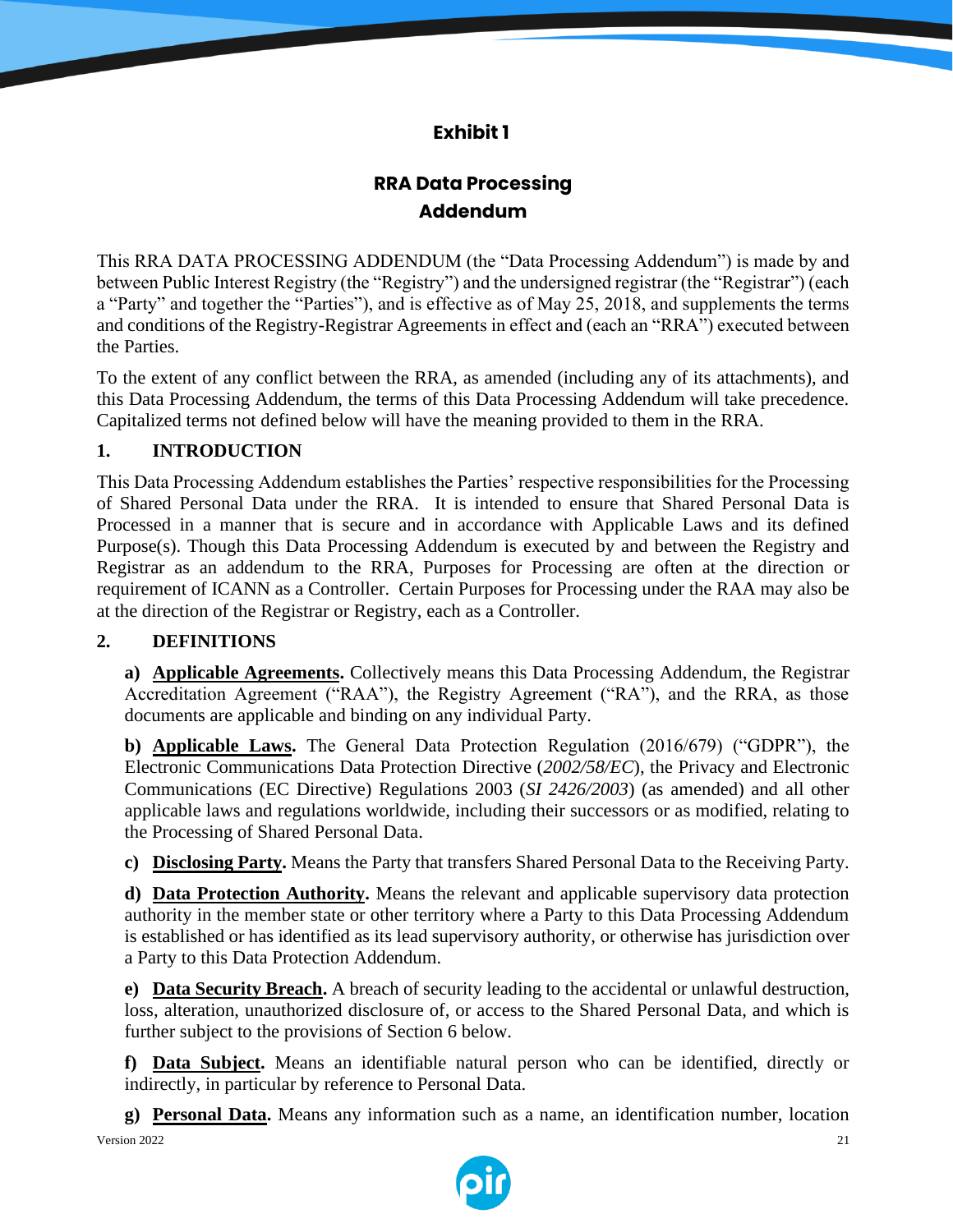data, an online identifier or information pertaining to an individual's physical, physiological, genetic, mental, economic, cultural or social identity relating to that natural person, that can be used to directly or indirectly identify a Data Subject.

**h) Processing.** Means any operation or set of operations which is performed on the Shared Personal Data, whether or not by automated means, and which includes the collection, recording, organization, structuring, storage, adaptation or alteration, retrieval, consultation, use, disclosure by transmission, dissemination or otherwise making available, alignment or combination, restriction, erasure or destruction. Processing, Processes, Processed or other derivatives as used herein, will have the same meaning.

**i) Purpose(s).** Has the meaning provided in Section 3 below.

**j) Receiving Party.** Means the Party receiving Shared Personal Data from the Disclosing Party.

**k) Registration Data.** Means data collected by the Registrar under the RAA and that is required to be shared with the Registry under the RAA and the RA.

**l) Shared Personal Data.** Means Personal Data contained in the fields within Registration Data and that is Processed in accordance with the Applicable Agreements.

**m)Temporary Specification.** Means the "Temporary Specification for gTLD Registration Data" Adopted on 17 May 2018 by the ICANN Board of Directors, as may be amended or supplemented from time to time.

# **3. PURPOSE, SUBJECT MATTER, AND ROLES**

**a) Purpose(s).** Processing of Shared Personal Data under this Data Processing Addendum by the Parties is for the limited purpose of provisioning, servicing, managing and maintaining domain names, as required of Registries and Registrars under the Applicable Agreements with ICANN, including to the extent those purposes serve to ensure the stability and security of the Domain Name System and to support the lawful, proper and legitimate use of the services offered by the Parties. Only Shared Personal Data is subject to the terms of this Data Processing Addendum.

**b) Subject Matter. T**his Data Processing Addendum sets out the framework for the protection of Shared Personal Data for the Purposes noted in this section and defines the principles and procedures that the Parties shall adhere to and the responsibilities the Parties owe to each other. The Parties collectively acknowledge and agree that Processing necessitated by the Purpose(s) is to be performed at different stages, or at times even simultaneously by the Parties. Thus, this Data Processing Addendum is required to ensure that where Shared Personal Data may be Processed, it is done so at all times in compliance with the requirements of Applicable Laws.

**c) Roles and Responsibilities.** The Parties acknowledge and agree that, with respect to Processing of Shared Personal Data for the Purposes of this Data Processing Addendum:

**i.** The details of Processing are established and set forth in <u>Annex 1</u>;

**ii.** Each Party and ICANN may act as either a Controller or Processor of Shared Personal Data as specified in Appendix C to the Temporary Specification; and

**iii.** Although ICANN, the Registry and Registrar may each take on the role, or additional role, of Controller or Processor in the lifecycle of processing Registration Data under Applicable Agreements, for the purposes of this Data Processing Addendum, only the roles of the Registry and the Registrar are applicable.

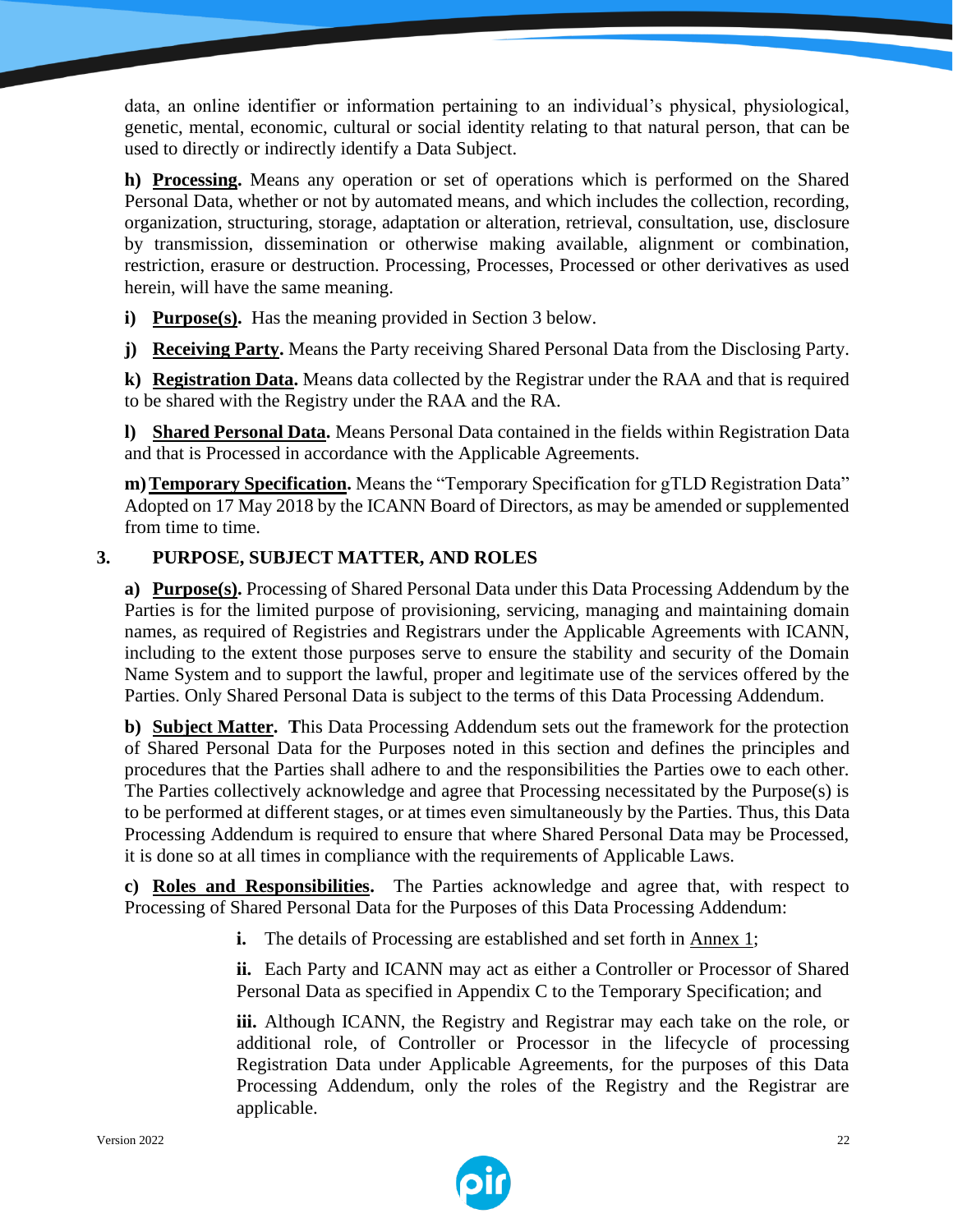**iv.** To the extent either the Purpose(s) or Subject Matter is not specifically referenced or noted when detailing the respective or shared rights, duties, liabilities or obligations hereunder, the Parties nonetheless mutually acknowledge and agree that the Purpose(s) and Subject Matter is and will be at all times the basis upon which legitimate and lawful processing hereunder may be conducted and performed.

# **4. FAIR AND LAWFUL PROCESSING**

- **a)** Each Party shall ensure that it processes the Shared Personal Data fairly and lawfully in accordance with this Data Processing Addendum and Applicable Laws*.*
- **b**) Each Party shall ensure that it processes Shared Personal Data on the basis of one of the following legal grounds:

**i.** The Data Subject has given consent to the Processing of his or her Personal Data for one or more specific Purposes;

**ii.** Processing is necessary for the performance of a contract to which the Data Subject is party or in order to take steps at the request of the Data Subject prior to entering into a contract;

**iii.** Processing is necessary for compliance with a legal obligation to which the Controller is subject;

**iv.** Processing is necessary for the purposes of the legitimate interests pursued by the Controller or by a third party, except where such interests are overridden by the interests or fundamental rights and freedoms of the Data Subject which require protection of Personal Data; or

 **v.** Processing is necessary for the performance of a task carried out in the public interest or in the exercise of official authority vested in the Controller.

# **5. PROCESSING SHARED PERSONAL DATA**

**a)** All Parties agree that they are responsible for Processing of Shared Personal Data in accordance with Applicable Laws and this Data Processing Addendum. The Parties shall fully cooperate with each other to the extent necessary to effectuate corrections, amendments, restrictions or deletions of Personal Data as required by Applicable Laws and/or at the request of any Data Subject.

**b)** A Party may only transfer Shared Personal Data relating to EU individuals to outside of the European Economic Area ("EEA") (or if such Shared Personal Data is already outside of the EEA, to any third party also outside the EEA), in compliance with the terms of this Data Processing Addendum and the requirements of Applicable Laws, the latter including any relevant Adequacy Decision of the European Commission or the use of EU 'Standard Contractual Clauses'. Where Standard Contractual Clauses for data transfers between EU and non-EU countries are required to be executed between the Parties, they may be found and downloaded, to be incorporated herein as part of this Data Processing Addendum upon execution, a[t](https://eur-lex.europa.eu/legal-content/en/TXT/?uri=CELEX%3A32010D0087) [https://eur-lex.europa.eu/legal](https://eur-lex.europa.eu/legal-content/en/TXT/?uri=CELEX%3A32010D0087)[content/en/TXT/?uri=CELEX%3A32010D0087](https://eur-lex.europa.eu/legal-content/en/TXT/?uri=CELEX%3A32010D0087) (or such link location as may be updated from time to time).

Version 2022 23 Those Standard Contractual Clauses (updated by 4 June 2021 EC decision: [https://ec.europa.eu/info/law/law-topic/data-protection/international-dimension-data](https://ec.europa.eu/info/law/law-topic/data-protection/international-dimension-data-protection/standard-contractual-clauses-scc/standard-contractual-clauses-international-transfers_en)[protection/standard-contractual-clauses-scc/standard-contractual-clauses-international-](https://ec.europa.eu/info/law/law-topic/data-protection/international-dimension-data-protection/standard-contractual-clauses-scc/standard-contractual-clauses-international-transfers_en)

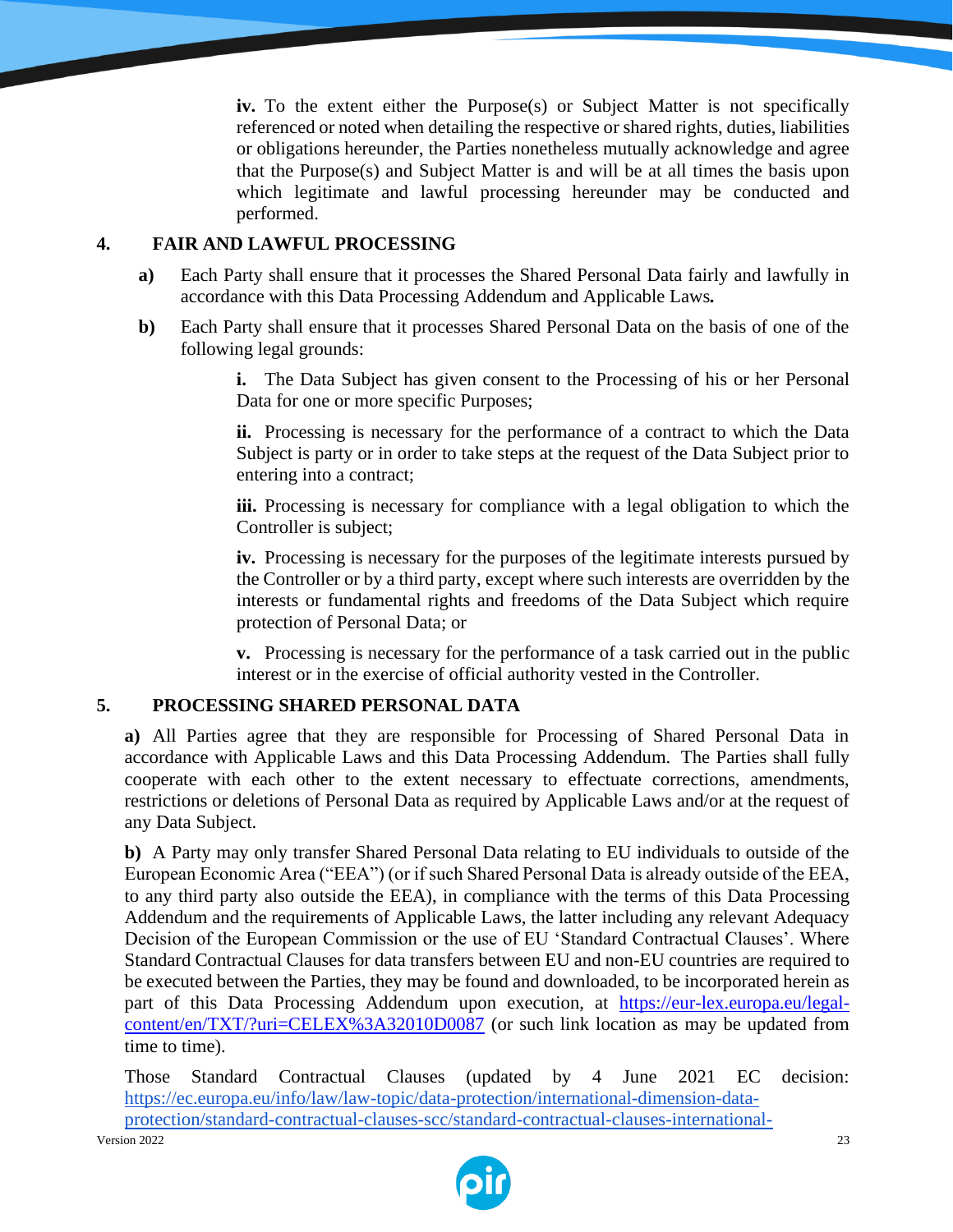transfers en) are attached hereto and incorporated herein as Annex 2: Standard Contractual Clauses to Schedule B. For purposes of the RRA, the SCCs incorporate Module 1, Controller to Controller clauses. For the purposes of the RRA, the Registrar assumes and agrees to the obligations of the "Data Exporter" and Registry assumes and agrees to the obligations of the defined "Data Importer" in the Standard Contractual Clauses as if they had separately signed them in each instance for the respective Data Importer and Exporter.

**c)** A Party must immediately notify the other Party and ICANN if, in its opinion, ICANN's instructions or requirements under Applicable Agreements infringes any Applicable Laws.

**d)** All Shared Personal Data must be treated as strictly confidential and a Party must inform all its employees or approved agents engaged in processing the Shared Personal Data of the confidential nature of the Shared Personal Data, and ensure that all such persons or parties have signed an appropriate confidentiality agreement to maintain the confidence of the Shared Personal Data.

**e)** Where a Party Processes Shared Personal Data, it acknowledges and agrees that it is responsible for maintaining appropriate organizational and security measures to protect such Shared Personal Data in accordance with all Applicable Laws. Appropriate organizational and security measures are further enumerated in Section 5 of this Data Processing Addendum, but generally must include:

> **i.** Measures to ensure that only authorized individuals for the Purposes of this Data Processing Addendum can access the Shared Personal Data;

> **ii.** The pseudonymisation and encryption of the Shared Personal Data, where necessary or appropriate;

> **iii.** The ability to ensure continued confidentiality, integrity, availability and resilience of its processing systems and services;

> **iv.** The ability to restore the availability and access to Shared Personal Data in a timely manner;

> **v. A** process for regularly testing, assessing, and evaluating the effectiveness of technical and organizational measures for ensuring the security of the processing of Shared Personal Data; and

> **vi.** Measures to identify vulnerabilities with regard to the processing of Shared Personal Data in its systems.

**f)** To the extent that the Receiving Party contracts with any subcontractor, vendor or other thirdparty to facilitate its performance under the Applicable Agreements, it must enter into a written agreement with such third party to ensure such party also complies with the terms of this Data Processing Addendum.

**g)** The Party which employs a sub-processor, vendor or other third-party to facilitate its performance under this Data Processing Addendum is and will remain fully liable for any such third party's acts where such party fails to fulfill its obligations under this Data Processing Addendum (or similar contractual arrangement put in place to impose equivalent obligations on the third party to those incumbent on the Receiving Party under this Data Processing Addendum) or under Applicable Laws.

 $V$ ersion 2022 24 **h)** Each Party will, at its expense, defend, indemnify and hold the other Party harmless from and against all claims, liabilities, costs and expenses arising from or relating to (i) a Data Security

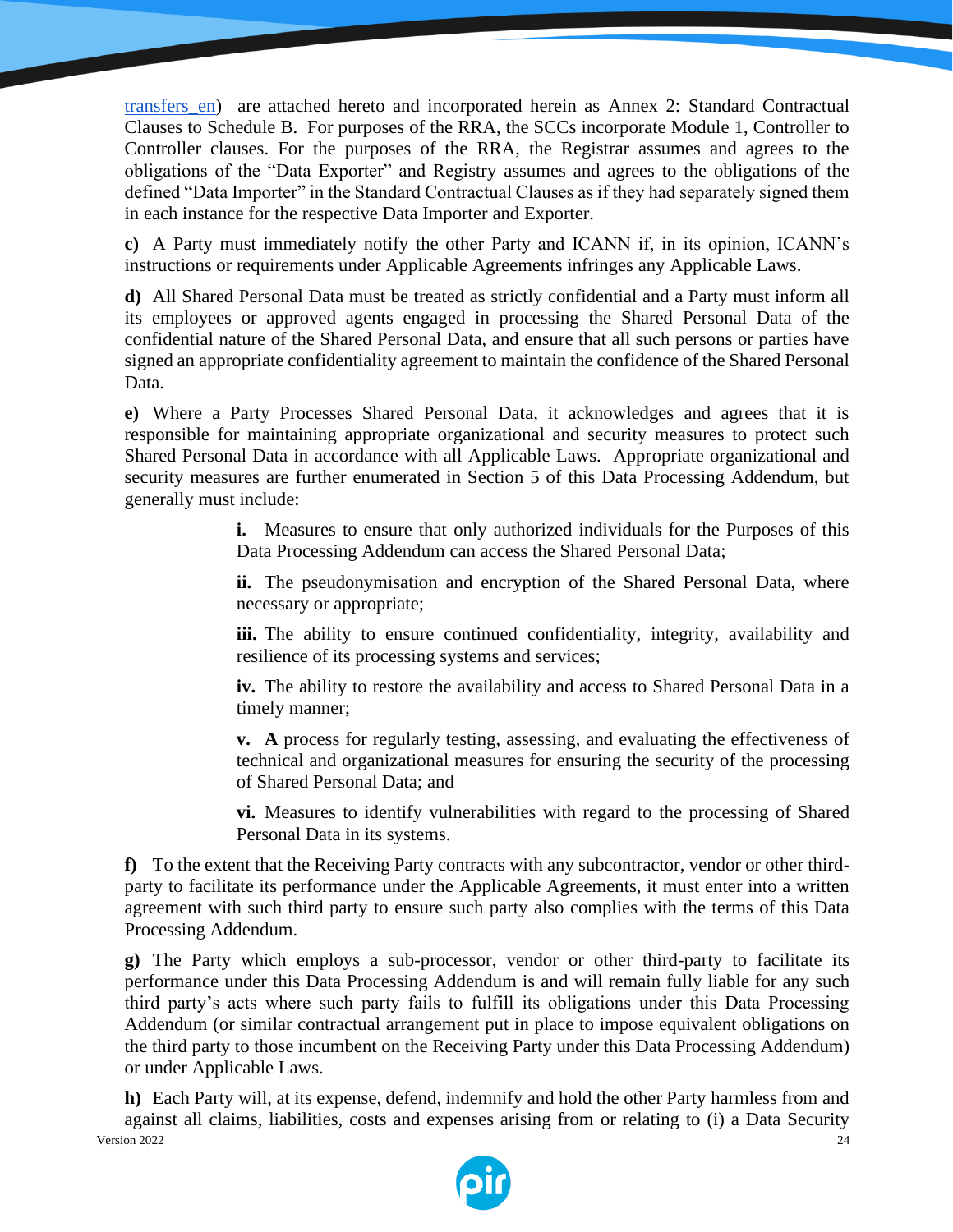Breach, (ii) breach of Applicable Laws, and (iii) breach of this Data Processing Addendum, to the extent the cause of the breaching Party's negligent, willful or intentional acts or omissions.

**i)** The Parties shall, in respect of Shared Personal Data, ensure that their privacy notices are clear and provide sufficient information to Data Subjects in order for them to understand what of their Personal Data is included in Shared Personal Data, the circumstances in which it will be shared, the purposes for the Personal Data sharing and either the identity with whom the Personal Data is shared or a description of the type of organization that will receive the Shared Personal Data.

**j)** The Parties undertake to inform Data Subjects of the Purposes for which it will process the Shared Personal Data and provide all of the information that it must provide in accordance with Applicable Laws, to ensure that the Data Subjects understand how their Personal Data will be Processed.

**k)** The Shared Personal Data must not be irrelevant or excessive with regard to the Purposes.

**l)** A Party shall, subject to the instructions of the Data Subject, ensure that Shared Personal Data is accurate. Where any Party becomes aware of inaccuracies in Shared Personal Data, they will, where necessary, notify the other Parties, to enable the timely rectification of such data.

# **6. SECURITY**

**a)** The Disclosing Party shall be responsible for the security of transmission of any Shared Personal Data in transmission to the Receiving Party by employing appropriate safeguards and technical information security controls.

**b)** All Parties agree to implement appropriate technical and organizational measures to protect the Shared Personal Data in their possession against unauthorized or unlawful processing and against accidental loss, destruction, damage, alteration or disclosure, including but not limited to:

> *i.* Ensuring IT equipment, including portable equipment is kept in lockable areas when unattended;

> **ii.** Not leaving portable equipment containing the Shared Personal Data unattended;

> **iii.** Ensuring use of appropriate secure passwords for logging into systems or databases containing Shared Personal Data;

> **iv.** Ensuring that all IT equipment is protected by antivirus software, firewalls, passwords and suitable encryption devices;

> **v.** Using industry standard 256-bit AES encryption or suitable equivalent where necessary or appropriate;

> **vi.** Limiting access to relevant databases and systems to those of its officers, staff, agents, vendors and subcontractors who need to have access to the Shared Personal Data, and ensuring that password security mechanisms are in place to prevent inappropriate access when individuals are no longer engaged by the Party;

> **vii.** Conducting regular threat assessment or penetration testing on systems as deemed necessary, considering the nature, scope, context and purposes of processing, as well as the risk of varying likelihood and severity for the rights and freedoms of natural persons, with due regard to the nature of the data held, the cost of implementation, and the state of the art;

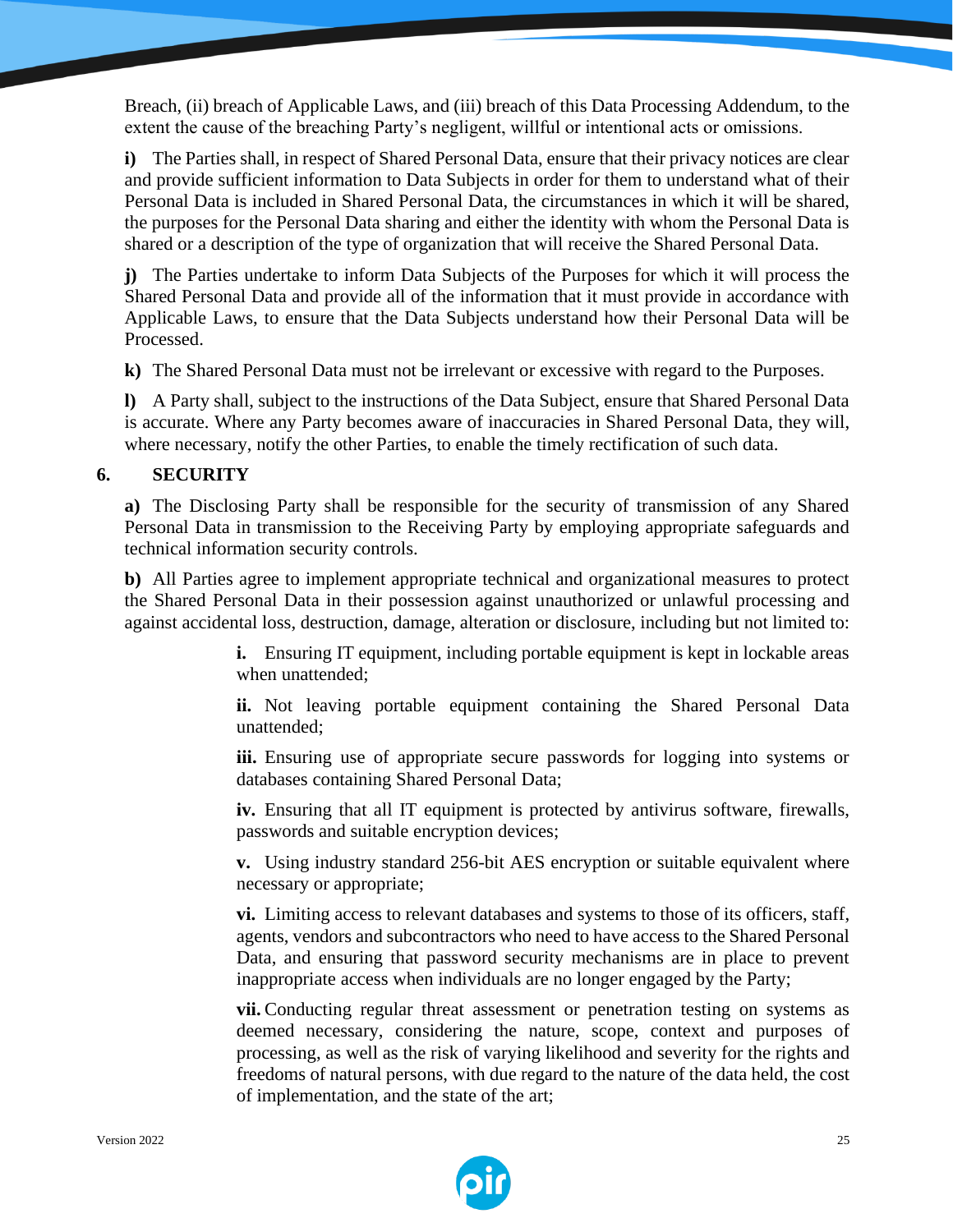**viii.** Ensuring all authorized individuals handling Shared Personal Data have been made aware of their responsibilities with regards to handling of Shared Personal Data; and

**ix.** Allowing for inspections and assessments to be undertaken by the Controller as to the security measures taken, or producing evidence of those measures, if requested.

# **7. SECURITY BREACH NOTIFICATION**

**a) Notification Timing.** Should a Party become aware of any Data Security Breach by a subprocessor in relation to Shared Personal Data, and where such a Breach is of a material impact to this Data Processing Addendum, or is likely to have a material impact on the Parties, the relevant Party should immediately notify the Parties, and the relevant Party shall provide immediate feedback about any impact this incident may/will have on the affected Parties, including the anticipated impacts to the rights and freedoms of Data Subjects if applicable. Such notification will be provided as promptly as possible, but in any event no later than 24 hours after detection of the Data Security Breach. Nothing in this section should be construed as limiting or changing any notification obligation of a Party under Applicable Laws.

**b) Notification Format and Content.** Notification of a Data Security Breach will be in writing to the information/administrative contact identified by the Parties, though communication may take place first via telephone. The notifying Party must be provided the following information, to the greatest extent possible, with further updates as additional information comes to light:

> **i.** A description of the nature of the incident and likely consequences of the incident;

 **ii.** Expected resolution time (if known);

**iii.** A description of the measures taken or proposed to address the incident including, measures to mitigate its possible adverse effects the Parties and/or Shared Personal Data;

 **iv.** The categories and approximate volume of Shared Personal Data and individuals potentially affected by the incident, and the likely consequences of the incident on that Shared Personal Data and associated individuals; and

 **v.** The name and phone number of a representative the Party may contact to obtain incident updates.

**c) Security Resources.** The Parties' may, upon mutual agreement, provide resources from its security group to assist with an identified Data Security Breach for the purpose of meeting its obligations in relation to the notification of a Data Security Breach under Applicable Laws or other notification obligations or requirements.

**d) Failed Security Incidents.** A failed security incident will not be subject to the terms of this Data Processing Addendum. A failed security incident is one that results in no unauthorized access or acquisition to Shared Personal Data, and may include, without limitation, pings and other broadcast attacks on firewalls or edge servers, port scans, unsuccessful log-on attempts, denial of service attacks, packet sniffing (or other unauthorized access to traffic data that does not result in access beyond headers) or similar incidents.

Version 2022 26 2022 2023 2024 2022 2024 2022 2024 2022 2024 2022 2024 2022 2024 2022 2024 2022 2024 2022 2024 **e) Additional Notification Requirements.** For the purpose of this section, a Party is also required to provide notification in accordance with this section in response to:

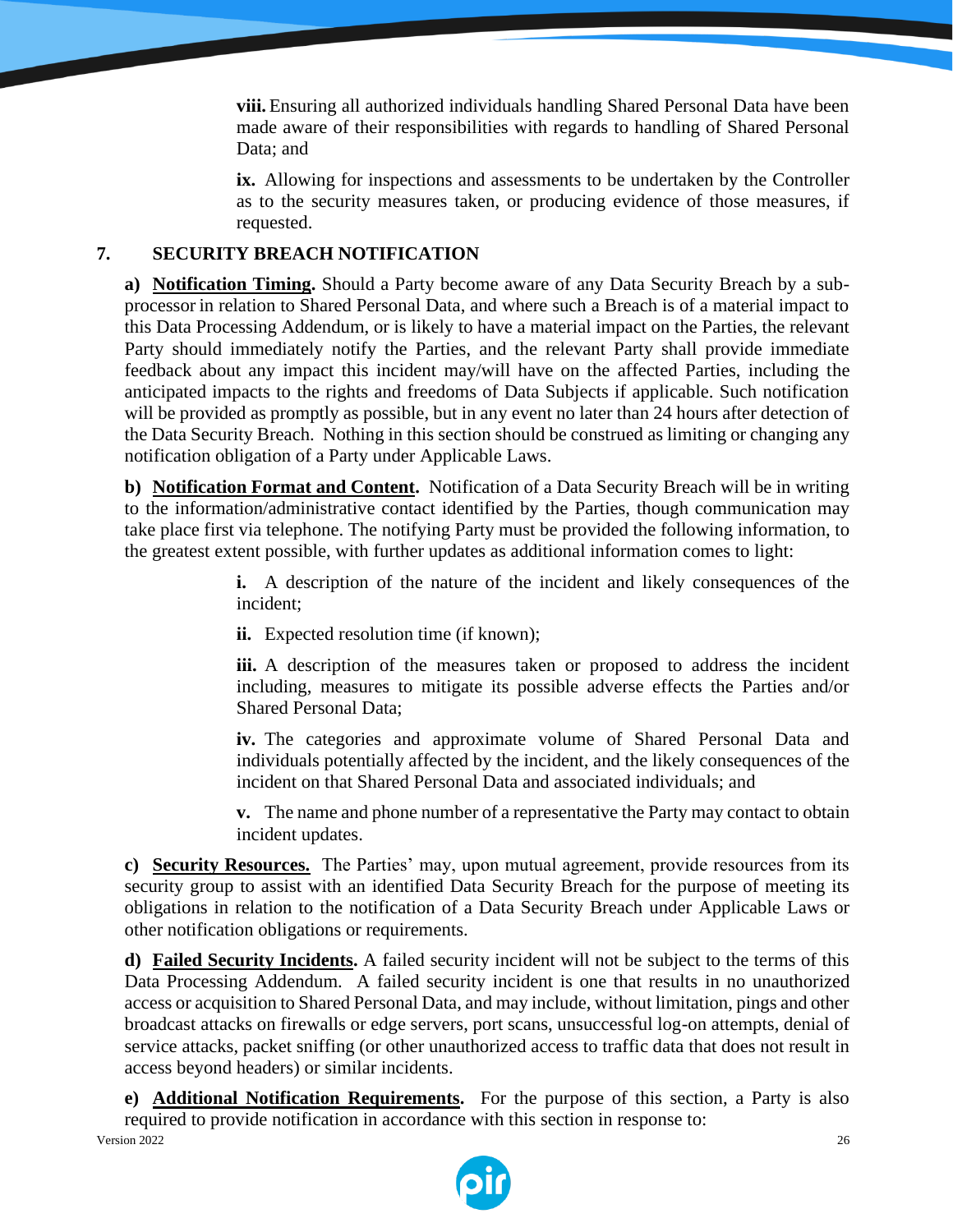*i.* A complaint or objection to Processing or request with respect to the exercise of a Data Subject's rights under Applicable Laws; and

**ii.** An investigation into or seizure of Shared Personal Data by government officials, regulatory or law enforcement agency, or indications that such investigation or seizure is contemplated.

# **8. DATA SUBJECT RIGHTS**

**a)** Controllers have certain obligations to respond to requests of a Data Subject whose Personal Data is being processed under this Data Processing Addendum, and who wishes to exercise any of their rights under Applicable Laws, including, but not limited to: (i) right of access and update; (ii) right to data portability; (iii) right to erasure; (iv) right to rectification; (v) right to object to automated decision-making; or (vi) right to object to processing.

**b)** Data Subjects have the right to obtain certain information about the processing of their personal data through a subject access request ("Subject Access Request"). The Parties shall maintain a record of Subject Access Requests, the decisions made and any information that was exchanged. Records must include copies of the request for information, details of the data accessed and shared and where relevant, notes of any meeting, correspondence or phone calls relating to the request.

**c)** The Parties agree that the responsibility for complying with a Subject Access Request falls to the Party receiving the Subject Access Request in respect of the Personal Data held by that Party, but any final decisions made by the Controller will govern.

**d)** The Parties agree to provide reasonable and prompt assistance (within 5 business days of such a request for assistance) as is necessary to each other to enable them to comply with Subject Access Requests and to respond to any other queries or complaints from Data Subjects.

# **9. DATA RETENTION AND DELETION**

Notwithstanding any requirements under the Applicable Agreements to the contrary, the Parties will retain Shared Personal Data only as necessary to carry out the Purposes or otherwise in accordance with the Temporary Specification and as permitted under Applicable Laws, and thereafter must delete or return all Shared Personal Data accordingly.

# **10. TRANSFERS**

**a)** For the purposes of this Data Processing Addendum, transfers of Personal Data include any sharing of Shared Personal Data, and shall include, but is not limited to, the following:

> **i.** Transfers amongst the Parties for the Purposes contemplated in this Data Processing Addendum or under any of the Applicable Agreements;

> **ii.** Disclosure of the Shared Personal Data with any other third party with a valid legal basis for the provisioning of the Purposes;

> **iii.** Publication of the Shared Personal Data via any medium, including, but not limited to in public registration data directory services;

> **iv.** The transfer and storage by the Receiving Party of any Shared Personal Data from within the EEA to servers outside the EEA; and

> **v.** Otherwise granting any third party located outside the EEA access rights to the Shared Personal Data.

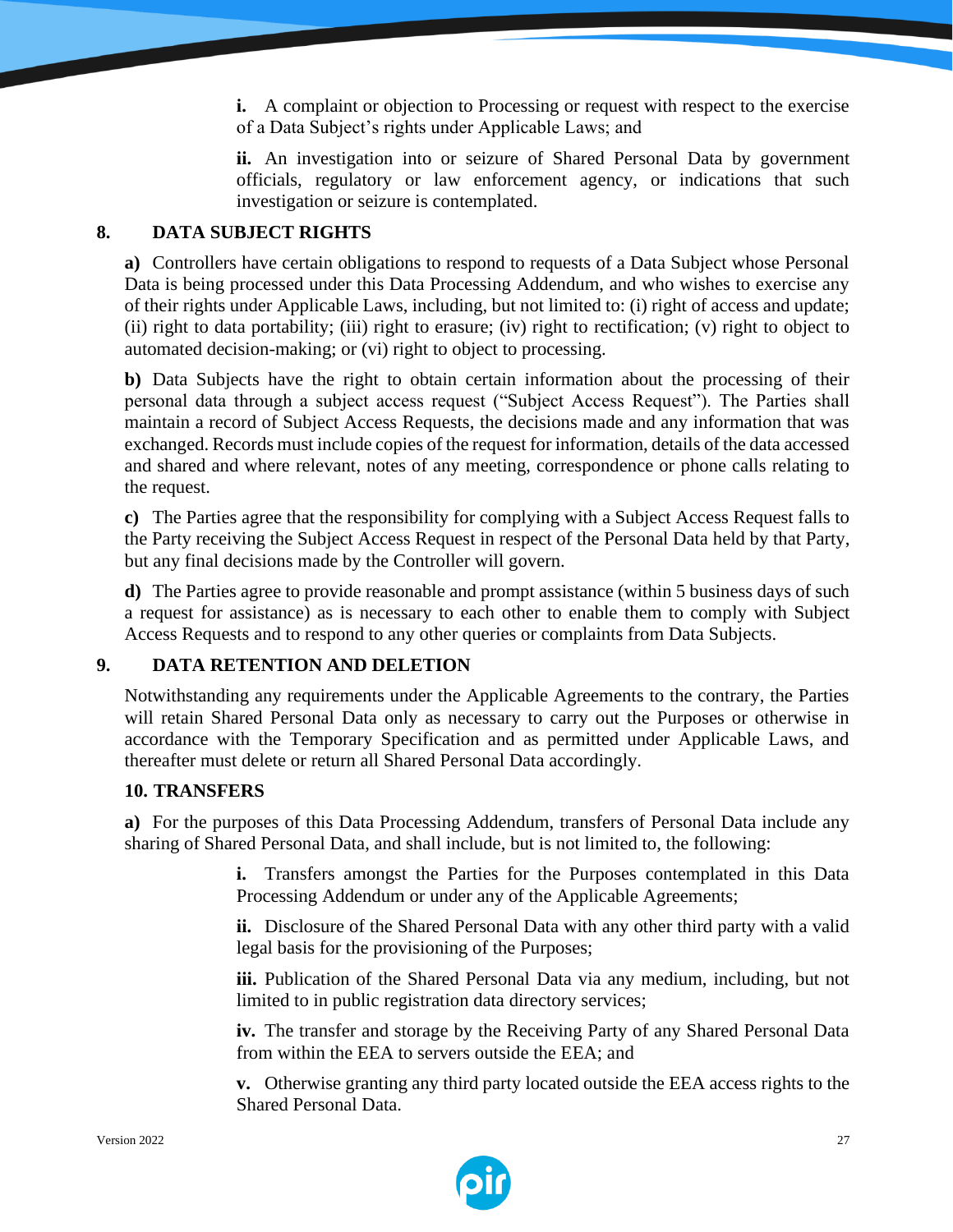**b)** No Party shall disclose or transfer Shared Personal Data outside the EEA without ensuring that adequate and equivalent protections will be afforded to the Shared Personal Data.

# **11. RESOLUTION OF DISPUTES**

**a)** In the event of a dispute or claim brought by a Data Subject or an applicable Data Protection Authority against any Party concerning the processing of Shared Personal Data, the concerned Parties will inform each other about any such disputes or claims, and will cooperate with a view to settling them amicably in a timely fashion.

**b**) The Parties agree to respond to any generally available non-binding mediation procedure initiated by a Data Subject or by a Data Protection Authority. If they do participate in the proceedings, the Parties may elect to do so remotely (such as by telephone or other electronic means). The Parties also agree to consider participating in any other arbitration, mediation or other dispute resolution proceedings developed for data protection disputes.

**c)** In respect of Data Security Breaches or any breach of this Data Processing Addendum, each Party shall abide by a decision of a competent court of the complaining Party's country of establishment or of any binding decision of the relevant Data Protection Authority.

# **12. IMPACT OF CHANGES; NEW GUIDANCE**

In the event the ICANN Board adopts changes to the Temporary Specification (a "Triggering Event"), then Registry may notify Registrar of the changes, and upon ICANN publication of the updated Temporary Specification to its website, the changes will also be adopted and incorporated automatically herein to this Data Processing Addendum.

Registrar will be given thirty (30) days to accept or reject the proposed changes; rejection may result in termination of the RRA. If Registrar does not respond within thirty (30) days following notice, it is deemed to have accepted the changes to the Data Processing Addendum, as applicable.

In the event Applicable Laws change in a way that the Data Processing Addendum is no longer adequate for the purpose of governing lawful processing of Shared Personal Data and there was no Triggering Event, the Parties agree that they will negotiate in good faith to review and update this Data Processing Addendum in light of the new laws.



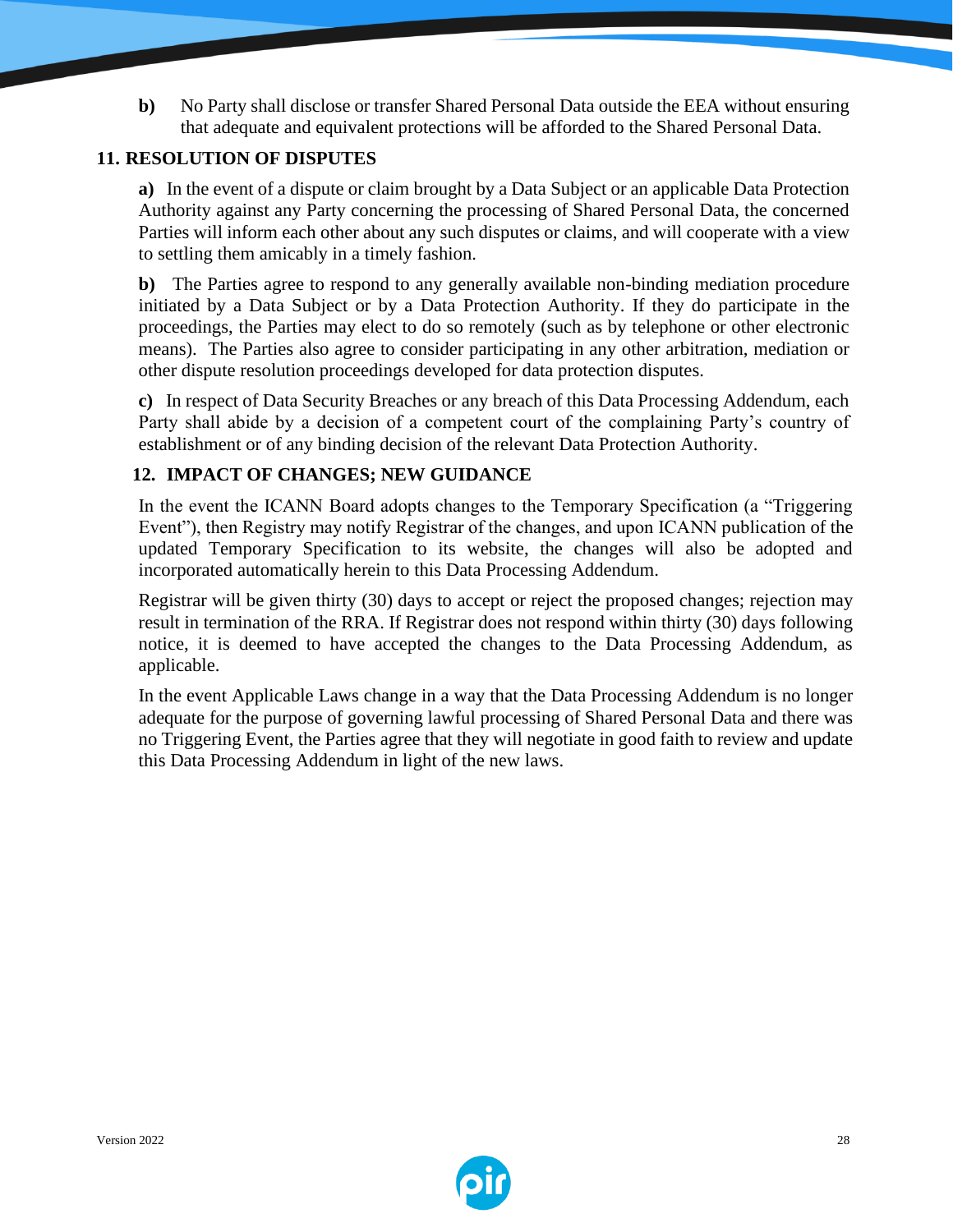# **Annex 1**

# **DETAILS OF THE PROCESSING**

**1. Nature and Purpose of Processing.** The Parties will Process Shared Personal Data only as necessary to perform under and pursuant to the Applicable Agreements, and subject to this Data Processing Addendum, including as further instructed by Data Subjects.

**2. Duration of Processing.** The Parties will Process Shared Personal Data during the Term of the underlying RRA to which this this Data Processing Addendum is applicable, but will abide by the terms of this Data Processing Addendum for the duration of the Processing if in excess of that term, and unless otherwise agreed upon in writing.

**3. Type of Personal Data.** Data Subjects may provide the following Shared Personal Data in connection with the purchase of a domain name from a Registrar:

**Registrant Name: Example Registrant**

**Street: 1234 Admiralty Way City: Marina del Rey State/Province: CA Postal Code: 90292 Country: US Phone Number: +1.3105551212 Fax Number: +1.3105551213 Email: registrant@example.tld Admin Contact: Jane Registrant Phone Number: +1.3105551214 Fax Number: +1.3105551213 Email: janeregistrar@example-registrant.tld Technical Contact: John Geek Phone Number: +1.3105551215 Fax Number: +1.3105551216 Email: johngeek@example-registrant.tld**

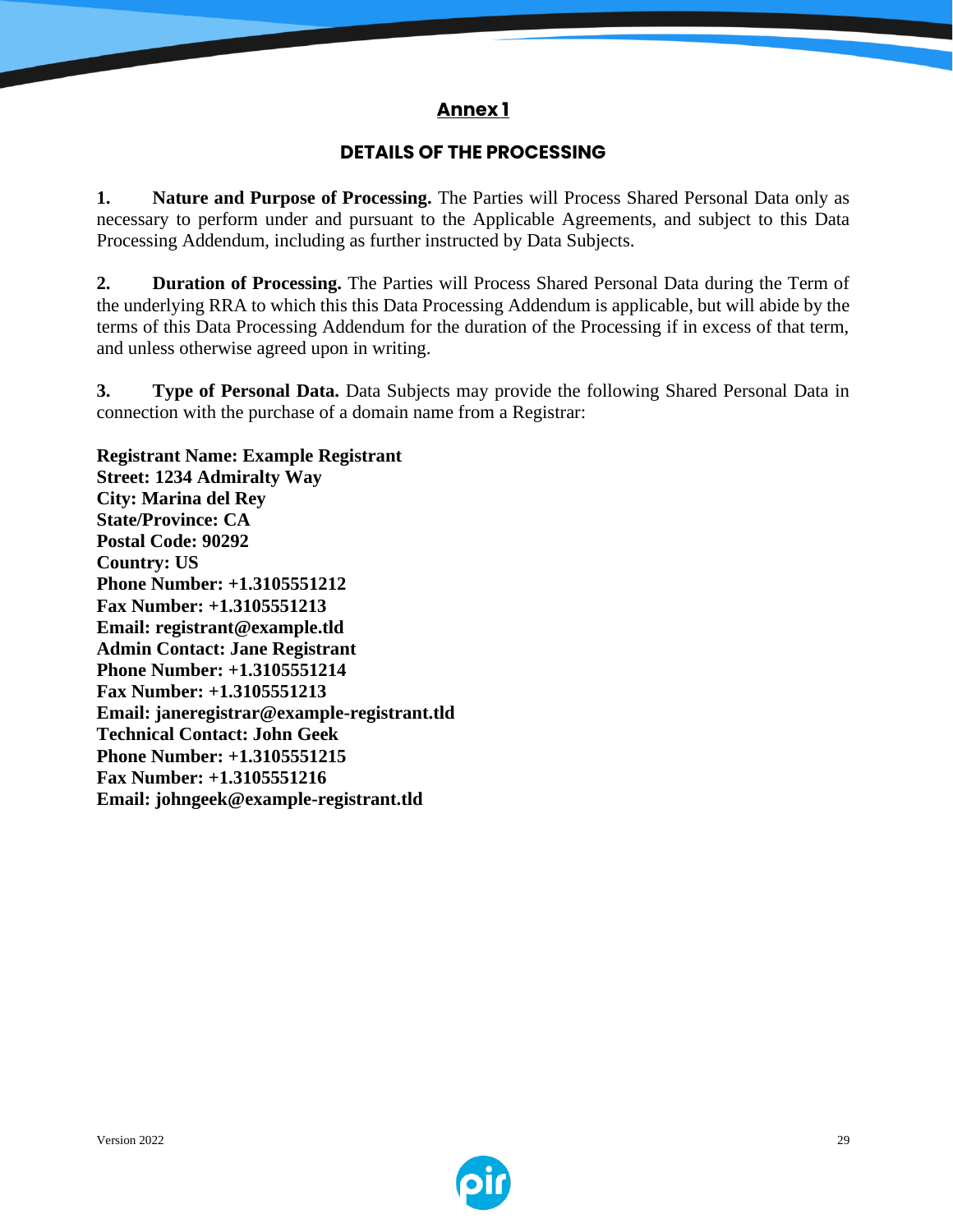

**Annex II**

E U R O P E A N C O M M I S S I O N

> Brussels, 4.6.2021 C(2021) 3972 final ANNEX

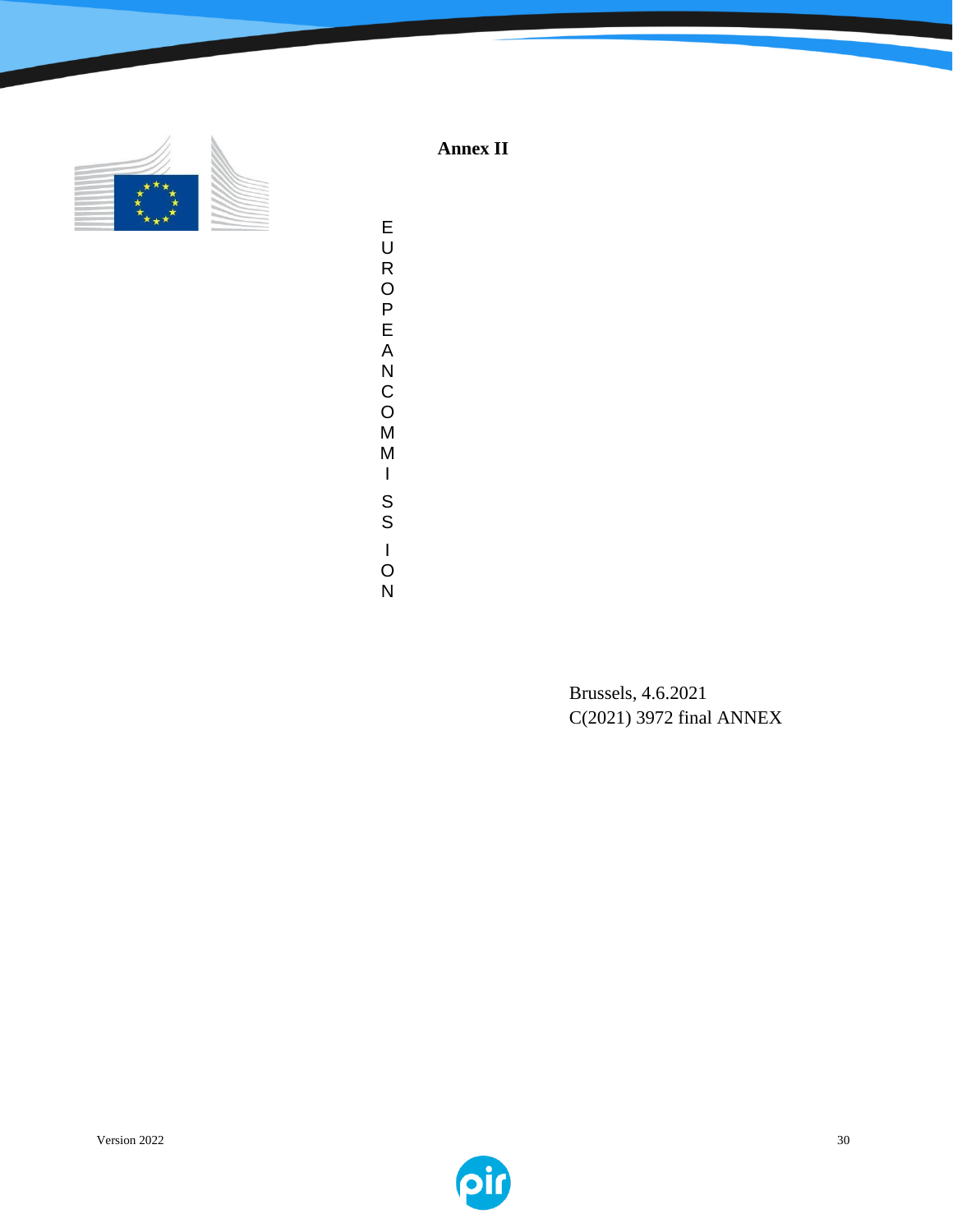# **ANNEX**

# *to the*

# **COMMISSION IMPLEMENTING DECISION**

**on standard contractual clauses for the transfer of personal data to third countries pursuant to Regulation (EU) 2016/679 of the European Parliament and of the Council**

# **EN**

**EN**

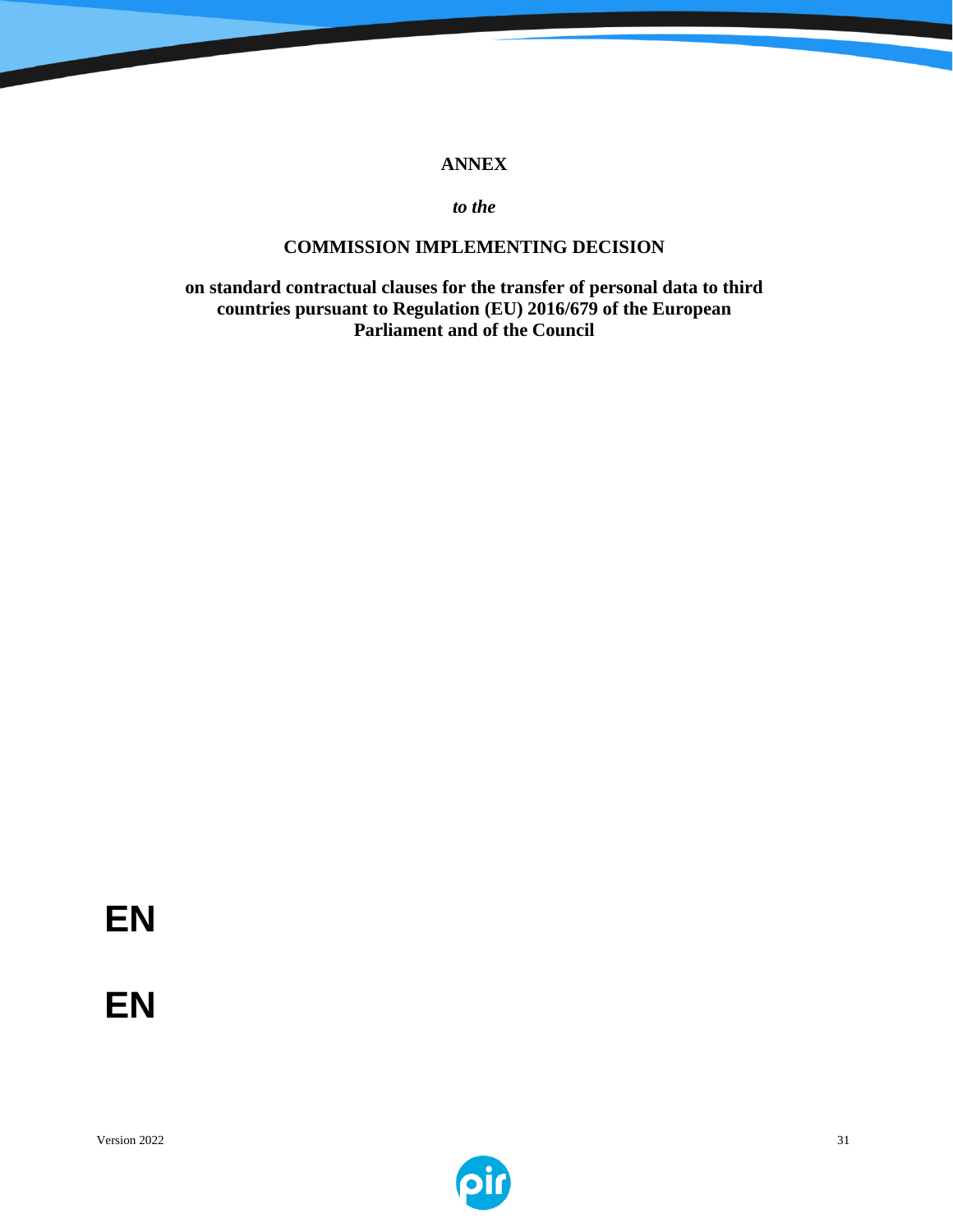# **ANNEX**

# **STANDARD CONTRACTUAL CLAUSES**

# **SECTION I**

#### *Clause 1*

#### *Purpose and scope*

- (a) The purpose of these standard contractual clauses is to ensure compliance with the requirements of Regulation (EU) 2016/679 of the European Parliament and of the Council of 27 April 2016 on the protection of natural persons with regard to the processing of personal data and on the free movement of such data (General Data Protection Regulation)<sup>1</sup> for the transfer of personal data to a third country.
- (b) The Parties:
	- (i) the natural or legal person(s), public authority/ies, agency/ies or other body/ies (hereinafter "entity/ies") transferring the personal data, as listed in Annex I.A. (hereinafter each "data exporter"), and
	- (ii) the entity/ies in a third country receiving the personal data from the data exporter, directly or indirectly via another entity also Party to these Clauses, as listed in Annex I.A. (hereinafter each "data importer")

have agreed to these standard contractual clauses (hereinafter: "Clauses").

- (c) These Clauses apply with respect to the transfer of personal data as specified in Annex I.B.
- (d) The Appendix to these Clauses containing the Annexes referred to therein forms an integral part of these Clauses.

#### *Clause 2*

# *Effect and invariability of the Clauses*

(a) These Clauses set out appropriate safeguards, including enforceable data subject rights and effective legal remedies, pursuant to Article 46(1) and Article 46 (2)(c) of Regulation (EU) 2016/679 and, with respect to data transfers from controllers to processors and/or processors to processors, standard contractual clauses pursuant to Article 28(7) of Regulation (EU) 2016/679, provided they are not modified, except to

<sup>1</sup> Where the data exporter is a processor subject to Regulation (EU) 2016/679 acting on behalf of a Union institution or body as controller, reliance on these Clauses when engaging another processor (sub-processing) not subject to Regulation (EU) 2016/679 also ensures compliance with Article 29(4) of Regulation (EU) 2018/1725 of the European Parliament and of the Council of 23 October 2018 on the protection of natural persons with regard to the processing of personal data by the Union institutions, bodies, offices and agencies and on the free movement of such data, and repealing Regulation (EC) No 45/2001 and Decision No 1247/2002/EC (OJ L 295 of 21.11.2018, p. 39), to the extent these Clauses and the data protection obligations as set out in the contract or other legal act between the controller and the processor pursuant to Article 29(3) of Regulation (EU) 2018/1725 are aligned. This will in particular be the case where the controller and processor rely on the standard contractual clauses included in Decision […].

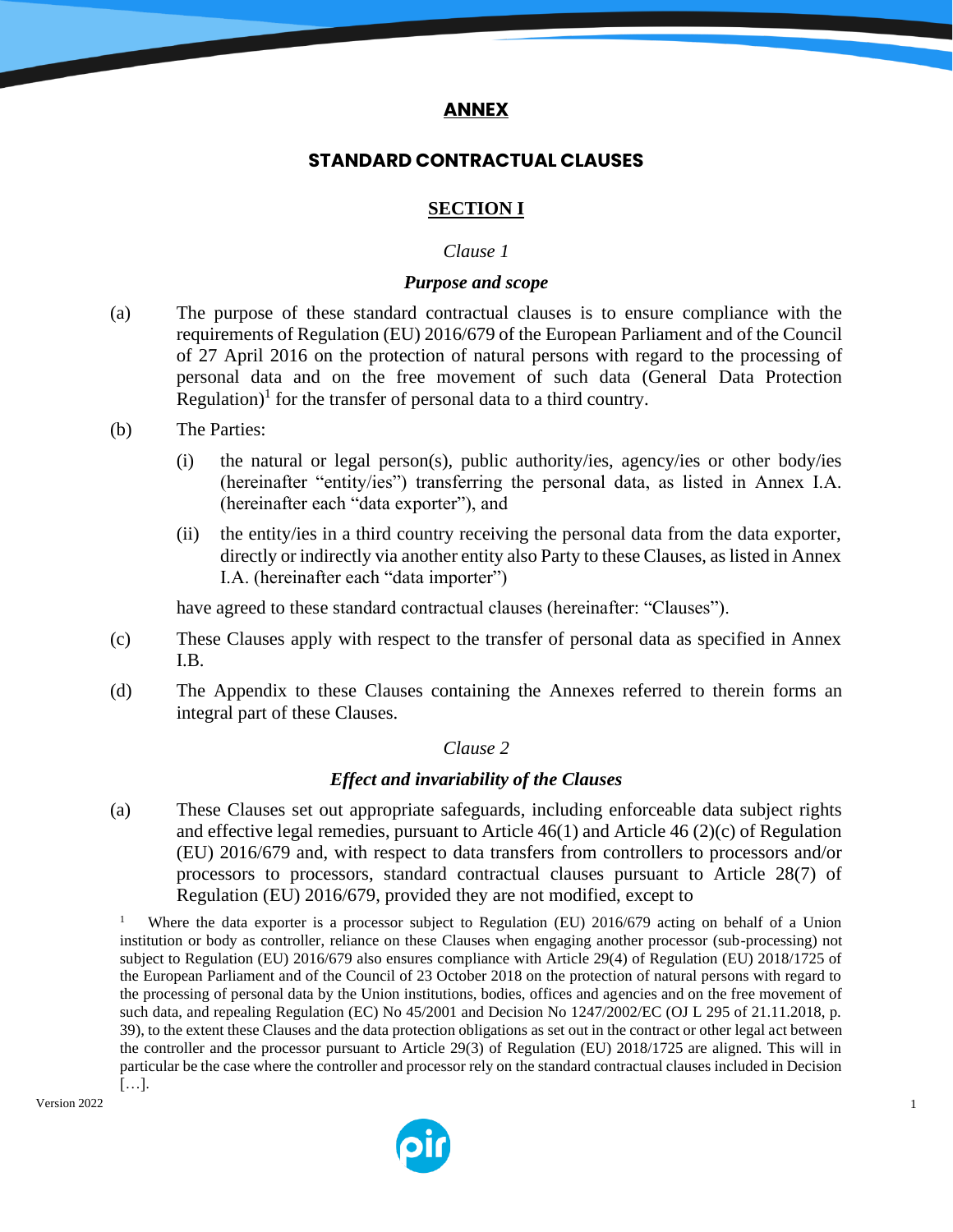select the appropriate Module(s) or to add or update information in the Appendix. This does not prevent the Parties from including the standard contractual clauses laid down in these Clauses in a wider contract and/or to add other clauses or additional safeguards, provided that they do not contradict, directly or indirectly, these Clauses or prejudice the fundamental rights or freedoms of data subjects.

(b) These Clauses are without prejudice to obligations to which the data exporter is subject by virtue of Regulation (EU) 2016/679.

#### *Clause 3*

#### *Third-party beneficiaries*

- (a) Data subjects may invoke and enforce these Clauses, as third-party beneficiaries, against the data exporter and/or data importer, with the following exceptions:
	- (i) Clause 1, Clause 2, Clause 3, Clause 6, Clause 7;
	- (ii) Clause 8 Module One: Clause 8.5 (e) and Clause 8.9(b); Module Two: Clause 8.1(b), 8.9(a), (c), (d) and (e); Module Three: Clause 8.1(a), (c) and (d) and Clause 8.9(a), (c), (d), (e), (f) and (g); Module Four: Clause 8.1 (b) and Clause 8.3(b);
	- (iii) Clause 9 Module Two: Clause  $9(a)$ , (c), (d) and (e); Module Three: Clause  $9(a)$ , (c), (d) and (e);
	- (iv) Clause 12 Module One: Clause 12(a) and (d); Modules Two and Three: Clause  $12(a)$ , (d) and (f);
	- (v) Clause 13;
	- (vi) Clause 15.1(c), (d) and (e);
	- (vii) Clause  $16(e)$ ;
	- (viii) Clause 18 Modules One, Two and Three: Clause 18(a) and (b); Module Four: Clause 18.
- (b) Paragraph (a) is without prejudice to rights of data subjects under Regulation (EU) 2016/679.

#### *Clause 4*

#### *Interpretation*

- (a) Where these Clauses use terms that are defined in Regulation (EU) 2016/679, those terms shall have the same meaning as in that Regulation.
- (b) These Clauses shall be read and interpreted in the light of the provisions of Regulation (EU) 2016/679.
- (c) These Clauses shall not be interpreted in a way that conflicts with rights and obligations provided for in Regulation (EU) 2016/679.

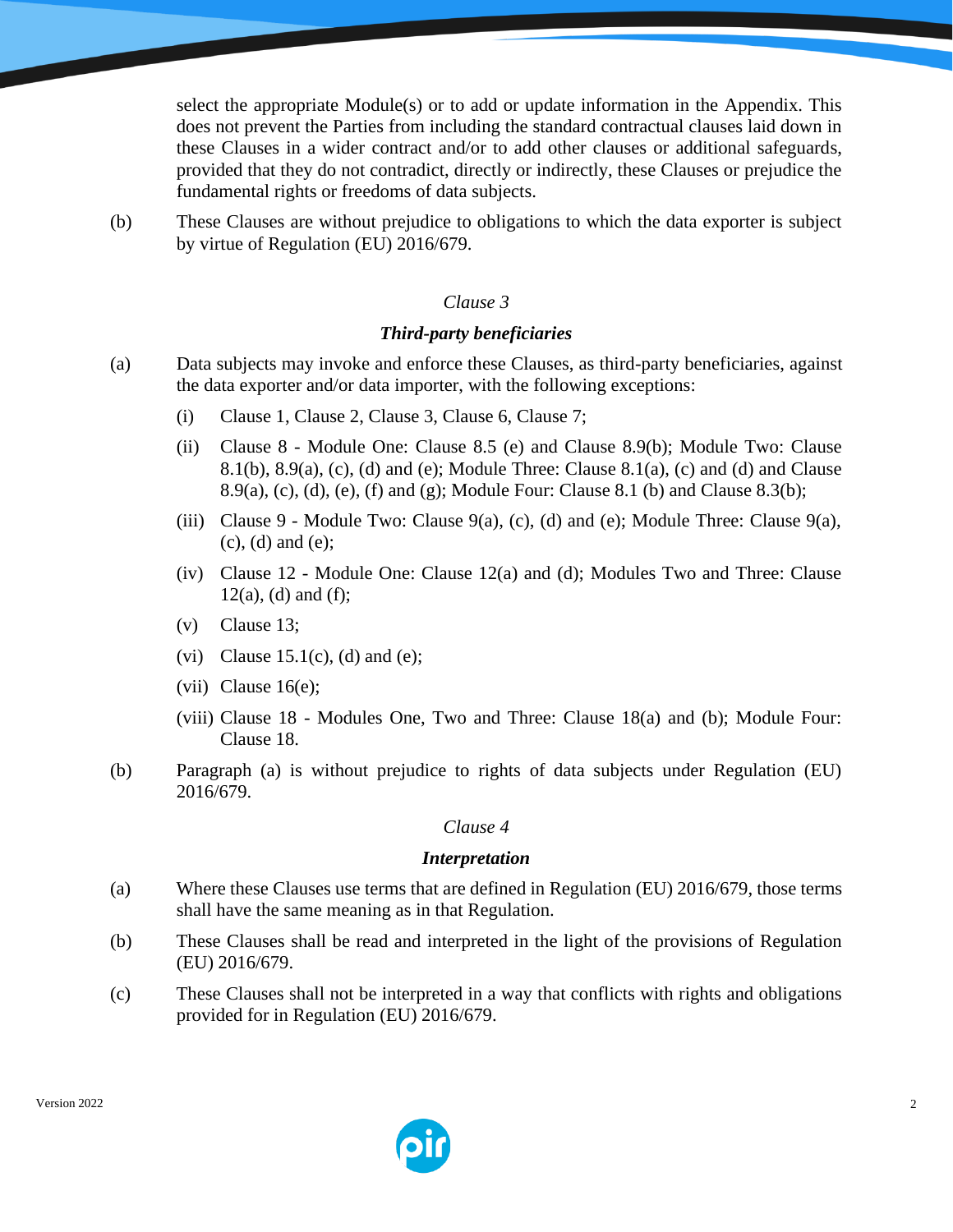# *Clause 5*

# *Hierarchy*

In the event of a contradiction between these Clauses and the provisions of related agreements between the Parties, existing at the time these Clauses are agreed or entered into thereafter, these Clauses shall prevail.

# *Clause 6*

# *Description of the transfer(s)*

The details of the transfer(s), and in particular the categories of personal data that are transferred and the purpose(s) for which they are transferred, are specified in Annex I.B.

# *Clause 7 - Optional*

### *Docking clause*

- (a) An entity that is not a Party to these Clauses may, with the agreement of the Parties, accede to these Clauses at any time, either as a data exporter or as a data importer, by completing the Appendix and signing Annex I.A.
- (b) Once it has completed the Appendix and signed Annex I.A, the acceding entity shall become a Party to these Clauses and have the rights and obligations of a data exporter or data importer in accordance with its designation in Annex I.A.
- (c) The acceding entity shall have no rights or obligations arising under these Clauses from the period prior to becoming a Party.

# **SECTION II – OBLIGATIONS OF THE PARTIES**

#### *Clause 8*

#### *Data protection safeguards*

The data exporter warrants that it has used reasonable efforts to determine that the data importer is able, through the implementation of appropriate technical and organisational measures, to satisfy its obligations under these Clauses.

# **MODULE ONE: Transfer controller to controller**

#### **8.1 Purpose limitation**

The data importer shall process the personal data only for the specific purpose(s) of the transfer, as set out in Annex I.B. It may only process the personal data for another purpose:

- (i) where it has obtained the data subject's prior consent;
- (ii) where necessary for the establishment, exercise or defence of legal claims in the

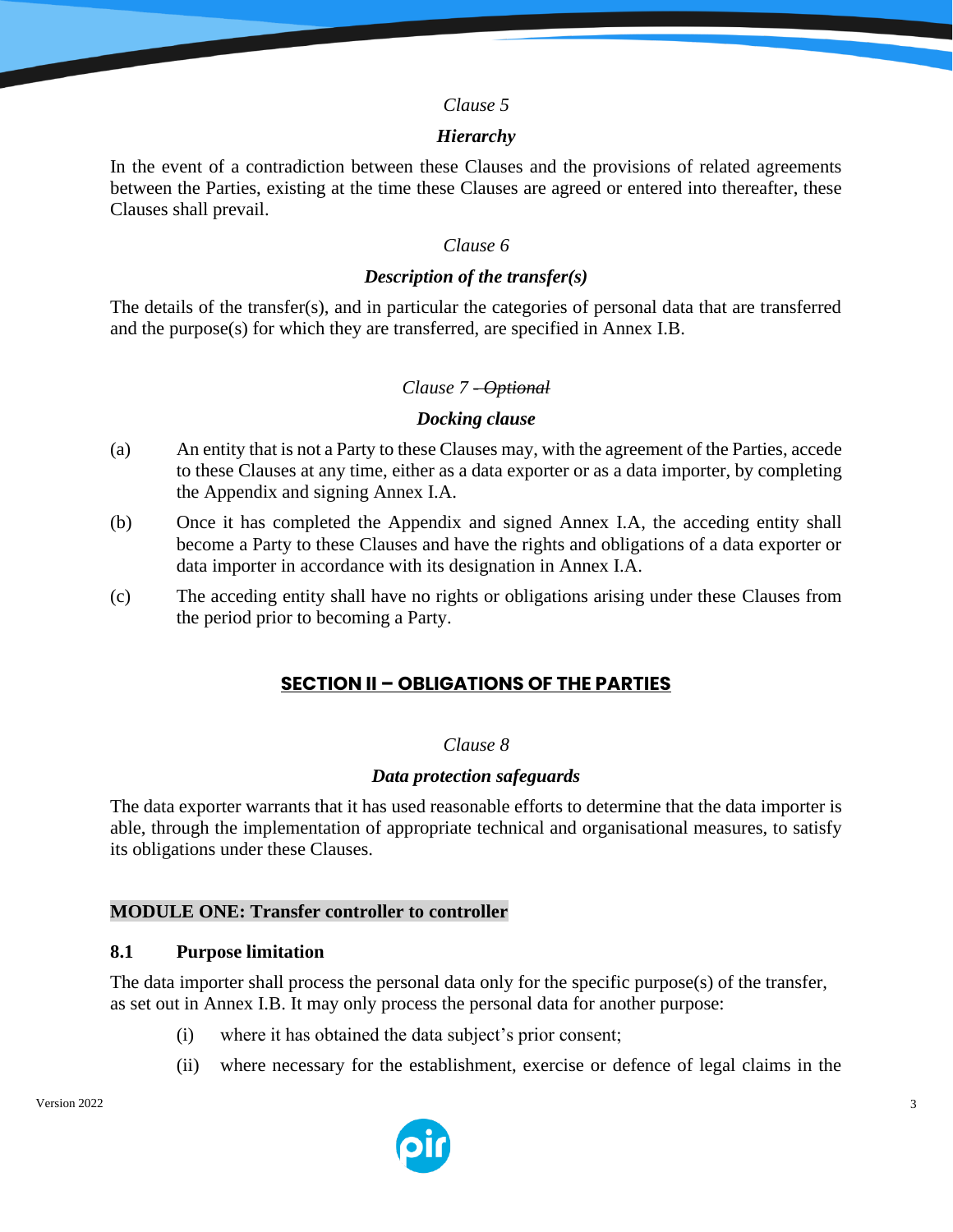context of specific administrative, regulatory or judicial proceedings; or

(iii) where necessary in order to protect the vital interests of the data subject or of another natural person.

# **8.2 Transparency**

- (a) In order to enable data subjects to effectively exercise their rights pursuant to Clause 10, the data importer shall inform them, either directly or through the data exporter:
	- (i) of its identity and contact details;
	- (ii) of the categories of personal data processed;
	- (iii) of the right to obtain a copy of these Clauses;
	- (iv) where it intends to onward transfer the personal data to any third party/ies, of the recipient or categories of recipients (as appropriate with a view to providing meaningful information), the purpose of such onward transfer and the ground therefore pursuant to Clause 8.7.
- (b) Paragraph (a) shall not apply where the data subject already has the information, including when such information has already been provided by the data exporter, or providing the information proves impossible or would involve a disproportionate effort for the data importer. In the latter case, the data importer shall, to the extent possible, make the information publicly available.
- (c) On request, the Parties shall make a copy of these Clauses, including the Appendix as completed by them, available to the data subject free of charge. To the extent necessary to protect business secrets or other confidential information, including personal data, the Parties may redact part of the text of the Appendix prior to sharing a copy, but shall provide a meaningful summary where the data subject would otherwise not be able to understand its content or exercise his/her rights. On request, the Parties shall provide the data subject with the reasons for the redactions, to the extent possible without revealing the redacted information.
- (d) Paragraphs (a) to (c) are without prejudice to the obligations of the data exporter under Articles 13 and 14 of Regulation (EU) 2016/679.

# **8.3 Accuracy and data minimisation**

- (a) Each Party shall ensure that the personal data is accurate and, where necessary, kept up to date. The data importer shall take every reasonable step to ensure that personal data that is inaccurate, having regard to the purpose(s) of processing, is erased or rectified without delay.
- (b) If one of the Parties becomes aware that the personal data it has transferred or received is inaccurate, or has become outdated, it shall inform the other Party without undue delay.
- (c) The data importer shall ensure that the personal data is adequate, relevant and limited to what is necessary in relation to the purpose(s) of processing.

# **8.4 Storage limitation**

The data importer shall retain the personal data for no longer than necessary for the purpose(s) for

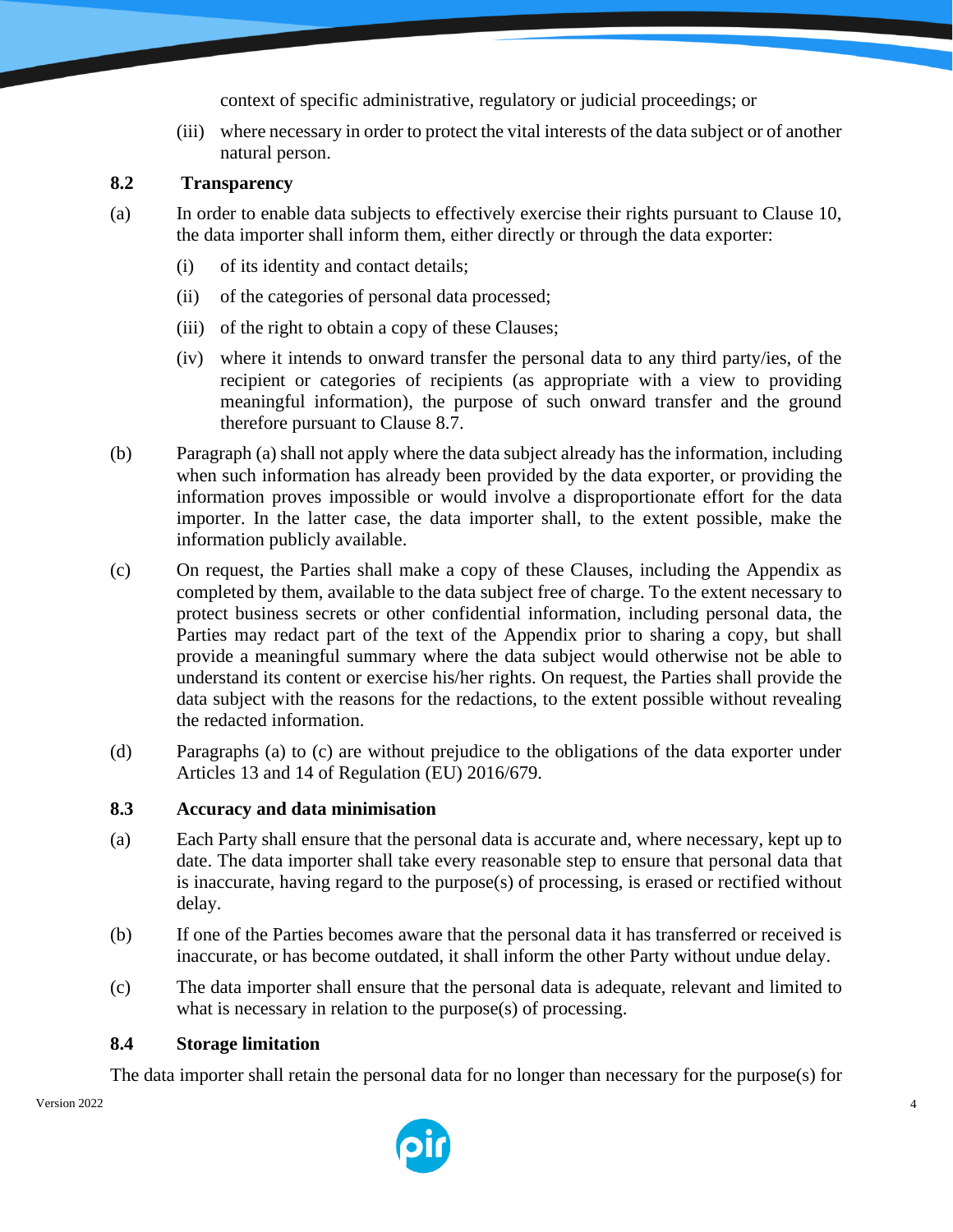which it is processed. It shall put in place appropriate technical or organisational measures to ensure compliance with this obligation, including erasure or anonymisation<sup>2</sup> of the data and all back-ups at the end of the retention period.

# **8.5 Security of processing**

- (a) The data importer and, during transmission, also the data exporter shall implement appropriate technical and organisational measures to ensure the security of the personal data, including protection against a breach of security leading to accidental or unlawful destruction, loss, alteration, unauthorised disclosure or access (hereinafter "personal data breach"). In assessing the appropriate level of security, they shall take due account of the state of the art, the costs of implementation, the nature, scope, context and purpose $(s)$  of processing and the risks involved in the processing for the data subject. The Parties shall in particular consider having recourse to encryption or pseudonymisation, including during transmission, where the purpose of processing can be fulfilled in that manner.
- (b) The Parties have agreed on the technical and organisational measures set out in Annex II. The data importer shall carry out regular checks to ensure that these measures continue to provide an appropriate level of security.
- (c) The data importer shall ensure that persons authorised to process the personal data have committed themselves to confidentiality or are under an appropriate statutory obligation of confidentiality.
- (d) In the event of a personal data breach concerning personal data processed by the data importer under these Clauses, the data importer shall take appropriate measures to address the personal data breach, including measures to mitigate its possible adverse effects.
- (e) In case of a personal data breach that is likely to result in a risk to the rights and freedoms of natural persons, the data importer shall without undue delay notify both the data exporter and the competent supervisory authority pursuant to Clause 13. Such notification shall contain i) a description of the nature of the breach (including, where possible, categories and approximate number of data subjects and personal data records concerned), ii) its likely consequences, iii) the measures taken or proposed to address the breach, and iv) the details of a contact point from whom more information can be obtained. To the extent it is not possible for the data importer to provide all the information at the same time, it may do so in phases without undue further delay.
- (f) In case of a personal data breach that is likely to result in a high risk to the rights and freedoms of natural persons, the data importer shall also notify without undue delay the data subjects concerned of the personal data breach and its nature, if necessary in cooperation with the data exporter, together with the information referred to in paragraph (e), points ii) to iv), unless the data importer has implemented measures to significantly reduce the risk to the rights or freedoms of natural persons, or notification would involve disproportionate efforts. In the latter case, the data importer shall instead issue a public communication or take a similar measure to inform the public of the personal data breach.

<sup>2</sup> This requires rendering the data anonymous in such a way that the individual is no longer identifiable by anyone, in line with recital 26 of Regulation (EU) 2016/679, and that this process is irreversible.

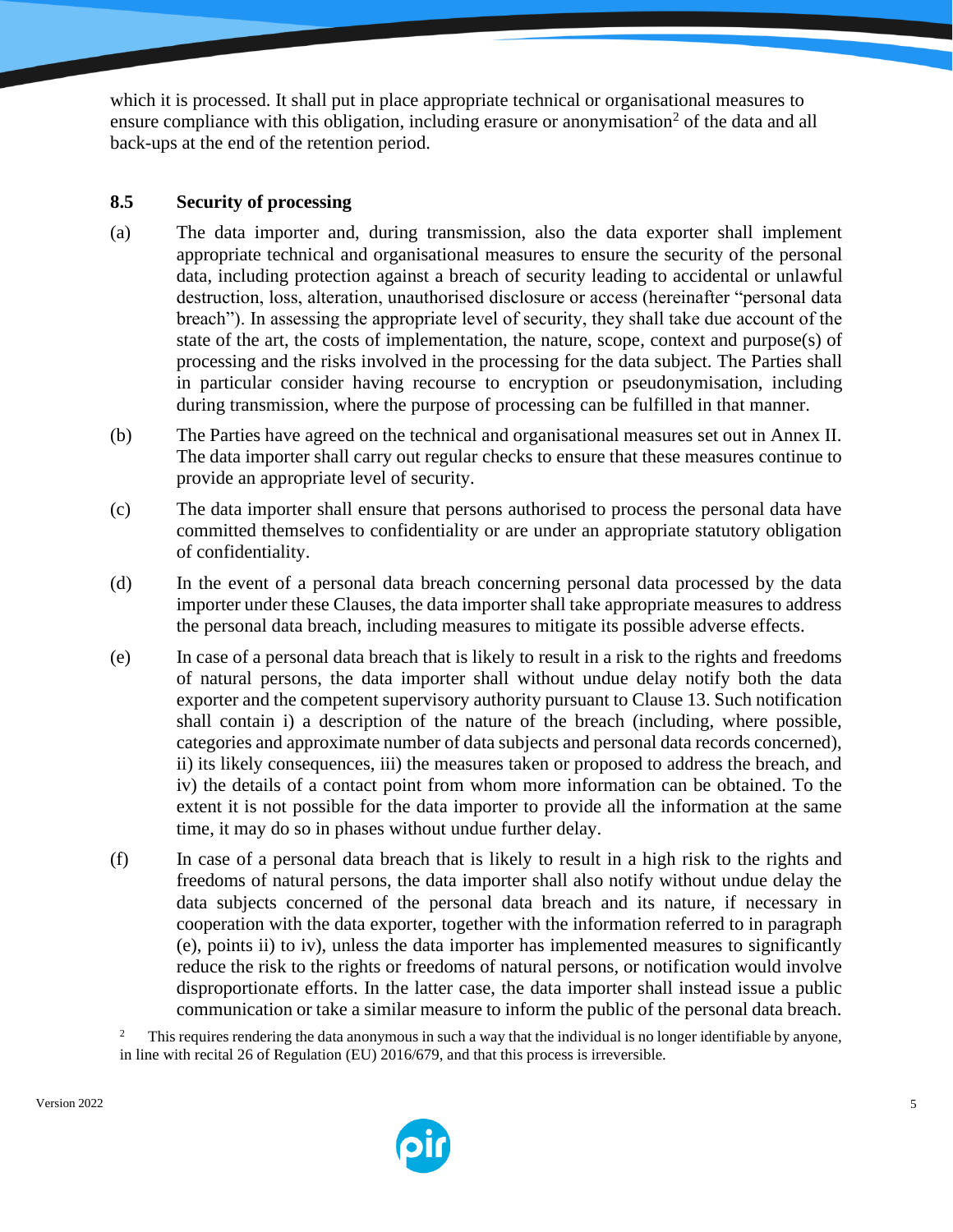(g) The data importer shall document all relevant facts relating to the personal data breach, including its effects and any remedial action taken, and keep a record thereof.

# **8.6 Sensitive data**

Where the transfer involves personal data revealing racial or ethnic origin, political opinions, religious or philosophical beliefs, or trade union membership, genetic data, or biometric data for the purpose of uniquely identifying a natural person, data concerning health or a person's sex life or sexual orientation, or data relating to criminal convictions or offences (hereinafter "sensitive data"), the data importer shall apply specific restrictions and/or additional safeguards adapted to the specific nature of the data and the risks involved. This may include restricting the personnel permitted to access the personal data, additional security measures (such as pseudonymisation) and/or additional restrictions with respect to further disclosure.

### **8.7 Onward transfers**

The data importer shall not disclose the personal data to a third party located outside the European Union<sup>3</sup> (in the same country as the data importer or in another third country, hereinafter "onward transfer") unless the third party is or agrees to be bound by these Clauses, under the appropriate Module. Otherwise, an onward transfer by the data importer may only take place if:

- (i) it is to a country benefitting from an adequacy decision pursuant to Article 45 of Regulation (EU) 2016/679 that covers the onward transfer;
- (ii) the third party otherwise ensures appropriate safeguards pursuant to Articles 46 or 47 of Regulation (EU) 2016/679 with respect to the processing in question;
- (iii) the third party enters into a binding instrument with the data importer ensuring the same level of data protection as under these Clauses, and the data importer provides a copy of these safeguards to the data exporter;
- (iv) it is necessary for the establishment, exercise or defence of legal claims in the context of specific administrative, regulatory or judicial proceedings;
- (v) it is necessary in order to protect the vital interests of the data subject or of another natural person; or
- (vi) where none of the other conditions apply, the data importer has obtained the explicit consent of the data subject for an onward transfer in a specific situation, after having informed him/her of its purpose(s), the identity of the recipient and the possible risks of such transfer to him/her due to the lack of appropriate data protection safeguards. In this case, the data importer shall inform the data exporter and, at the request of the latter, shall transmit to it a copy of the information provided to the data subject.

<sup>3</sup> The Agreement on the European Economic Area (EEA Agreement) provides for the extension of the European Union's internal market to the three EEA States Iceland, Liechtenstein and Norway. The Union data protection legislation, including Regulation (EU) 2016/679, is covered by the EEA Agreement and has been incorporated into Annex XI thereto. Therefore, any disclosure by the data importer to a third party located in the EEA does not qualify as an onward transfer for the purpose of these Clauses.

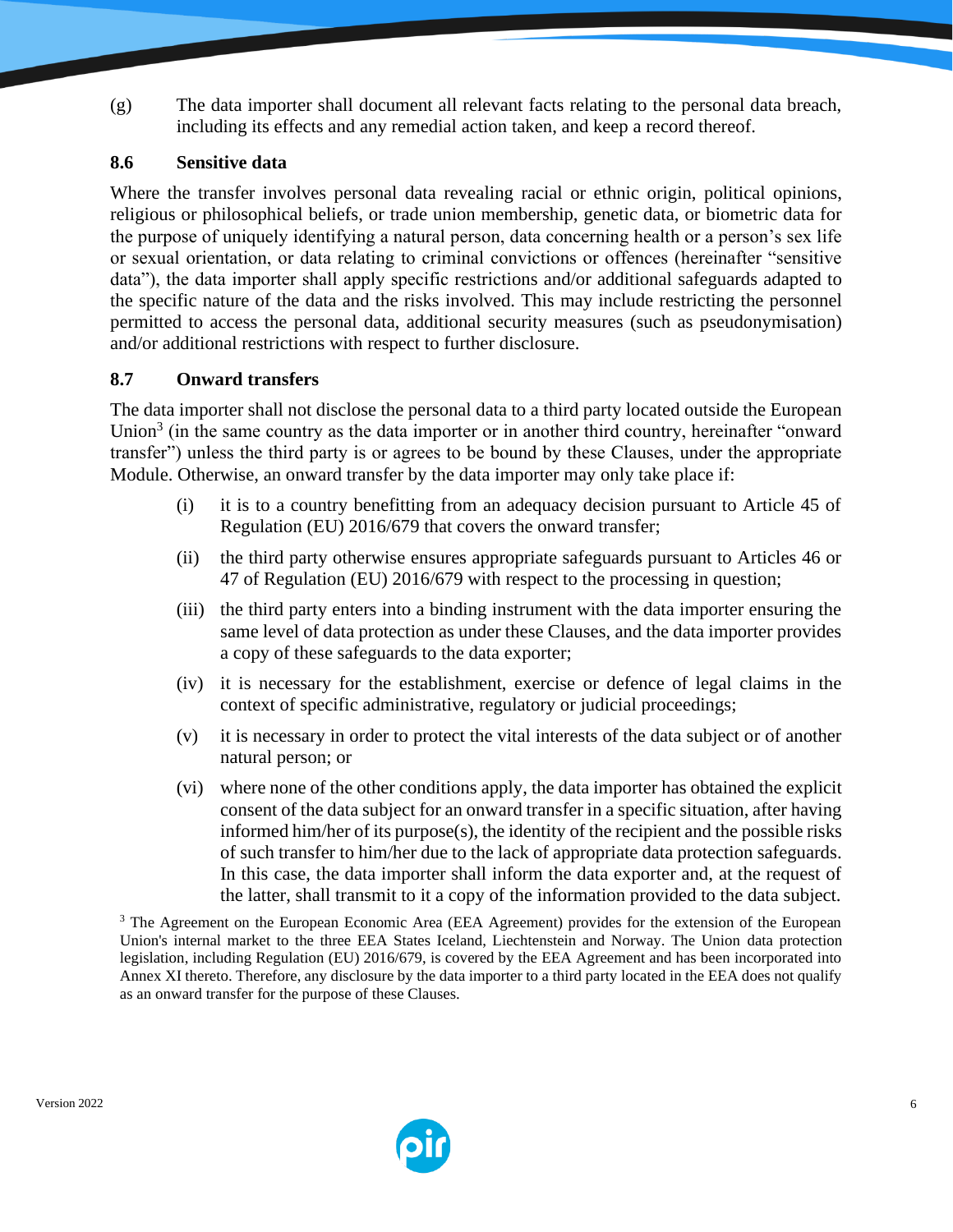Any onward transfer is subject to compliance by the data importer with all the other safeguards under these Clauses, in particular purpose limitation.

# **8.8 Processing under the authority of the data importer**

The data importer shall ensure that any person acting under its authority, including a processor, processes the data only on its instructions.

### **8.9 Documentation and compliance**

- (a) Each Party shall be able to demonstrate compliance with its obligations under these Clauses. In particular, the data importer shall keep appropriate documentation of the processing activities carried out under its responsibility.
- (b) The data importer shall make such documentation available to the competent supervisory authority on request.

## **MODULE TWO: Transfer controller to processor**

#### **8.1 Instructions**

- (a) The data importer shall process the personal data only on documented instructions from the data exporter. The data exporter may give such instructions throughout the duration of the contract.
- (b) The data importer shall immediately inform the data exporter if it is unable to follow those instructions.

#### **8.2 Purpose limitation**

The data importer shall process the personal data only for the specific purpose(s) of the transfer, as set out in Annex I.B, unless on further instructions from the data exporter.

#### **8.3 Transparency**

On request, the data exporter shall make a copy of these Clauses, including the Appendix as completed by the Parties, available to the data subject free of charge. To the extent necessary to protect business secrets or other confidential information, including the measures described in Annex II and personal data, the data exporter may redact part of the text of the Appendix to these Clauses prior to sharing a copy, but shall provide a meaningful summary where the data subject would otherwise not be able to understand the its content or exercise his/her rights. On request, the Parties shall provide the data subject with the reasons for the redactions, to the extent possible without revealing the redacted information. This Clause is without prejudice to the obligations of the data exporter under Articles 13 and 14 of Regulation (EU) 2016/679.

#### **8.4 Accuracy**

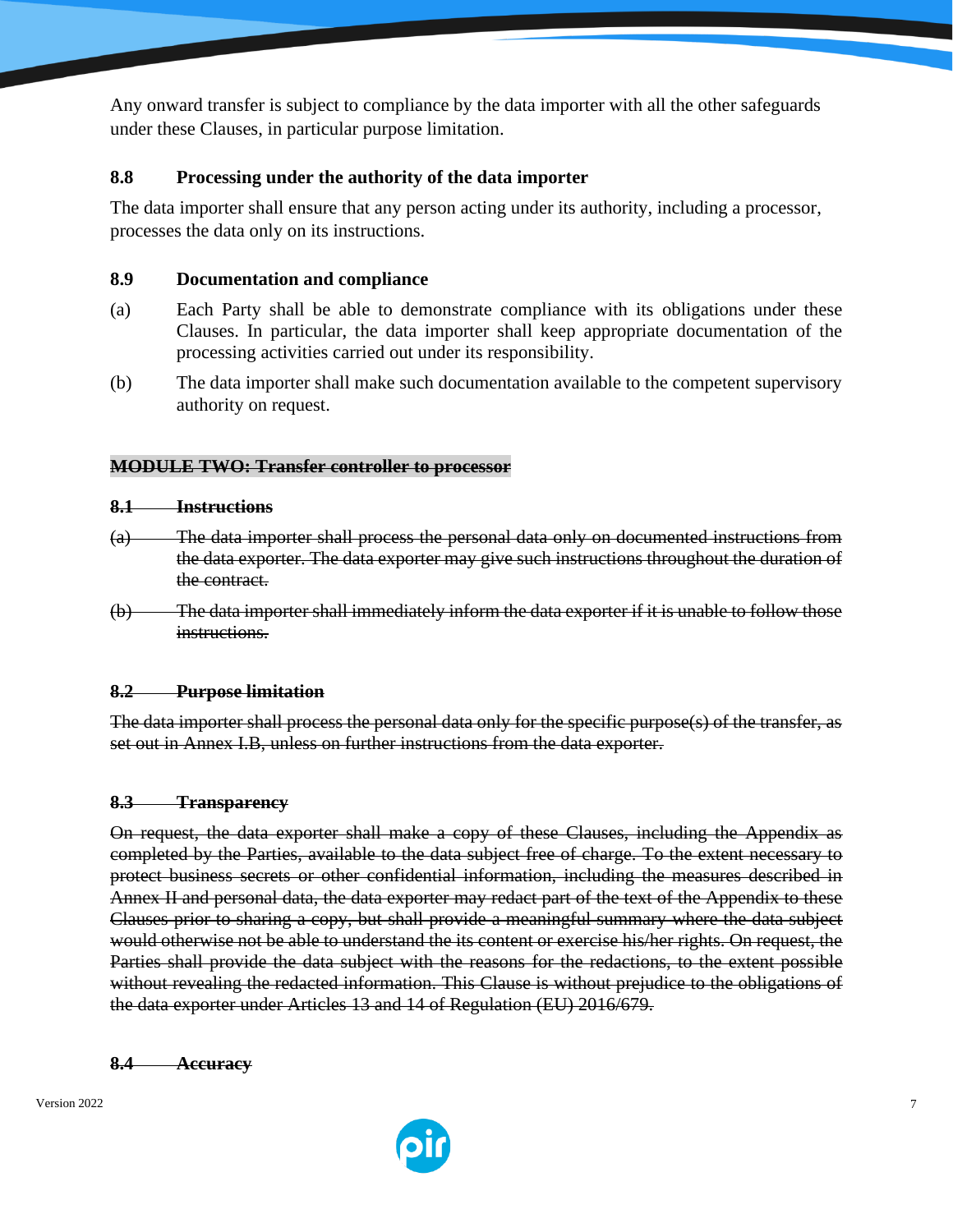If the data importer becomes aware that the personal data it has received is inaccurate, or has become outdated, it shall inform the data exporter without undue delay. In this case, the data importer shall cooperate with the data exporter to erase or rectify the data.

#### **8.5 Duration of processing and erasure or return of data**

Processing by the data importer shall only take place for the duration specified in Annex I.B. After the end of the provision of the processing services, the data importer shall, at the choice of the data exporter, delete all personal data processed on behalf of the data exporter and certify to the data exporter that it has done so, or return to the data exporter all personal data processed on its behalf and delete existing copies. Until the data is deleted or returned, the data importer shall continue to ensure compliance with these Clauses. In case of local laws applicable to the data importer that prohibit return or deletion of the personal data, the data importer warrants that it will continue to ensure compliance with these Clauses and will only process it to the extent and for as long as required under that local law. This is without prejudice to Clause 14, in particular the requirement for the data importer under Clause 14(e) to notify the data exporter throughout the duration of the contract if it has reason to believe that it is or has become subject to laws or practices not in line with the requirements under Clause 14(a).

#### **8.6 Security of processing**

- (a) The data importer and, during transmission, also the data exporter shall implement appropriate technical and organisational measures to ensure the security of the data, including protection against a breach of security leading to accidental or unlawful destruction, loss, alteration, unauthorised disclosure or access to that data (hereinafter "personal data breach"). In assessing the appropriate level of security, the Parties shall take due account of the state of the art, the costs of implementation, the nature, scope, context and purpose(s) of processing and the risks involved in the processing for the data subjects. The Parties shall in particular consider having recourse to encryption or pseudonymisation, including during transmission, where the purpose of processing can be fulfilled in that manner. In case of pseudonymisation, the additional information for attributing the personal data to a specific data subject shall, where possible, remain under the exclusive control of the data exporter. In complying with its obligations under this paragraph, the data importer shall at least implement the technical and organisational measures specified in Annex II. The data importer shall carry out regular checks to ensure that these measures continue to provide an appropriate level of security.
- (b) The data importer shall grant access to the personal data to members of its personnel only to the extent strictly necessary for the implementation, management and monitoring of the contract. It shall ensure that persons authorised to process the personal data have committed themselves to confidentiality or are under an appropriate statutory obligation of confidentiality.
- (c) In the event of a personal data breach concerning personal data processed by the data importer under these Clauses, the data importer shall take appropriate measures to address the breach, including measures to mitigate its adverse effects. The data importer shall also notify the data exporter without undue delay after having become aware of the breach.

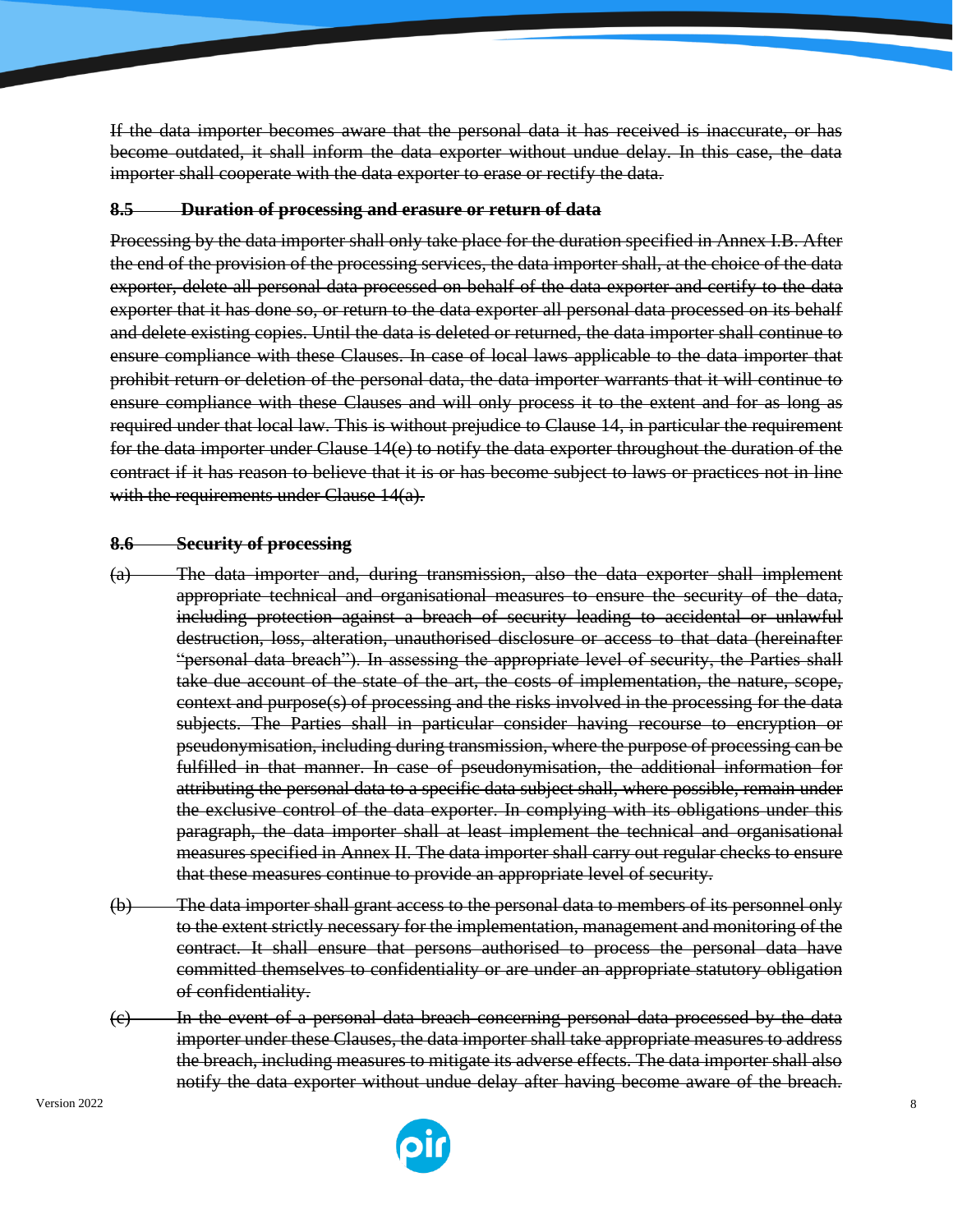Such notification shall contain the details of a contact point where more information can be obtained, a description of the nature of the breach (including, where possible, categories and approximate number of data subjects and personal data records concerned), its likely consequences and the measures taken or proposed to address the breach including, where appropriate, measures to mitigate its possible adverse effects. Where, and in so far as, it is not possible to provide allinformation at the same time, the initial notification shall contain the information then available and further information shall, as it becomes available, subsequently be provided without undue delay.

(d) The data importer shall cooperate with and assist the data exporter to enable the data exporter to comply with its obligations under Regulation (EU) 2016/679, in particular to notify the competent supervisory authority and the affected data subjects, taking into account the nature of processing and the information available to the data importer.

#### **8.7 Sensitive data**

Where the transfer involves personal data revealing racial or ethnic origin, political opinions, religious or philosophical beliefs, or trade union membership, genetic data, or biometric data for the purpose of uniquely identifying a natural person, data concerning health or a person's sex life or sexual orientation, or data relating to criminal convictions and offences (hereinafter "sensitive data"), the data importer shall apply the specific restrictions and/or additional safeguards described in Annex I.B.

#### **8.8 Onward transfers**

The data importer shall only disclose the personal data to a third party on documented instructions from the data exporter. In addition, the data may only be disclosed to a third party located outside the European Union<sup>4</sup> (in the same country as the data importer or in another third country, hereinafter "onward transfer") if the third party is or agrees to be bound by these Clauses, under the appropriate Module, or if:

- (i) the onward transfer is to a country benefitting from an adequacy decision pursuant to Article 45 of Regulation (EU) 2016/679 that covers the onward transfer;
- (ii) the third party otherwise ensures appropriate safeguards pursuant to Articles 46 or 47 Regulation of (EU) 2016/679 with respect to the processing in question;
- (iii) the onward transfer is necessary for the establishment, exercise or defence of legal claims in the context of specific administrative, regulatory or judicial proceedings; or
- (iv) the onward transfer is necessary in order to protect the vital interests of the data subject or of another natural person.

Any onward transfer is subject to compliance by the data importer with all the other safeguards under these Clauses, in particular purpose limitation.

<sup>4</sup> The Agreement on the European Economic Area (EEA Agreement) provides for the extension of the European Union's internal market to the three EEA States Iceland, Liechtenstein and Norway. The Union data protection legislation, including Regulation (EU) 2016/679, is covered by the EEA Agreement and has been incorporated into Annex XI thereto. Therefore, any disclosure by the data importer to a third party located in the EEA does not qualify as an onward transfer for the purpose of these Clauses.

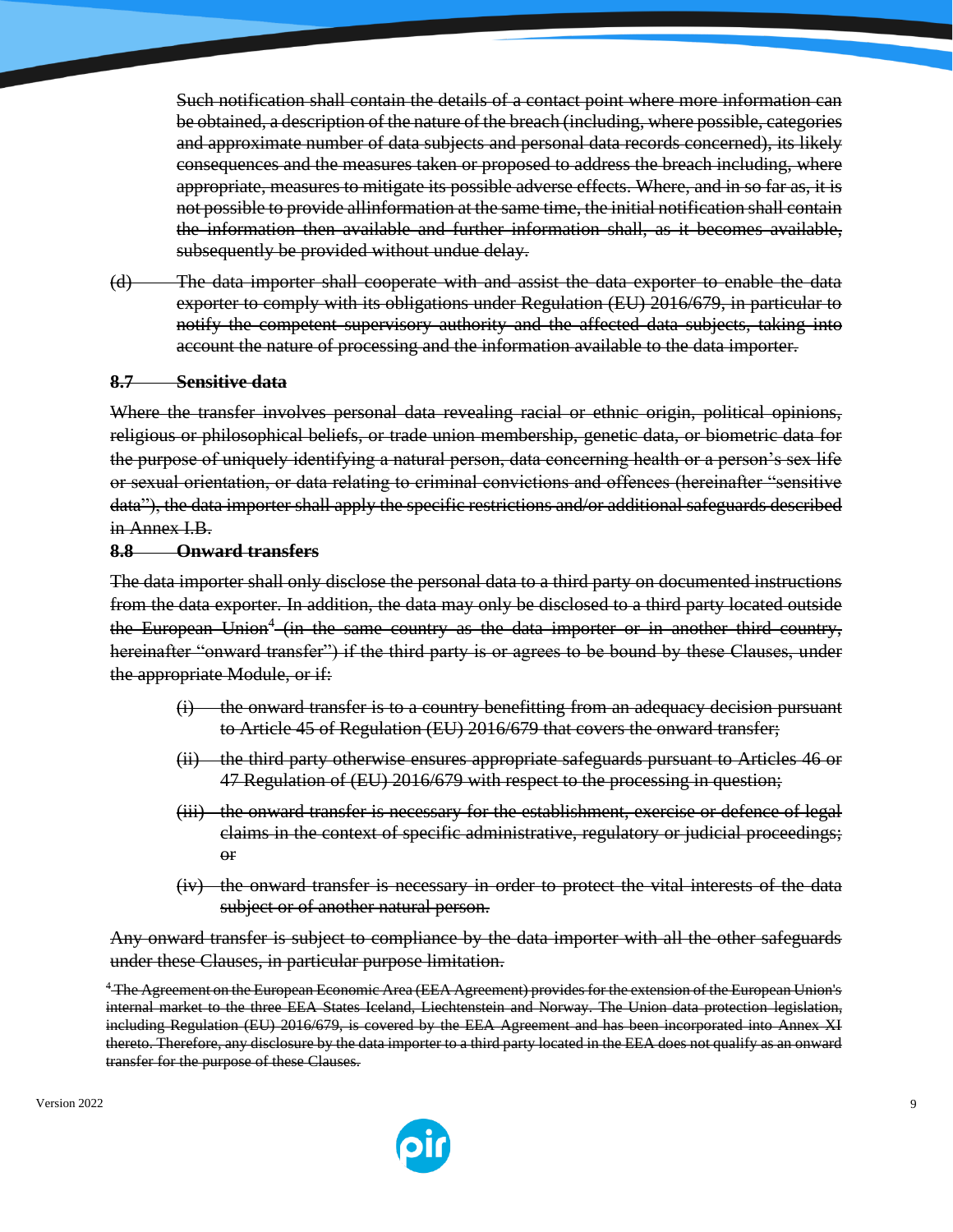#### **8.9 Documentation and compliance**

- (a) The data importer shall promptly and adequately deal with enquiries from the data exporter that relate to the processing under these Clauses.
- (b) The Parties shall be able to demonstrate compliance with these Clauses. In particular, the data importer shall keep appropriate documentation on the processing activities carried out on behalf of the data exporter.
- (c) The data importer shall make available to the data exporter all information necessary to demonstrate compliance with the obligations set out in these Clauses and at the data exporter's request, allow for and contribute to audits of the processing activities covered by these Clauses, at reasonable intervals or if there are indications of non- compliance. In deciding on a review or audit, the data exporter may take into account relevant certifications held by the data importer.
- (d) The data exporter may choose to conduct the audit by itself or mandate an independent auditor. Audits may include inspections at the premises or physical facilities of the data importer and shall, where appropriate, be carried out with reasonable notice.
- (e) The Parties shall make the information referred to in paragraphs (b) and (c), including the results of any audits, available to the competent supervisory authority on request.

#### **MODULE THREE: Transfer processor to processor**

#### **8.1 Instructions**

- (a) The data exporter has informed the data importer that it acts as processor under the instructions of its controller(s), which the data exporter shall make available to the data importer prior to processing.
- (b) The data importer shall process the personal data only on documented instructions from the controller, as communicated to the data importer by the data exporter, and any additional documented instructions from the data exporter. Such additional instructions shall not conflict with the instructions from the controller. The controller or data exporter may give further documented instructions regarding the data processing throughout the duration of the contract.
- (c) The data importer shall immediately inform the data exporter if it is unable to follow those instructions. Where the data importer is unable to follow the instructions from the controller, the data exporter shall immediately notify the controller.
- (d) The data exporter warrants that it has imposed the same data protection obligations on the data importer as set out in the contract or other legal act under Union or Member State law between the controller and the data exporter<sup>5</sup>.

 $5$  See Article 28(4) of Regulation (EU) 2016/679 and, where the controller is an EU institution or body, Article 29(4) of Regulation (EU) 2018/1725.

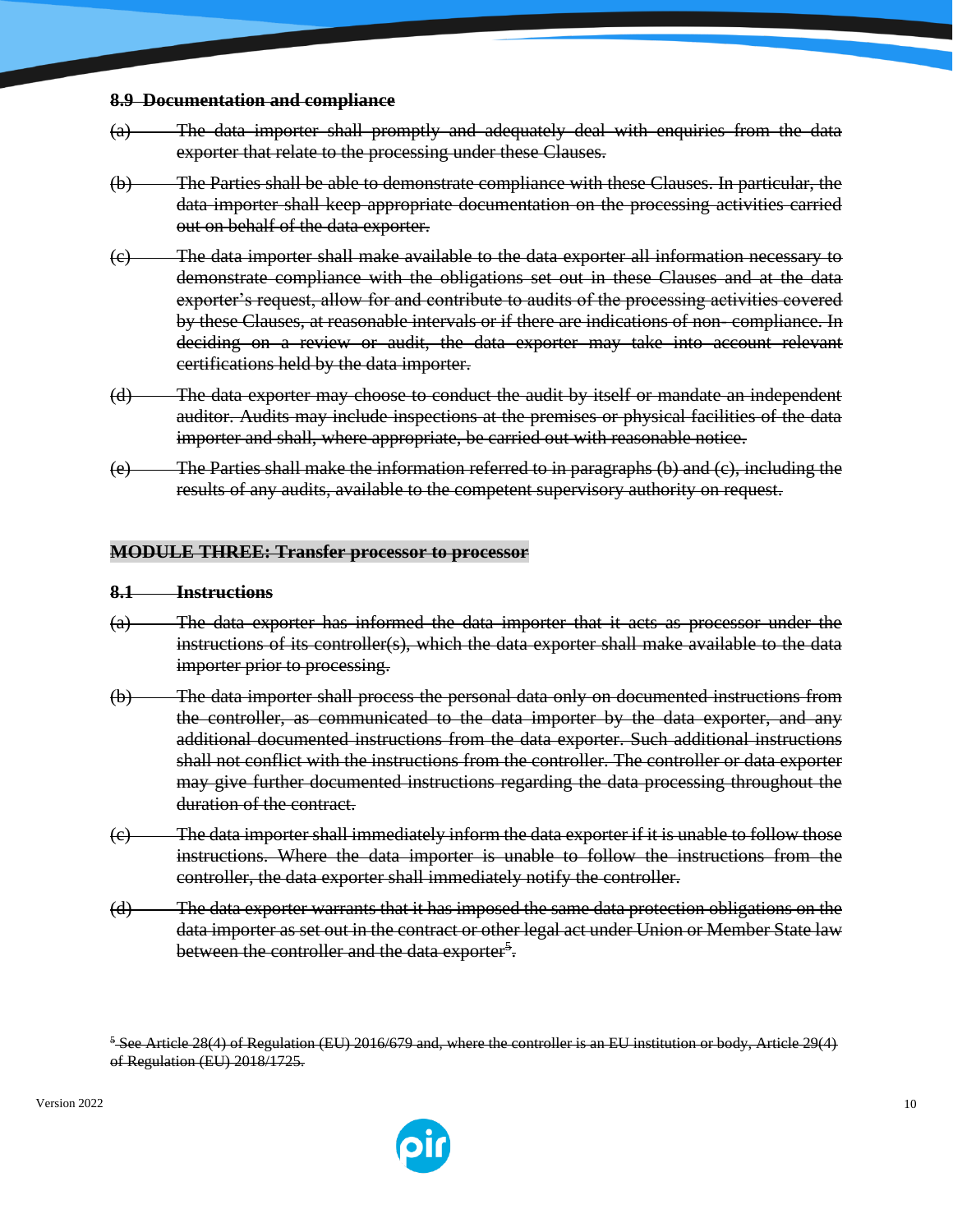#### **8.2 Purpose limitation**

The data importer shall process the personal data only for the specific purpose(s) of the transfer, as set out in Annex I.B., unless on further instructions from the controller, as communicated to the data importer by the data exporter, or from the data exporter.

#### **8.3 Transparency**

On request, the data exporter shall make a copy of these Clauses, including the Appendix as completed by the Parties, available to the data subject free of charge. To the extent necessary to protect business secrets or other confidential information, including personal data, the data exporter may redact part of the text of the Appendix prior to sharing a copy, but shall provide a meaningful summary where the data subject would otherwise not be able to understand its content or exercise his/her rights. On request, the Parties shall provide the data subject with the reasons for the redactions, to the extent possible without revealing the redacted information.

### **8.4 Accuracy**

If the data importer becomes aware that the personal data it has received is inaccurate, or has become outdated, it shall inform the data exporter without undue delay. In this case, the data importer shall cooperate with the data exporter to rectify or erase the data.

### **8.5 Duration of processing and erasure or return of data**

Processing by the data importer shall only take place for the duration specified in Annex I.B. After the end of the provision of the processing services, the data importer shall, at the choice of the data exporter, delete all personal data processed on behalf of the controller and certify to the data exporter that it has done so, or return to the data exporter all personal data processed on its behalf and delete existing copies. Until the data is deleted or returned, the data importer shall continue to ensure compliance with these Clauses. In case of local laws applicable to the data importer that prohibit return or deletion of the personal data, the data importer warrants that it will continue to ensure compliance with these Clauses and will only process it to the extent and for as long as required under that local law. This is without prejudice to Clause 14, in particular the requirement for the data importer under Clause 14(e) to notify the data exporter throughout the duration of the contract if it has reason to believe that it is or has become subject to laws or practices not in line with the requirements under Clause 14(a).

#### **8.6 Security of processing**

(a) The data importer and, during transmission, also the data exporter shall implement appropriate technical and organisational measures to ensure the security of the data, including protection against a breach of security leading to accidental or unlawful destruction, loss, alteration, unauthorised disclosure or access to that data (hereinafter "personal data breach"). In assessing the appropriate level of security, they shall take due account of the state of the art, the costs of implementation, the nature, scope, context and purpose(s) of processing and the risks involved in the processing for the data subject. The Parties shall in particular consider having recourse to encryption or pseudonymisation, including during transmission, where the purpose of processing can be fulfilled in that manner. In case of pseudonymisation, the additional information for attributing the personal data to a specific data subject shall, where possible, remain under the exclusive

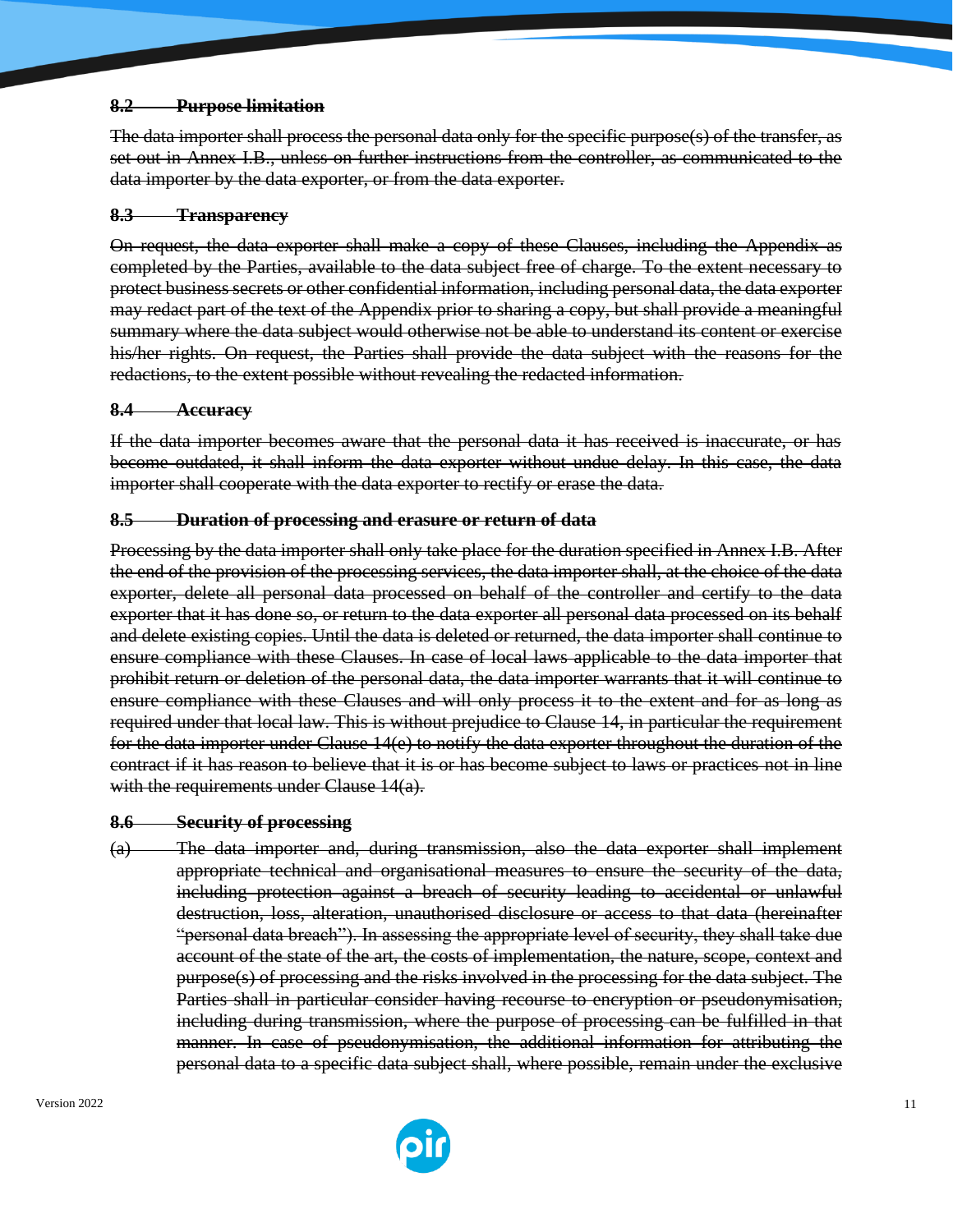control of the data exporter or the controller. In complying with its obligations under this paragraph, the data importer shall at least implement the technical and organisational measures specified in Annex II. The data importer shall carry out regular checks to ensure that these measures continue to provide an appropriate level of security.

- (b) The data importer shall grant access to the data to members of its personnel only to the extent strictly necessary for the implementation, management and monitoring of the contract. It shall ensure that persons authorised to process the personal data have committed themselves to confidentiality or are under an appropriate statutory obligation of confidentiality.
- (c) In the event of a personal data breach concerning personal data processed by the data importer under these Clauses, the data importer shall take appropriate measures to address the breach, including measures to mitigate its adverse effects. The data importer shall also notify, without undue delay, the data exporter and, where appropriate and feasible, the controller after having become aware of the breach. Such notification shall contain the details of a contact point where more information can be obtained, a description of the nature of the breach (including, where possible, categories and approximate number of data subjects and personal data records concerned), its likely consequences and the measures taken or proposed to address the data breach, including measures to mitigate its possible adverse effects. Where, and in so far as, it is not possible to provide all information at the same time, the initial notification shall contain the information then available and further information shall, as it becomes available, subsequently be provided without undue delay.
- (d) The data importer shall cooperate with and assist the data exporter to enable the data exporter to comply with its obligations under Regulation (EU) 2016/679, in particular to notify its controller so that the latter may in turn notify the competent supervisory authority and the affected data subjects, taking into account the nature of processing and the information available to the data importer.

#### **8.7 Sensitive data**

Where the transfer involves personal data revealing racial or ethnic origin, political opinions, religious or philosophical beliefs, or trade union membership, genetic data, or biometric data for the purpose of uniquely identifying a natural person, data concerning health or a person's sex life or sexual orientation, or data relating to criminal convictions and offences (hereinafter "sensitive data"), the data importer shall apply the specific restrictions and/or additional safeguards set out in Annex I.B.

#### **8.8 Onward transfers**

The data importer shall only disclose the personal data to a third party on documented instructions from the controller, as communicated to the data importer by the data exporter. In addition, the data may only be disclosed to a third party located outside the European Union<sup>6</sup>



<sup>6</sup> The Agreement on the European Economic Area (EEA Agreement) provides for the extension of the European Union's internal market to the three EEA States Iceland, Liechtenstein and Norway. The Union data protection legislation, including Regulation (EU) 2016/679, is covered by the EEA Agreement and has been incorporated into Annex XI thereto. Therefore, any disclosure by the data importer to a third party located in the EEA does not qualify as an onward transfer for the purposes of these Clauses.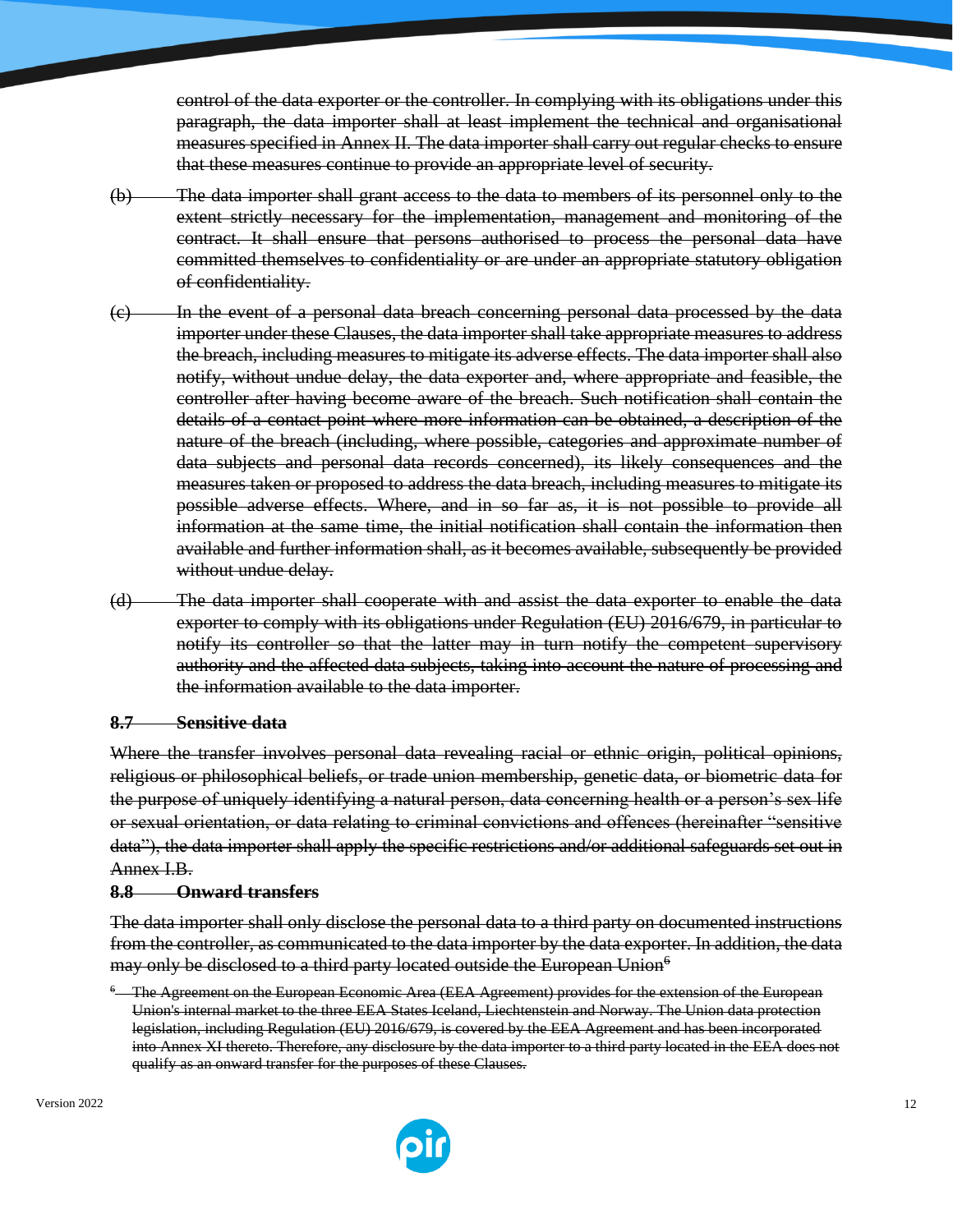(in the same country as the data importer or in another third country, hereinafter "onward transfer") if the third party is or agrees to be bound by these Clauses, under the appropriate Module, or if:

- (i) the onward transfer is to a country benefitting from an adequacy decision pursuant to Article 45 of Regulation (EU) 2016/679 that covers the onward transfer;
- (ii) the third party otherwise ensures appropriate safeguards pursuant to Articles 46 or 47 of Regulation (EU) 2016/679;
- (iii) the onward transfer is necessary for the establishment, exercise or defence of legal claims in the context of specific administrative, regulatory or judicial proceedings;  $\Theta$ **r**
- (iv) the onward transfer is necessary in order to protect the vital interests of the data subject or of another natural person.

Any onward transfer is subject to compliance by the data importer with all the other safeguards under these Clauses, in particular purpose limitation.

#### **8.9 Documentation and compliance**

- (a) The data importer shall promptly and adequately deal with enquiries from the data exporter or the controller that relate to the processing under these Clauses.
- (b) The Parties shall be able to demonstrate compliance with these Clauses. In particular, the data importer shall keep appropriate documentation on the processing activities carried out on behalf of the controller.
- (c) The data importer shall make all information necessary to demonstrate compliance with the obligations set out in these Clauses available to the data exporter, which shall provide it to the controller.
- (d) The data importer shall allow for and contribute to audits by the data exporter of the processing activities covered by these Clauses, at reasonable intervals or if there are indications of non-compliance. The same shall apply where the data exporter requests an audit on instructions of the controller. In deciding on an audit, the data exporter may take into account relevant certifications held by the data importer.
- (e) Where the audit is carried out on the instructions of the controller, the data exporter shall make the results available to the controller.
- (f) The data exporter may choose to conduct the audit by itself or mandate an independent auditor. Audits may include inspections at the premises or physical facilities of the data importer and shall, where appropriate, be carried out with reasonable notice.
- $(g)$  The Parties shall make the information referred to in paragraphs (b) and (c), including the results of any audits, available to the competent supervisory authority on request.

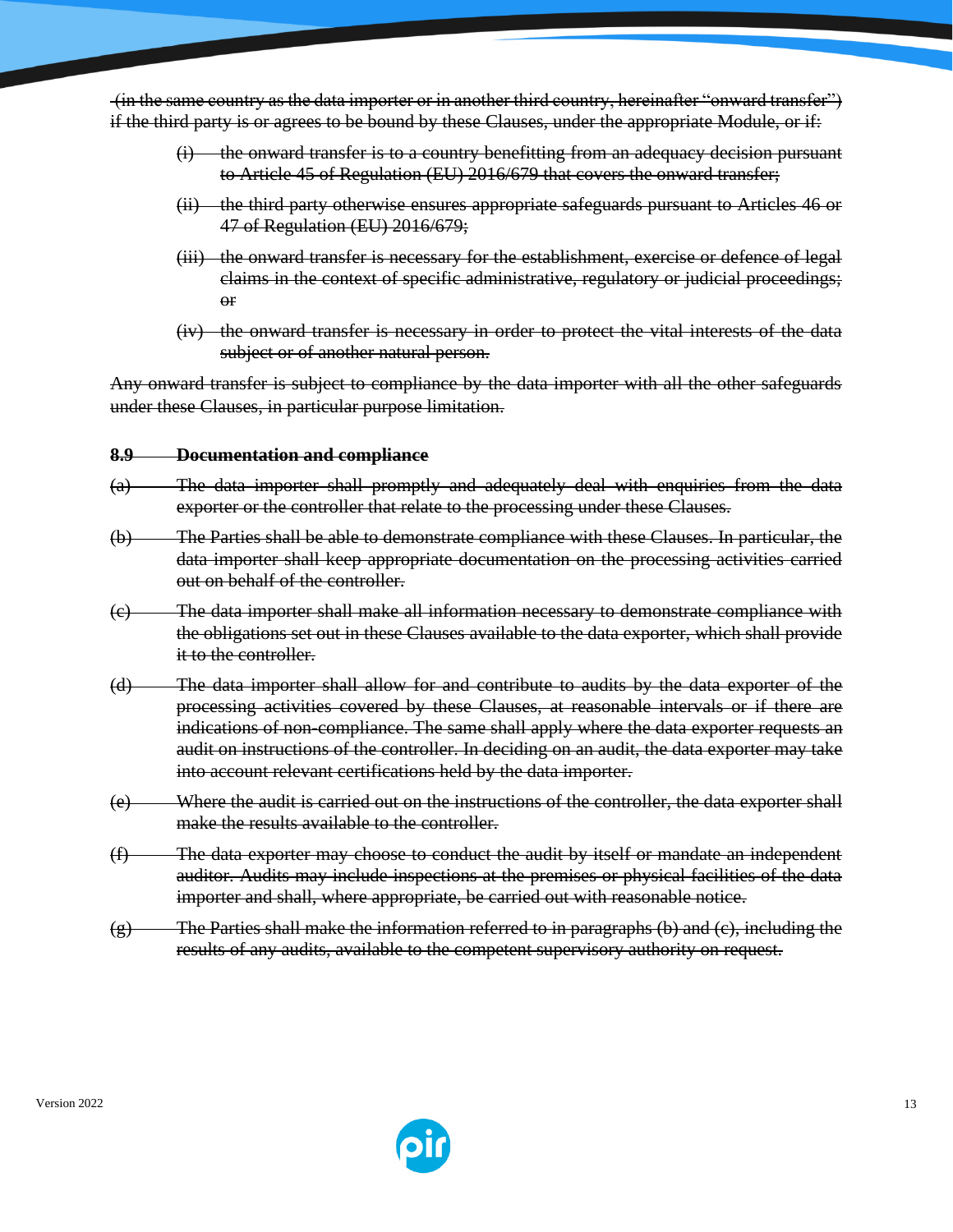#### **MODULE FOUR: Transfer processor to controller**

#### **8.1 Instructions**

- (a) The data exporter shall process the personal data only on documented instructions from the data importer acting as its controller.
- (b) The data exporter shall immediately inform the data importer if it is unable to follow those instructions, including if such instructions infringe Regulation (EU) 2016/679 or other Union or Member State data protection law.
- (c) The data importer shall refrain from any action that would prevent the data exporter from fulfilling its obligations under Regulation (EU) 2016/679, including in the context of subprocessing or as regards cooperation with competent supervisory authorities.
- (d) After the end of the provision of the processing services, the data exporter shall, at the choice of the data importer, delete all personal data processed on behalf of the data importer and certify to the data importer that it has done so, or return to the data importer all personal data processed on its behalf and delete existing copies.

#### **8.2 Security of processing**

- (a) The Parties shall implement appropriate technical and organisational measures to ensure the security of the data, including during transmission, and protection against a breach of security leading to accidental or unlawful destruction, loss, alteration, unauthorised disclosure or access (hereinafter "personal data breach"). In assessing the appropriate level of security, they shall take due account of the state of the art, the costs of implementation, the nature of the personal data<sup>7</sup>, the nature, scope, context and purpose(s) of processing and the risks involved in the processing for the data subjects, and in particular consider having recourse to encryption or pseudonymisation, including during transmission, where the purpose of processing can be fulfilled in that manner.
- (b) The data exporter shall assist the data importer in ensuring appropriate security of the data in accordance with paragraph (a). In case of a personal data breach concerning the personal data processed by the data exporter under these Clauses, the data exporter shall notify the data importer without undue delay after becoming aware of it and assist the data importer in addressing the breach.
- (c) The data exporter shall ensure that persons authorised to process the personal data have committed themselves to confidentiality or are under an appropriate statutory obligation of confidentiality.

#### **8.3 Documentation and compliance**

(a) The Parties shall be able to demonstrate compliance with these Clauses.



 $7$  This includes whether the transfer and further processing involves personal data revealing racial or ethnic origin, political opinions, religious or philosophical beliefs, or trade union membership, genetic data or biometric data for the purpose of uniquely identifying a natural person, data concerning health or a person's sex life or sexual orientation, or data relating to criminal convictions or offences.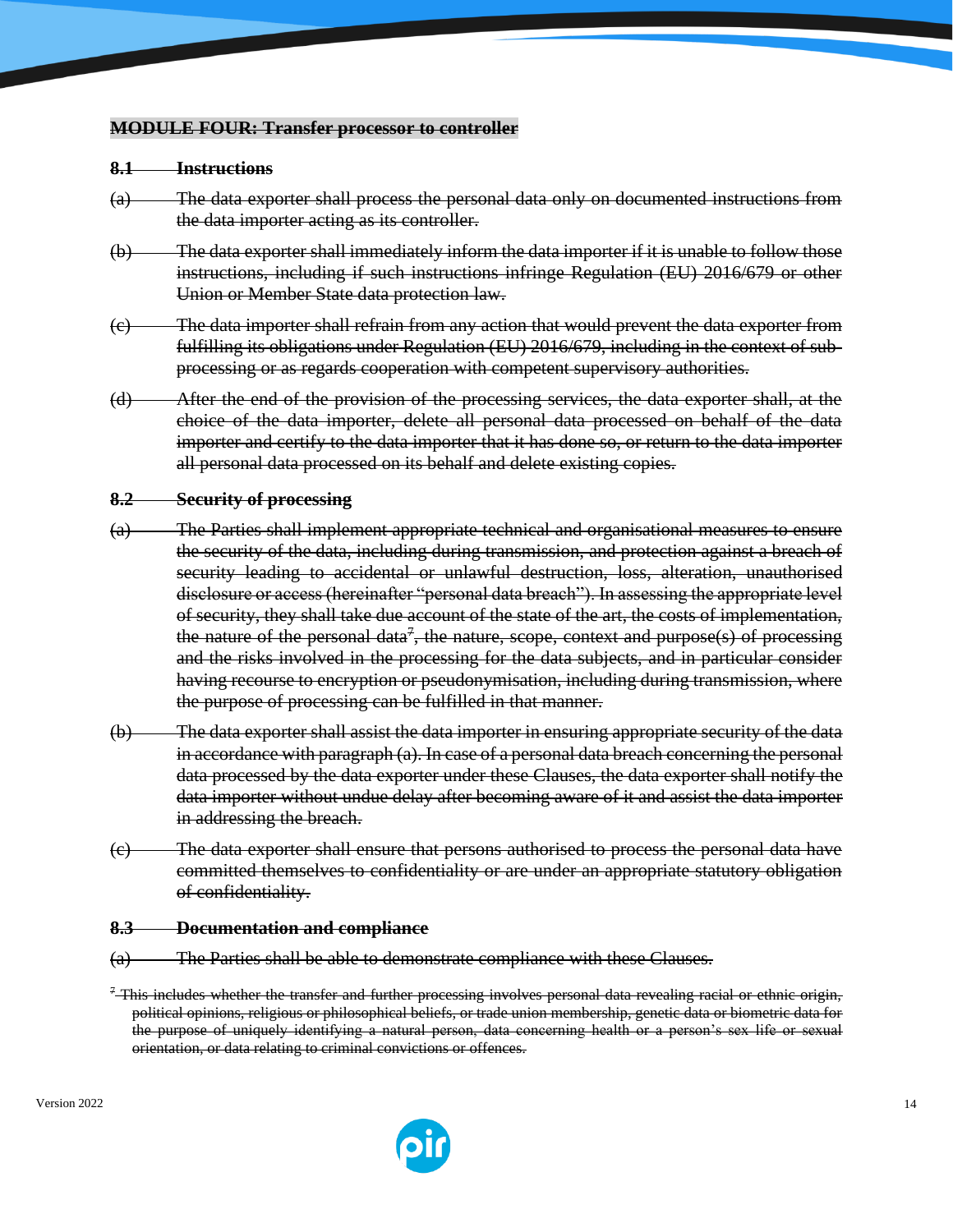(b) The data exporter shall make available to the data importer all information necessary to demonstrate compliance with its obligations under these Clauses and allow for and contribute to audits.

#### *Clause 9*

#### *Use of sub-processors*

#### **MODULE TWO: Transfer controller to processor**

(a) OPTION 1: SPECIFIC PRIOR AUTHORISATION The data importer shall not subcontract any of its processing activities performed on behalf of the data exporter under these Clauses to a sub-processor without the data exporter's prior specific written authorisation. The data importer shall submit the request for specific authorisation at least [*Specify time period*] prior to the engagement of the sub- processor, together with the information necessary to enable the data exporter to decide on the authorisation. The list of sub-processors already authorised by the data exporter can be found in Annex III. The Parties shall keep Annex III up to date.

OPTION 2: GENERAL WRITTEN AUTHORISATION The data importer has the data exporter's general authorisation for the engagement of sub-processor(s) from an agreed list. The data importer shall specifically inform the data exporter in writing of any intended changes to that list through the addition or replacement of sub- processors at least [*Specify time period*] in advance, thereby giving the data exporter sufficient time to be able to object to such changes prior to the engagement of the sub-processor(s). The data importer shall provide the data exporter with the information necessary to enable the data exporter to exercise its right to object.

- (b) Where the data importer engages a sub-processor to carry out specific processing activities (on behalf of the data exporter), it shall do so by way of a written contract that provides for, in substance, the same data protection obligations as those binding the data importer under these Clauses, including in terms of third-party beneficiary rights for data subjects.<sup>8</sup> The Parties agree that, by complying with this Clause, the data importer fulfils its obligations under Clause 8.8. The data importer shall ensure that the sub-processor complies with the obligations to which the data importer is subject pursuant to these Clauses.
- (c) The data importer shall provide, at the data exporter's request, a copy of such a subprocessor agreement and any subsequent amendments to the data exporter. To the extent necessary to protect business secrets or other confidential information, including personal data, the data importer may redact the text of the agreement prior to sharing a copy.
- (d) The data importer shall remain fully responsible to the data exporter for the performance of the sub-processor's obligations under its contract with the data importer. The data importer shall notify the data exporter of any failure by the sub- processor to fulfil its obligations under that contract.

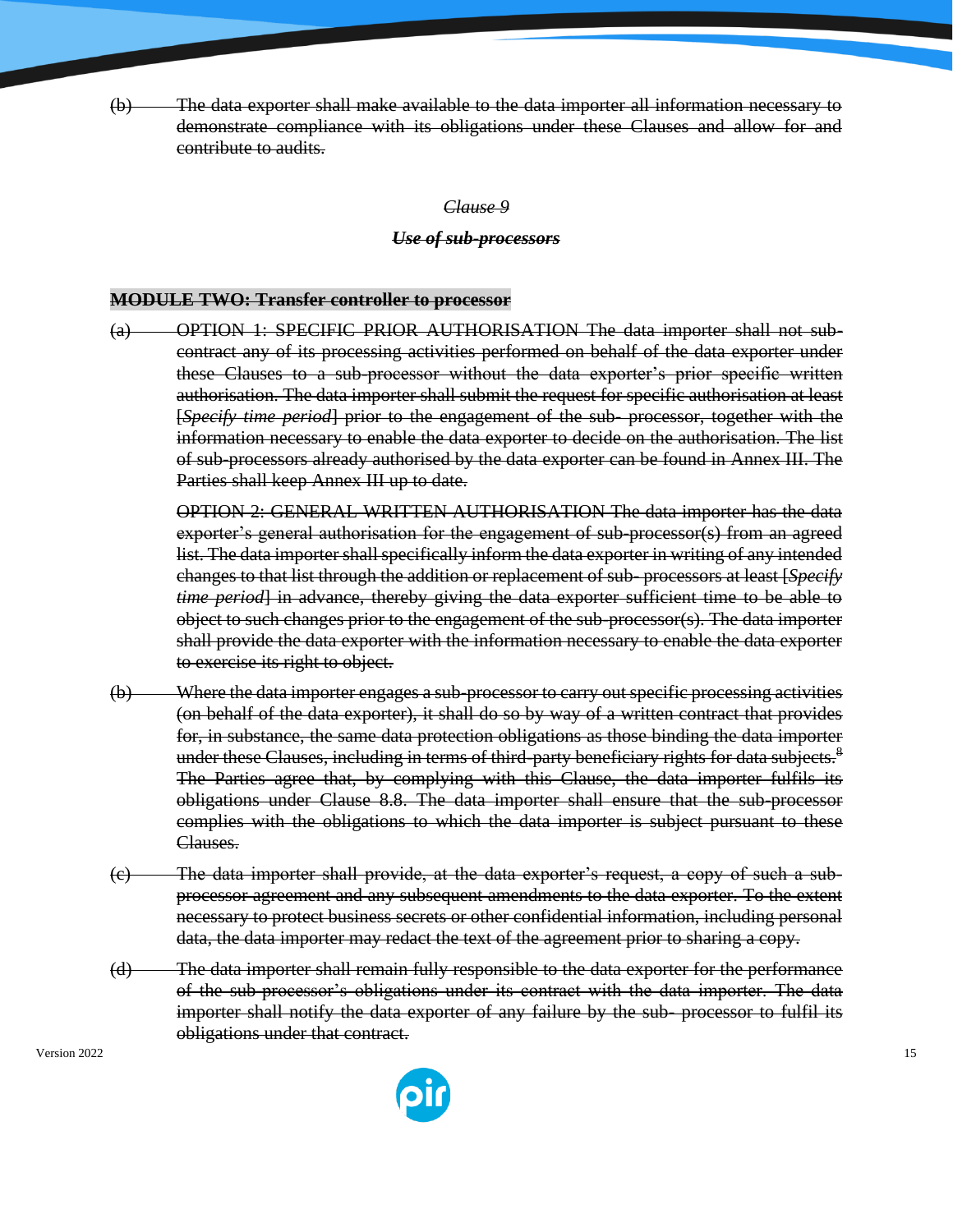(e) The data importer shall agree a third-party beneficiary clause with the sub-processor whereby - in the event the data importer has factually disappeared, ceased to exist in law or has become insolvent - the data exporter shall have the right to terminate the subprocessor contract and to instruct the sub-processor to erase or return the personal data.

#### **MODULE THREE: Transfer processor to processor**

(a) OPTION 1: SPECIFIC PRIOR AUTHORISATION The data importer shall not subcontract any of its processing activities performed on behalf of the data exporter under these Clauses to a sub-processor without the prior specific written authorisation of the controller. The data importer shall submit the request for specific authorisation at least [*Specify time period*] prior to the engagement of the sub- processor, together with the information necessary to enable the controller to decide on the authorisation. It shall inform the data exporter of such engagement. The list of sub-processors already authorised by the controller can be found in Annex III. The Parties shall keep Annex III up to date.

OPTION 2: GENERAL WRITTEN AUTHORISATION The data importer has the controller's general authorisation for the engagement of sub-processor(s) from an agreed list. The data importer shall specifically inform the controller in writing of any intended changes to that list through the addition or replacement of sub- processors at least [*Specify time period*] in advance, thereby giving the controller sufficient time to be able to object to such changes prior to the engagement of the sub-processor(s). The data importer shall provide the controller with the information necessary to enable the controller to exercise its right to object. The data importer shall inform the data exporter of the engagement of the sub-processor(s).

- (b) Where the data importer engages a sub-processor to carry out specific processing activities (on behalf of the controller), it shall do so by way of a written contract that provides for, in substance, the same data protection obligations as those binding the data importer under these Clauses, including in terms of third-party beneficiary rights for data subjects.<sup>9</sup> The Parties agree that, by complying with this Clause, the data importer fulfils its obligations under Clause 8.8. The data importer shall ensure that the sub-processor complies with the obligations to which the data importer is subject pursuant to these Clauses.
- (c) The data importer shall provide, at the data exporter's or controller's request, a copy of such a sub-processor agreement and any subsequent amendments. To the extent necessary to protect business secrets or other confidential information, including personal data, the data importer may redact the text of the agreement prior to sharing a copy.
- (d) The data importer shall remain fully responsible to the data exporter for the performance of the sub-processor's obligations under its contract with the data importer. The data importer shall notify the data exporter of any failure by the sub- processor to fulfil its obligations under that contract.
- (e) The data importer shall agree a third-party beneficiary clause with the sub-processor whereby - in the event the data importer has factually disappeared, ceased to exist in law or has become insolvent - the data exporter shall have the right to terminate the

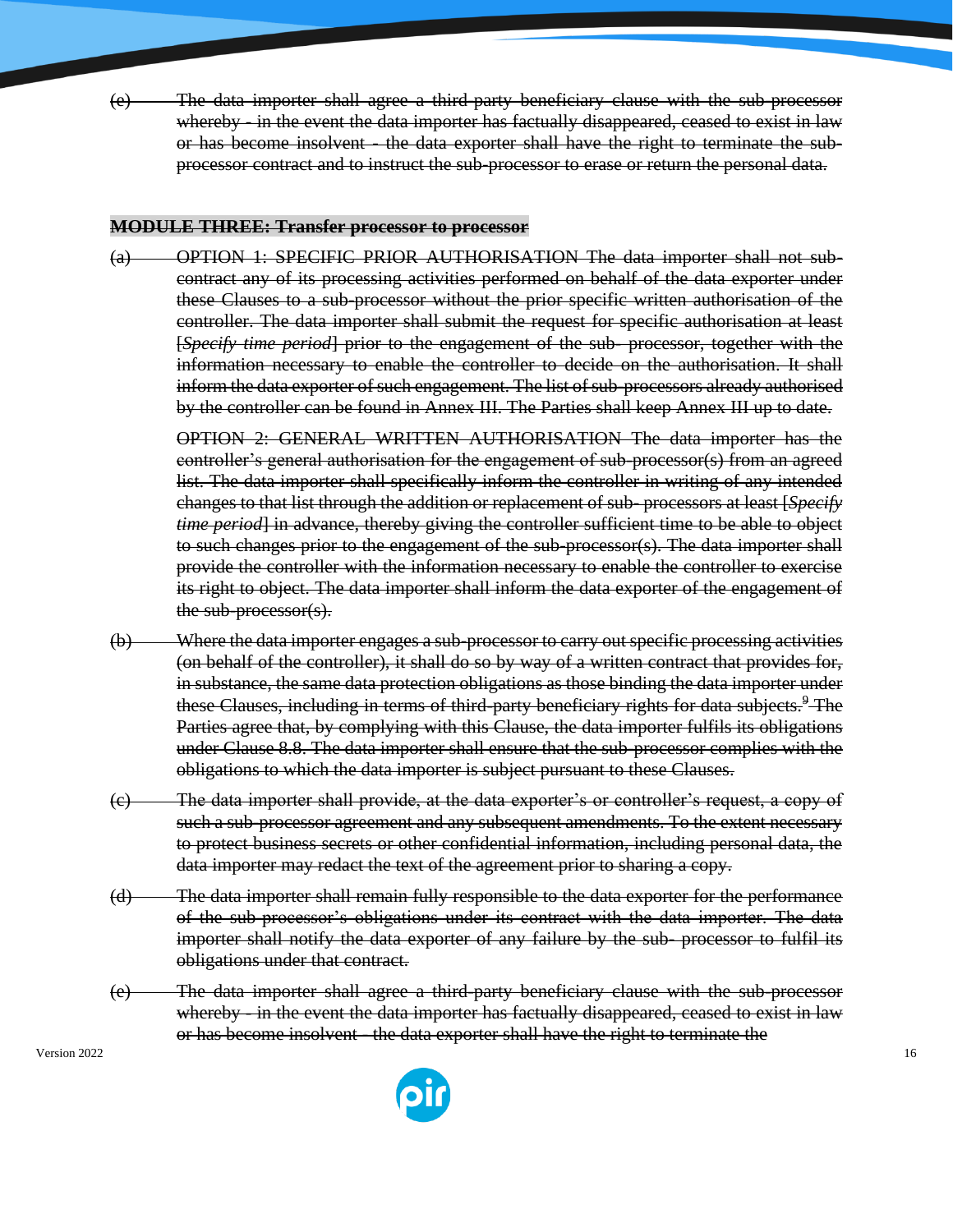sub-processor contract and to instruct the sub-processor to erase or return the personal data.

## *Clause 10*

# *Data subject rights*

### **MODULE ONE: Transfer controller to controller**

- (a) The data importer, where relevant with the assistance of the data exporter, shall deal with any enquiries and requests it receives from a data subject relating to the processing of his/her personal data and the exercise of his/her rights under these Clauses without undue delay and at the latest within one month of the receipt of the enquiry or request.<sup>10</sup> The data importer shall take appropriate measures to facilitate such enquiries, requests and the exercise of data subject rights. Any information provided to the data subject shall be in an intelligible and easily accessible form, using clear and plain language.
- (b) In particular, upon request by the data subject the data importer shall, free of charge :
	- (i) provide confirmation to the data subject as to whether personal data concerning him/her is being processed and, where this is the case, a copy of the data relating to him/her and the information in Annex I; if personal data has been or will be onward transferred, provide information on recipients or categories of recipients (as appropriate with a view to providing meaningful information) to which the personal data has been or will be onward transferred, the purpose of such onward transfers and their ground pursuant to Clause 8.7; and provide information on the right to lodge a complaint with a supervisory authority in accordance with Clause  $12(c)(i)$ ;
	- (ii) rectify inaccurate or incomplete data concerning the data subject;
	- (iii) erase personal data concerning the data subject if such data is being or has been processed in violation of any of these Clauses ensuring third-party beneficiary rights, or if the data subject withdraws the consent on which the processing is based.
- (c) Where the data importer processes the personal data for direct marketing purposes, it shall cease processing for such purposes if the data subject objects to it.
- (d) The data importer shall not make a decision based solely on the automated processing of the personal data transferred (hereinafter "automated decision"), which would produce legal effects concerning the data subject or similarly significantly affect him / her, unless with the explicit consent of the data subject or if authorised to do so under the laws of the country of destination, provided that such laws lays down suitable measures to safeguard the data subject's rights and legitimate interests. In this case, the data importer shall, where necessary in cooperation with the data exporter:



<sup>&</sup>lt;sup>10</sup> That period may be extended by a maximum of two more months, to the extent necessary taking into account the complexity and number of requests. The data importer shall duly and promptly inform the data subject of any such extension.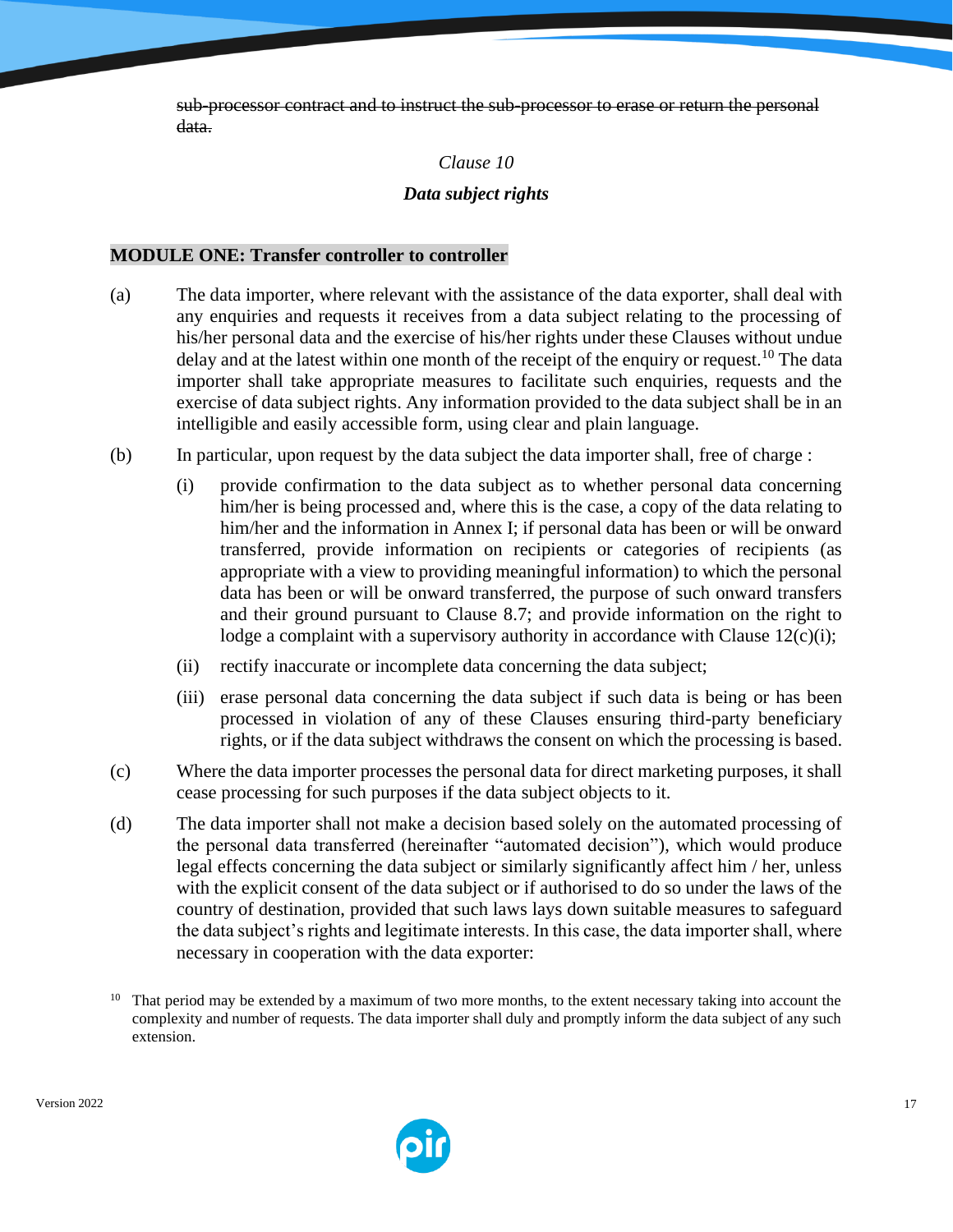- (i) inform the data subject about the envisaged automated decision, the envisaged consequences and the logic involved; and
- (ii) implement suitable safeguards, at least by enabling the data subject to contest the decision, express his/her point of view and obtain review by a human being.
- (e) Where requests from a data subject are excessive, in particular because of their repetitive character, the data importer may either charge a reasonable fee taking into account the administrative costs of granting the request or refuse to act on the request.
- (f) The data importer may refuse a data subject's request if such refusal is allowed under the laws of the country of destination and is necessary and proportionate in a democratic society to protect one of the objectives listed in Article 23(1) of Regulation (EU) 2016/679.
- (g) If the data importer intends to refuse a data subject's request, it shall inform the data subject of the reasons for the refusal and the possibility of lodging a complaint with the competent supervisory authority and/or seeking judicial redress.

#### **MODULE TWO: Transfer controller to processor**

- (a) The data importer shall promptly notify the data exporter of any request it has received from a data subject. It shall not respond to that request itself unless it has been authorised to do so by the data exporter.
- (b) The data importer shall assist the data exporter in fulfilling its obligations to respond to data subjects' requests for the exercise of their rights under Regulation (EU) 2016/679. In this regard, the Parties shall set out in Annex II the appropriate technical and organisational measures, taking into account the nature of the processing, by which the assistance shall be provided, as well as the scope and the extent of the assistance required.
- (c) In fulfilling its obligations under paragraphs (a) and (b), the data importer shall comply with the instructions from the data exporter.

#### **MODULE THREE: Transfer processor to processor**

- (a) The data importer shall promptly notify the data exporter and, where appropriate, the controller of any request it has received from a data subject, without responding to that request unless it has been authorised to do so by the controller.
- (b) The data importer shall assist, where appropriate in cooperation with the data exporter, the controller in fulfilling its obligations to respond to data subjects' requests for the exercise of their rights under Regulation (EU) 2016/679 or Regulation (EU) 2018/1725, as applicable. In this regard, the Parties shall set out in Annex II the appropriate technical and organisational measures, taking into account the nature of the processing, by which the assistance shall be provided, as well as the scope and the extent of the assistance required.

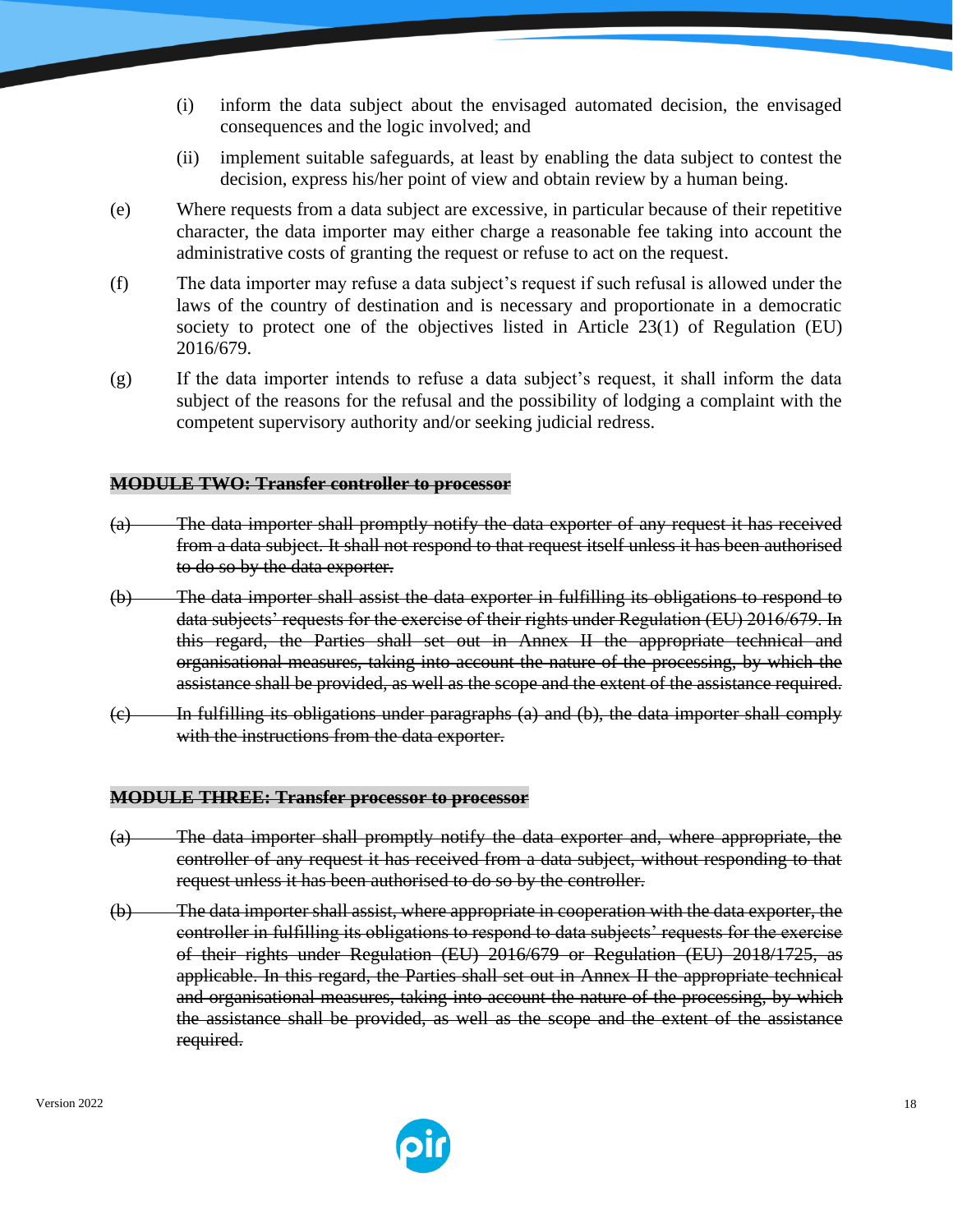(c) In fulfilling its obligations under paragraphs (a) and (b), the data importer shall comply with the instructions from the controller, as communicated by the data exporter.

#### **MODULE FOUR: Transfer processor to controller**

The Parties shall assist each other in responding to enquiries and requests made by data subjects under the local law applicable to the data importer or, for data processing by the data exporter in the EU, under Regulation (EU) 2016/679.

# *Clause 11*

# *Redress*

(a) The data importer shall inform data subjects in a transparent and easily accessible format, through individual notice or on its website, of a contact point authorised to handle complaints. It shall deal promptly with any complaints it receives from a data subject.

[OPTION: The data importer agrees that data subjects may also lodge a complaint with an independent dispute resolution body<sup> $+1$ </sup> at no cost to the data subject. It shall inform the data subjects, in the manner set out in paragraph (a), of such redress mechanism and that they are not required to use it, or follow a particular sequence in seeking redress.]

# **MODULE ONE: Transfer controller to controller**

#### **MODULE TWO: Transfer controller to processor**

#### **MODULE THREE: Transfer processor to processor**

- (b) In case of a dispute between a data subject and one of the Parties as regards compliance with these Clauses, that Party shall use its best efforts to resolve the issue amicably in a timely fashion. The Parties shall keep each other informed about such disputes and, where appropriate, cooperate in resolving them.
- (c) Where the data subject invokes a third-party beneficiary right pursuant to Clause 3, the data importer shall accept the decision of the data subject to:
	- (i) lodge a complaint with the supervisory authority in the Member State of his/her habitual residence or place of work, or the competent supervisory authority pursuant to Clause 13;
	- (ii) refer the dispute to the competent courts within the meaning of Clause 18.
- (d) The Parties accept that the data subject may be represented by a not-for-profit body, organisation or association under the conditions set out in Article 80(1) of Regulation (EU) 2016/679.



 $11$  The data importer may offer independent dispute resolution through an arbitration body only if it is established in a country that has ratified the New York Convention on Enforcement of Arbitration Awards.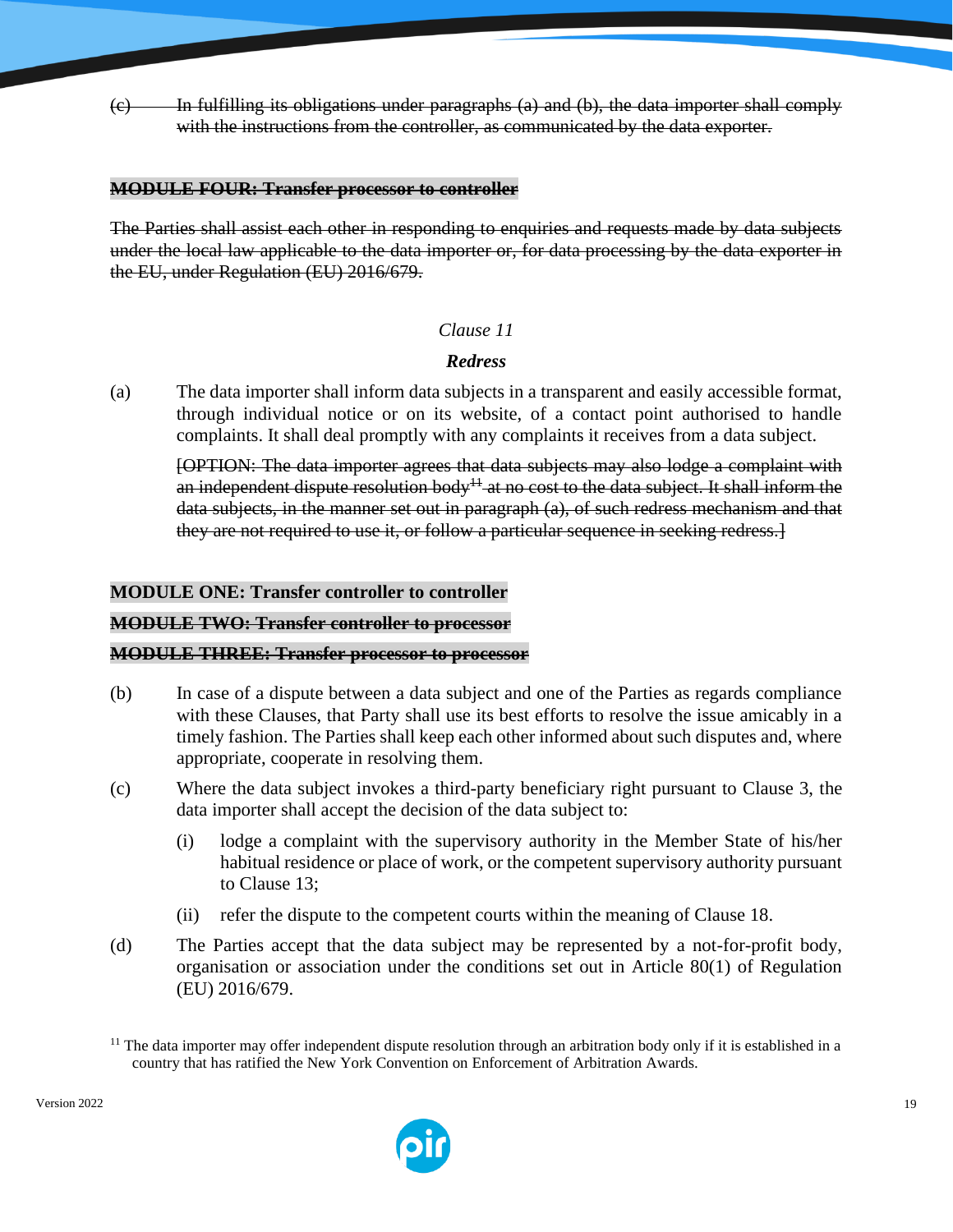- (e) The data importer shall abide by a decision that is binding under the applicable EU or Member State law.
- (f) The data importer agrees that the choice made by the data subject will not prejudice his/her substantive and procedural rights to seek remedies in accordance with applicable laws.

#### *Clause 12*

### *Liability*

# **MODULE ONE: Transfer controller to controller MODULE FOUR: Transfer processor to controller**

- (a) Each Party shall be liable to the other Party/ies for any damages it causes the other Party/ies by any breach of these Clauses.
- (b) Each Party shall be liable to the data subject, and the data subject shall be entitled to receive compensation, for any material or non-material damages that the Party causes the data subject by breaching the third-party beneficiary rights under these Clauses. This is without prejudice to the liability of the data exporter under Regulation (EU) 2016/679.
- (c) Where more than one Party is responsible for any damage caused to the data subject as a result of a breach of these Clauses, all responsible Parties shall be jointly and severally liable and the data subject is entitled to bring an action in court against any of these Parties.
- (d) The Parties agree that if one Party is held liable under paragraph (c), it shall be entitled to claim back from the other Party/ies that part of the compensation corresponding to its / their responsibility for the damage.
- (e) The data importer may not invoke the conduct of a processor or sub-processor to avoid its own liability.

#### **MODULE TWO: Transfer controller to processor**

#### **MODULE THREE: Transfer processor to processor**

- (a) Each Party shall be liable to the other Party/ies for any damages it causes the other Party/ies by any breach of these Clauses.
- (b) The data importer shall be liable to the data subject, and the data subject shall be entitled to receive compensation, for any material or non-material damages the data importer or its sub-processor causes the data subject by breaching the third-party beneficiary rights under these Clauses.
- (c) Notwithstanding paragraph (b), the data exporter shall be liable to the data subject, and the data subject shall be entitled to receive compensation, for any material or non-material damages the data exporter or the data importer (or its sub-processor) causes the data subject by breaching the third-party beneficiary rights under these Clauses. This is without prejudice to the liability of the data exporter and, where the data exporter is a processor acting on behalf of a controller, to the liability of the controller under Regulation (EU) 2016/679 or Regulation (EU) 2018/1725, as applicable.

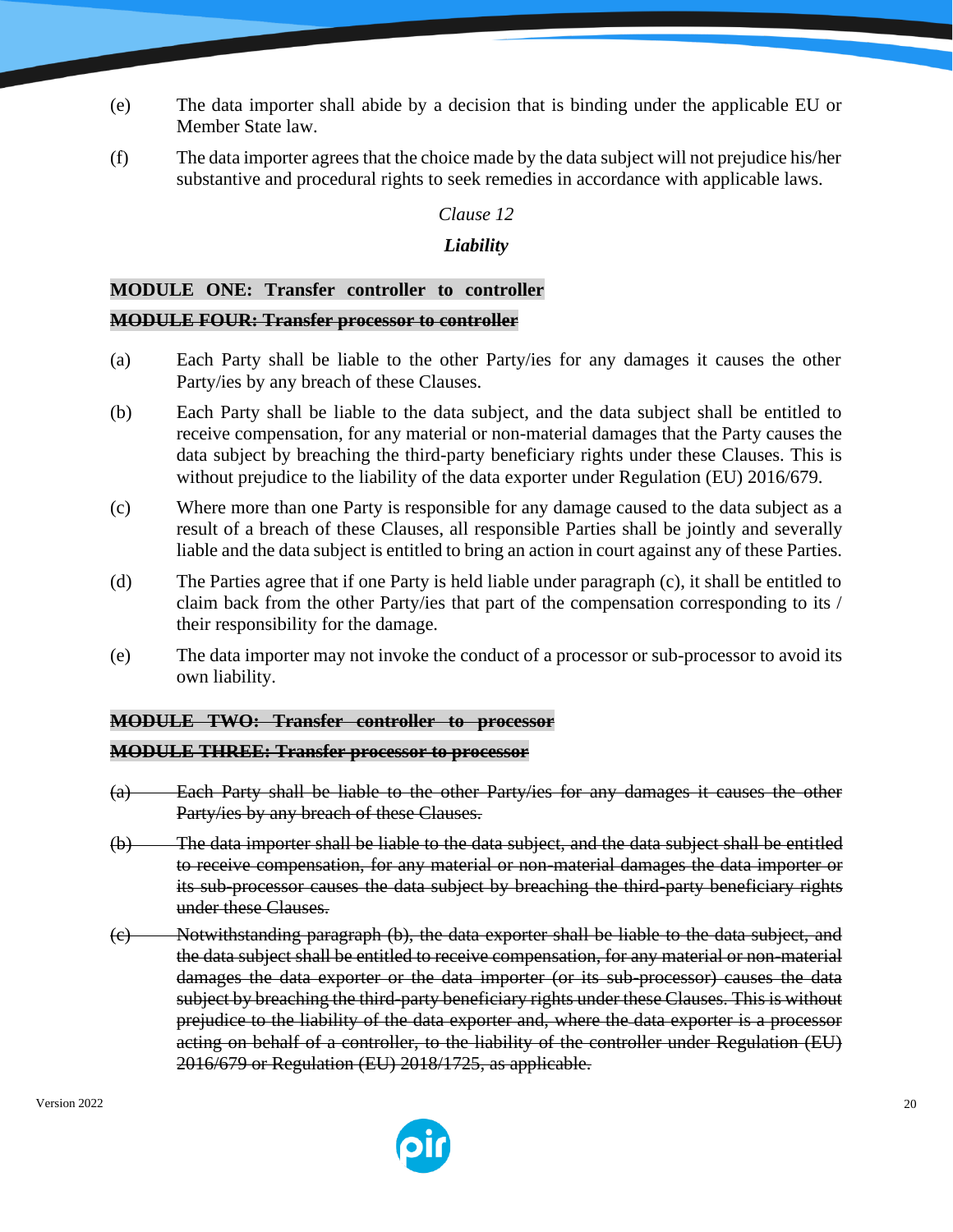- (d) The Parties agree that if the data exporter is held liable under paragraph (c) for damages caused by the data importer (or its sub-processor), it shall be entitled to claim back from the data importer that part of the compensation corresponding to the data importer's responsibility for the damage.
- (e) Where more than one Party is responsible for any damage caused to the data subject as a result of a breach of these Clauses, all responsible Parties shall be jointly and severally liable and the data subject is entitled to bring an action in court against any of these Parties.
- (f) The Parties agree that if one Party is held liable under paragraph (e), it shall be entitled to claim back from the other Party/ies that part of the compensation corresponding to its / their responsibility for the damage.
- $(g)$  The data importer may not invoke the conduct of a sub-processor to avoid its own liability.

#### *Clause 13*

#### *Supervision*

### **MODULE ONE: Transfer controller to controller**

#### **MODULE TWO: Transfer controller to processor**

#### **MODULE THREE: Transfer processor to processor**

(a) Where the data exporter is established in an EU Member State:] The supervisory authority with responsibility for ensuring compliance by the data exporter with Regulation (EU) 2016/679 as regards the data transfer, as indicated in Annex I.C, shall act as competent supervisory authority.

[Where the data exporter is not established in an EU Member State, but falls within the territorial scope of application of Regulation (EU) 2016/679 in accordance with its Article 3(2) and has appointed a representative pursuant to Article 27(1) of Regulation (EU) 2016/679:] The supervisory authority of the Member State in which the representative within the meaning of Article 27(1) of Regulation (EU) 2016/679 is established, as indicated in Annex I.C, shall act as competent supervisory authority.

[Where the data exporter is not established in an EU Member State, but falls within the territorial scope of application of Regulation (EU) 2016/679 in accordance with its Article 3(2) without however having to appoint a representative pursuant to Article 27(2) of Regulation (EU) 2016/679:] The supervisory authority of one of the Member States in which the data subjects whose personal data is transferred under these Clauses in relation to the offering of goods or services to them, or whose behaviour is monitored, are located, as indicated in Annex I.C, shall act as competent supervisory authority.

(b) The data importer agrees to submit itself to the jurisdiction of and cooperate with the competent supervisory authority in any procedures aimed at ensuring compliance with these Clauses. In particular, the data importer agrees to respond to enquiries, submit to audits and comply with the measures adopted by the supervisory authority, including remedial and compensatory measures. It shall provide the supervisory authority with written confirmation that the necessary actions have been taken.

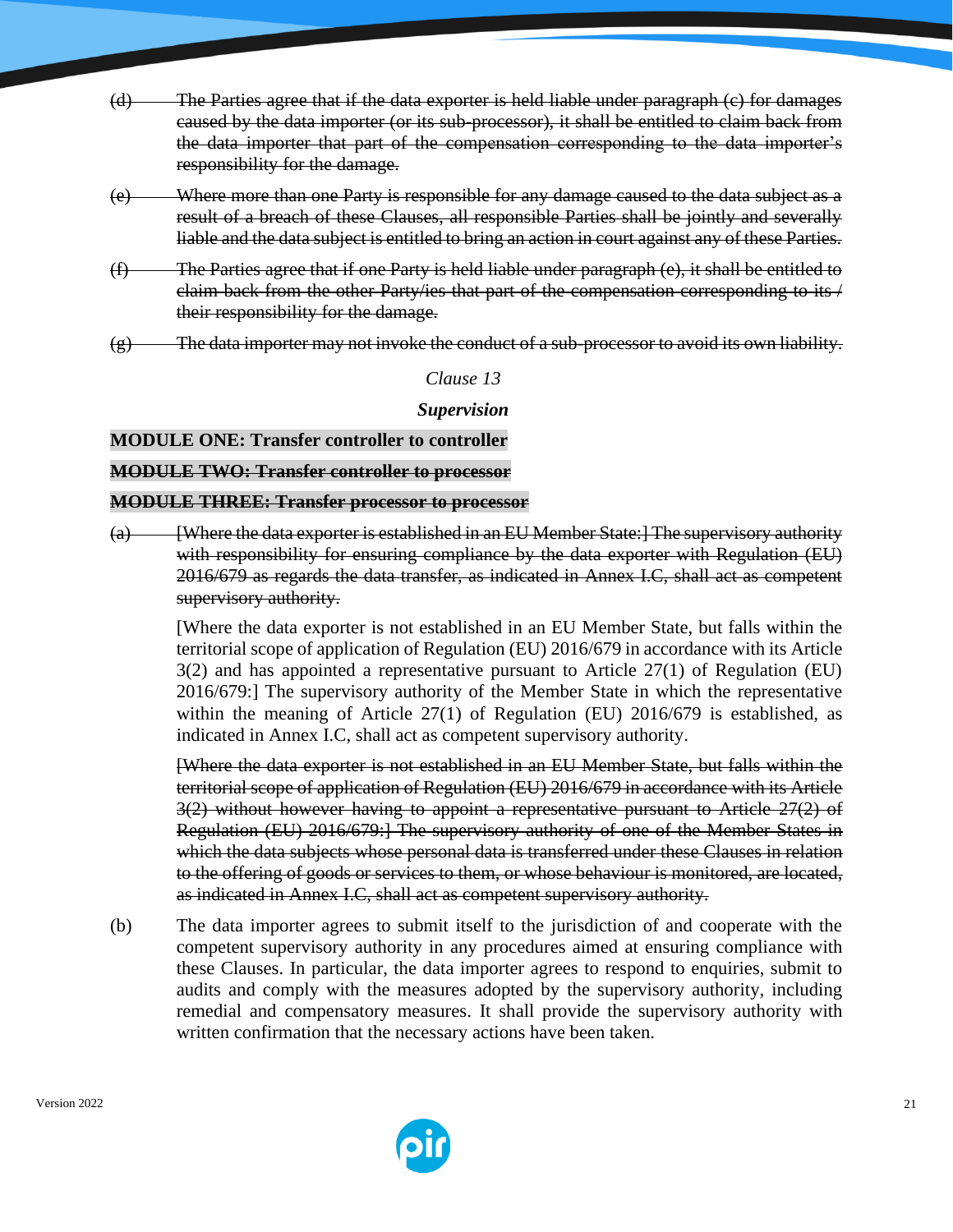# **SECTION III – LOCAL LAWS AND OBLIGATIONS IN CASE OF ACCESS BY PUBLIC AUTHORITIES**

#### *Clause 14*

# *Local laws and practices affecting compliance with the Clauses*

**MODULE ONE: Transfer controller to controller**

**MODULE TWO: Transfer controller to processor**

**MODULE THREE: Transfer processor to processor**

**MODULE FOUR: Transfer processor to controller** *(where the EU processor combines the personal data received from the third country-controller with personal data collected by the processor in the EU)*

- (a) The Parties warrant that they have no reason to believe that the laws and practices in the third country of destination applicable to the processing of the personal data by the data importer, including any requirements to disclose personal data or measures authorising access by public authorities, prevent the data importer from fulfilling its obligations under these Clauses. This is based on the understanding that laws and practices that respect the essence of the fundamental rights and freedoms and do not exceed what is necessary and proportionate in a democratic society to safeguard one of the objectives listed in Article 23(1) of Regulation (EU) 2016/679, are not in contradiction with these Clauses.
- (b) The Parties declare that in providing the warranty in paragraph (a), they have taken due account in particular of the following elements:
	- (i) the specific circumstances of the transfer, including the length of the processing chain, the number of actors involved and the transmission channels used; intended onward transfers; the type of recipient; the purpose of processing; the categories and format of the transferred personal data; the economic sector in which the transfer occurs; the storage location of the data transferred;
	- (ii) the laws and practices of the third country of destination– including those requiring the disclosure of data to public authorities or authorising access by such authorities – relevant in light of the specific circumstances of the transfer, and the applicable limitations and safeguards $^{12}$ ;
- $12$  As regards the impact of such laws and practices on compliance with these Clauses, different elements may be considered as part of an overall assessment. Such elements may include relevant and documented practical experience with prior instances of requests for disclosure from public authorities, or the absence of such requests, covering a sufficiently representative time-frame. This refers in particular to internal records or other documentation, drawn up on a continuous basis in accordance with due diligence and certified at senior management level, provided that this information can be lawfully shared with third parties. Where this practical experience is relied upon to conclude that the data importer will not be prevented from complying with these Clauses, it needs to be supported by other relevant, objective elements, and it is for the Parties to consider carefully whether these elements together carry sufficient weight, in terms of their reliability and representativeness, to support this conclusion. In particular, the Parties have to take into account whether their practical experience is corroborated and not contradicted by publicly available or otherwise accessible, reliable information on the existence or absence of requests within the same sector and/or the application of the law in practice, such as case law and reports by independent oversight bodies.

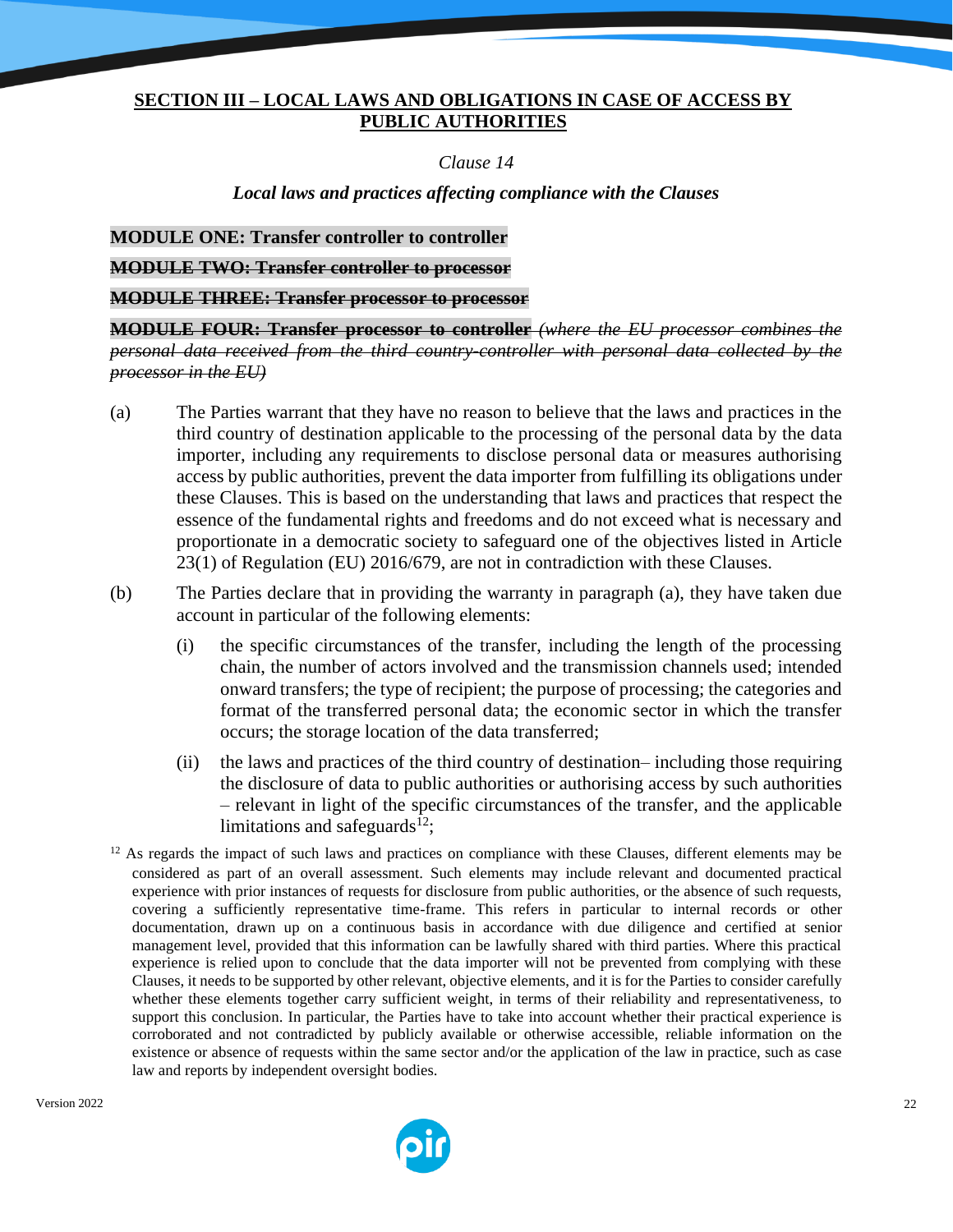- (iii) any relevant contractual, technical or organisational safeguards put in place to supplement the safeguards under these Clauses, including measures applied during transmission and to the processing of the personal data in the country of destination.
- (c) The data importer warrants that, in carrying out the assessment under paragraph (b), it has made its best efforts to provide the data exporter with relevant information and agrees that it will continue to cooperate with the data exporter in ensuring compliance with these Clauses.
- (d) The Parties agree to document the assessment under paragraph (b) and make it available to the competent supervisory authority on request.
- (e) The data importer agrees to notify the data exporter promptly if, after having agreed to these Clauses and for the duration of the contract, it has reason to believe that it is or has become subject to laws or practices not in line with the requirements under paragraph (a), including following a change in the laws of the third country or a measure (such as a disclosure request) indicating an application of such laws in practice that is not in line with the requirements in paragraph (a). <del>[For Module Three: The data exporter shall forward the</del> notification to the controller.]
- (f) Following a notification pursuant to paragraph (e), or if the data exporter otherwise has reason to believe that the data importer can no longer fulfil its obligations under these Clauses, the data exporter shall promptly identify appropriate measures (e.g. technical or organisational measures to ensure security and confidentiality) to be adopted by the data exporter and/or data importer to address the situation [for Module Three: , if appropriate in consultation with the controller]. The data exporter shall suspend the data transfer if it considers that no appropriate safeguards for such transfer can be ensured, or if instructed by <del>[for Module Three: the controller or]</del> the competent supervisory authority to do so. In this case, the data exporter shall be entitled to terminate the contract, insofar as it concerns the processing of personal data under these Clauses. If the contract involves more than two Parties, the data exporter may exercise this right to termination only with respect to the relevant Party, unless the Parties have agreed otherwise. Where the contract is terminated pursuant to this Clause, Clause 16(d) and (e) shall apply.

*Clause 15*

# *Obligations of the data importer in case of access by public authorities*

# **MODULE ONE: Transfer controller to controller**

# **MODULE TWO: Transfer controller to processor**

# **MODULE THREE: Transfer processor to processor**

**MODULE FOUR: Transfer processor to controller** *(where the EU processor combines the personal data received from the third country-controller with personal data collected by the processor in the EU)*

# **15.1 Notification**

(a) The data importer agrees to notify the data exporter and, where possible, the data subject

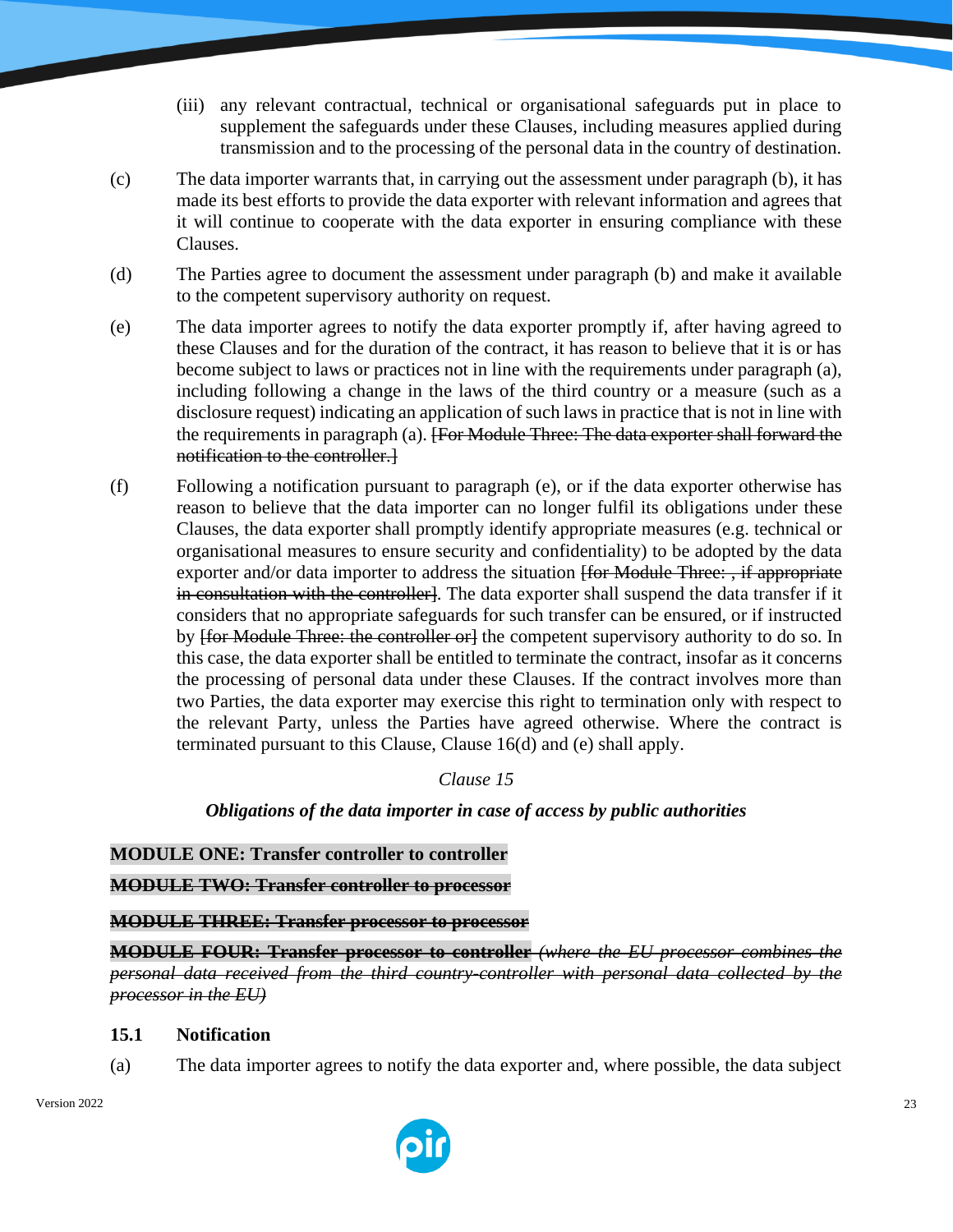promptly (if necessary with the help of the data exporter) if it:

- (i) receives a legally binding request from a public authority, including judicial authorities, under the laws of the country of destination for the disclosure of personal data transferred pursuant to these Clauses; such notification shall include information about the personal data requested, the requesting authority, the legal basis for the request and the response provided; or
- (ii) becomes aware of any direct access by public authorities to personal data transferred pursuant to these Clauses in accordance with the laws of the country of destination; such notification shall include all information available to the importer.

#### [For Module Three: The data exporter shall forward the notification to the controller.]

- (b) If the data importer is prohibited from notifying the data exporter and/or the data subject under the laws of the country of destination, the data importer agrees to use its best efforts to obtain a waiver of the prohibition, with a view to communicating as much information as possible, as soon as possible. The data importer agrees to document its best efforts in order to be able to demonstrate them on request of the data exporter.
- (c) Where permissible under the laws of the country of destination, the data importer agrees to provide the data exporter, at regular intervals for the duration of the contract, with as much relevant information as possible on the requests received (in particular, number of requests, type of data requested, requesting authority/ies, whether requests have been challenged and the outcome of such challenges, etc.). [For Module Three: The data exporter shall forward the information to the controller.]
- (d) The data importer agrees to preserve the information pursuant to paragraphs (a) to (c) for the duration of the contract and make it available to the competent supervisory authority on request.
- (e) Paragraphs (a) to (c) are without prejudice to the obligation of the data importer pursuant to Clause 14(e) and Clause 16 to inform the data exporter promptly where it is unable to comply with these Clauses.

#### **15.2 Review of legality and data minimisation**

- (a) The data importer agrees to review the legality of the request for disclosure, in particular whether it remains within the powers granted to the requesting public authority, and to challenge the request if, after careful assessment, it concludes that there are reasonable grounds to consider that the request is unlawful under the laws of the country of destination, applicable obligations under international law and principles of international comity. The data importer shall, under the same conditions, pursue possibilities of appeal. When challenging a request, the data importer shall seek interim measures with a view to suspending the effects of the request until the competent judicial authority has decided on its merits. It shall not disclose the personal data requested until required to do so under the applicable procedural rules. These requirements are without prejudice to the obligations of the data importer under Clause 14(e).
- (b) The data importer agrees to document its legal assessment and any challenge to the request for disclosure and, to the extent permissible under the laws of the country of destination, make the documentation available to the data exporter. It shall also make it available to

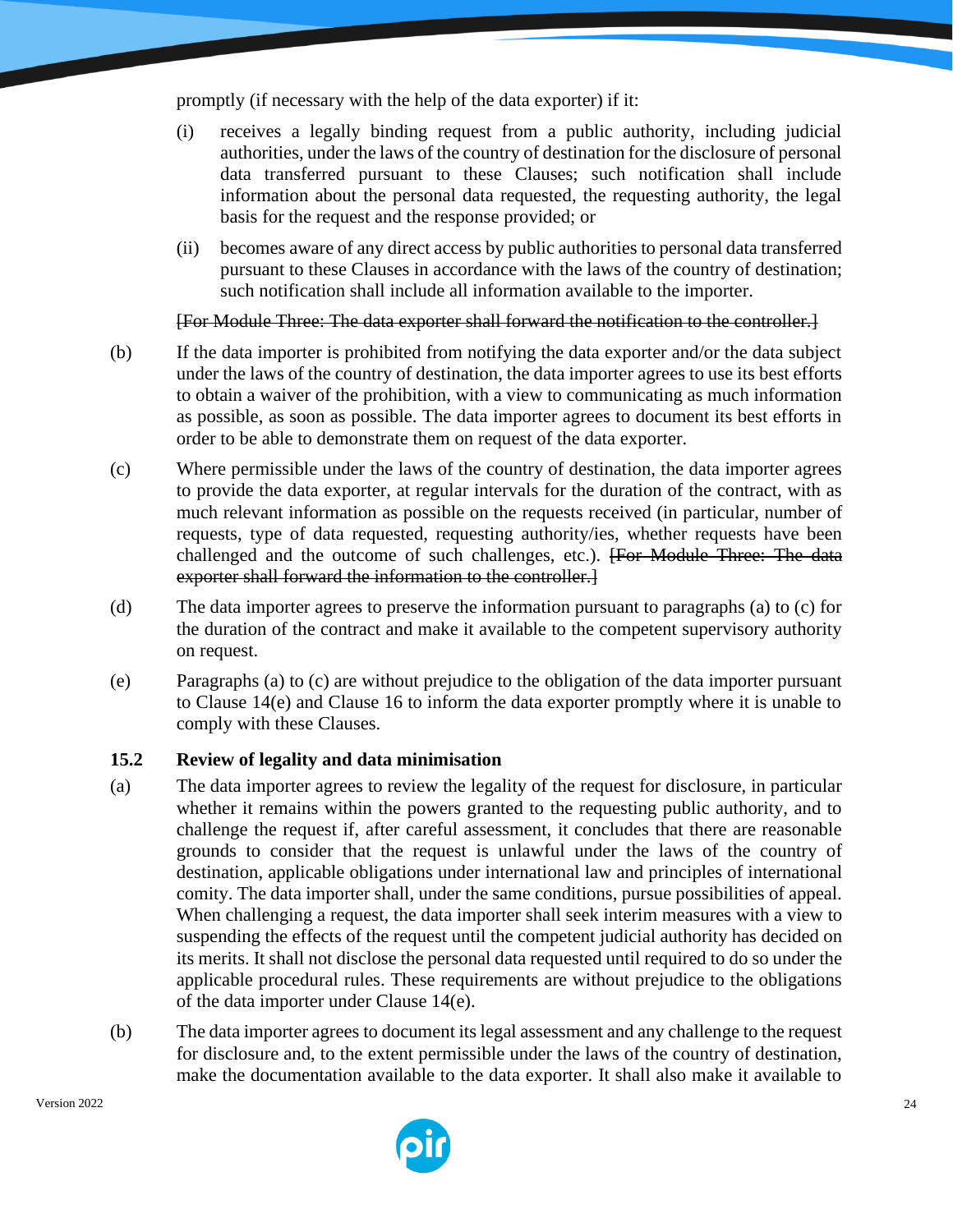the competent supervisory authority on request. [For Module Three: The data exporter shall make the assessment available to the controller.]

(c) The data importer agrees to provide the minimum amount of information permissible when responding to a request for disclosure, based on a reasonable interpretation of the request.

# **SECTION IV – FINAL PROVISIONS**

# *Clause 16*

#### *Non-compliance with the Clauses and termination*

- (a) The data importer shall promptly inform the data exporter if it is unable to comply with these Clauses, for whatever reason.
- (b) In the event that the data importer is in breach of these Clauses or unable to comply with these Clauses, the data exporter shall suspend the transfer of personal data to the data importer until compliance is again ensured or the contract is terminated. This is without prejudice to Clause 14(f).
- (c) The data exporter shall be entitled to terminate the contract, insofar as it concerns the processing of personal data under these Clauses, where:
	- (i) the data exporter has suspended the transfer of personal data to the data importer pursuant to paragraph (b) and compliance with these Clauses is not restored within a reasonable time and in any event within one month of suspension;
	- (ii) the data importer is in substantial or persistent breach of these Clauses; or
	- (iii) the data importer fails to comply with a binding decision of a competent court or supervisory authority regarding its obligations under these Clauses.

In these cases, it shall inform the competent supervisory authority [for Module Three: and the controller] of such non-compliance. Where the contract involves more than two Parties, the data exporter may exercise this right to termination only with respect to the relevant Party, unless the Parties have agreed otherwise.

- (d) [For Modules One, Two and Three: Personal data that has been transferred prior to the termination of the contract pursuant to paragraph (c) shall at the choice of the data exporter immediately be returned to the data exporter or deleted in its entirety. The same shall apply to any copies of the data.] [For Module Four: Personal data collected by the data exporter in the EU that has been transferred prior to the termination of the contract pursuant to paragraph (c) shall immediately be deleted in its entirety, including any copy thereof.] The data importer shall certify the deletion of the data to the data exporter. Until the data is deleted or returned, the data importer shall continue to ensure compliance with these Clauses. In case of local laws applicable to the data importer that prohibit the return or deletion of the transferred personal data, the data importer warrants that it will continue to ensure compliance with these Clauses and will only process the data to the extent and for as long as required under that local law.
- (e) Either Party may revoke its agreement to be bound by these Clauses where (i) the European Commission adopts a decision pursuant to Article 45(3) of Regulation (EU)

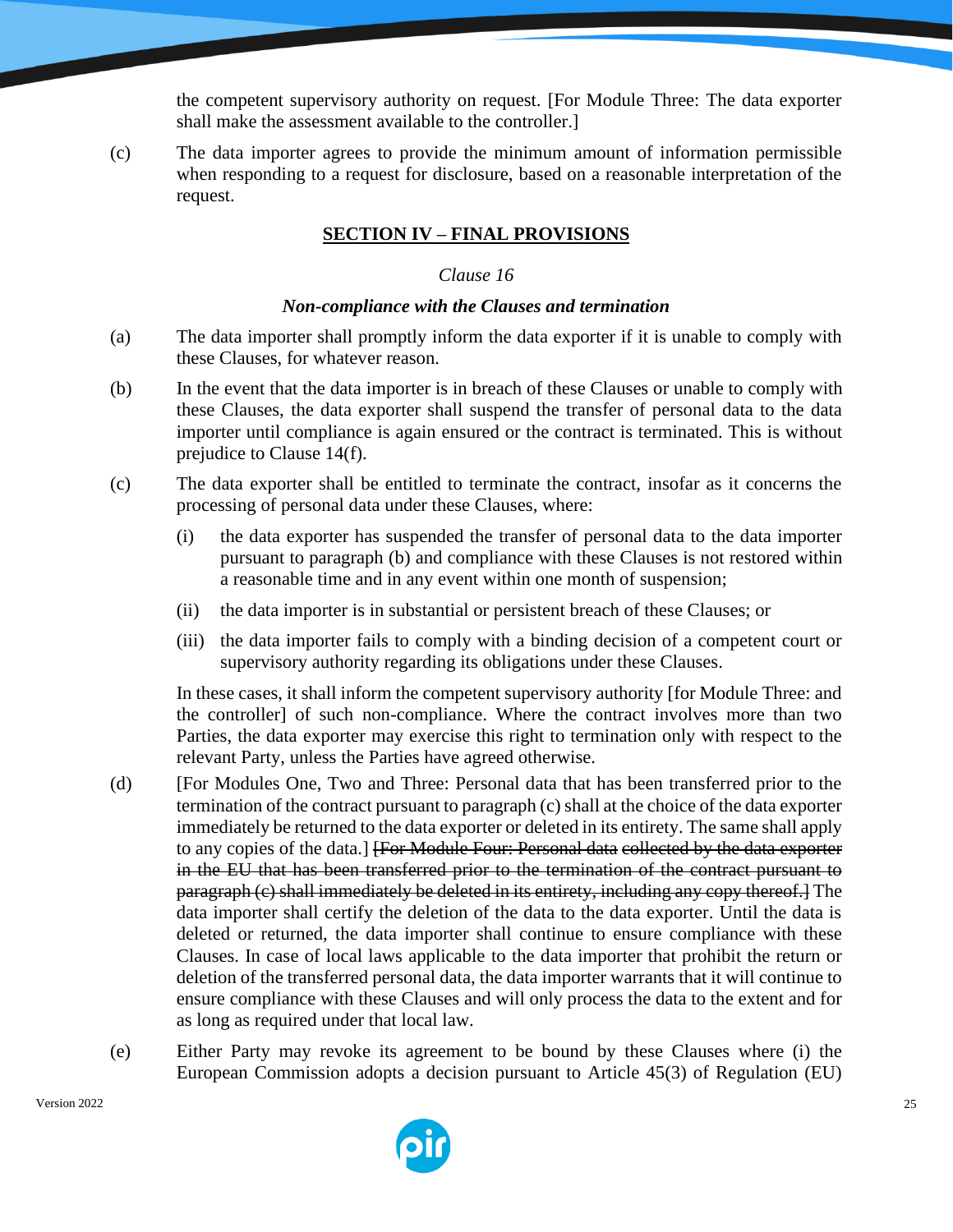2016/679 that covers the transfer of personal data to which these Clauses apply; or (ii) Regulation (EU) 2016/679 becomes part of the legal framework of the country to which the personal data is transferred. This is without prejudice to other obligations applying to the processing in question under Regulation (EU) 2016/679.

# *Clause 17*

# *Governing law*

# **MODULE ONE: Transfer controller to controller**

# **MODULE TWO: Transfer controller to processor**

# **MODULE THREE: Transfer processor to processor**

[OPTION 1: These Clauses shall be governed by the law of one of the EU Member States, provided such law allows for third-party beneficiary rights. The Parties agree that this shall be the law of Germany (*specify Member State*).]

[OPTION 2 (for Modules Two and Three): These Clauses shall be governed by the law of the EU Member State in which the data exporter is established. Where such law does not allow for thirdparty beneficiary rights, they shall be governed by the law of another EU Member State that does allow for third-party beneficiary rights. The Parties agree that this shall be the law of (*specify Member State*).]

# **MODULE FOUR: Transfer processor to controller**

These Clauses shall be governed by the law of a country allowing for third-party beneficiary rights. The Parties agree that this shall be the law of (*specify country*).

# *Clause 18*

# *Choice of forum and jurisdiction*

# **MODULE ONE: Transfer controller to controller MODULE**

# **TWO: Transfer controller to processor MODULE THREE:**

# **Transfer processor to processor**

- (a) Any dispute arising from these Clauses shall be resolved by the courts of an EU Member State.
- (b) The Parties agree that those shall be the courts of Germany (*specify Member State*). A data subject may also bring legal proceedings against the data exporter and/or data importer before the courts of the Member State in which he/she has his/her habitual residence.
- (c) The Parties agree to submit themselves to the jurisdiction of such courts.

# **MODULE FOUR: Transfer processor to controller**

Any dispute arising from these Clauses shall be resolved by the courts of (*specify country*).

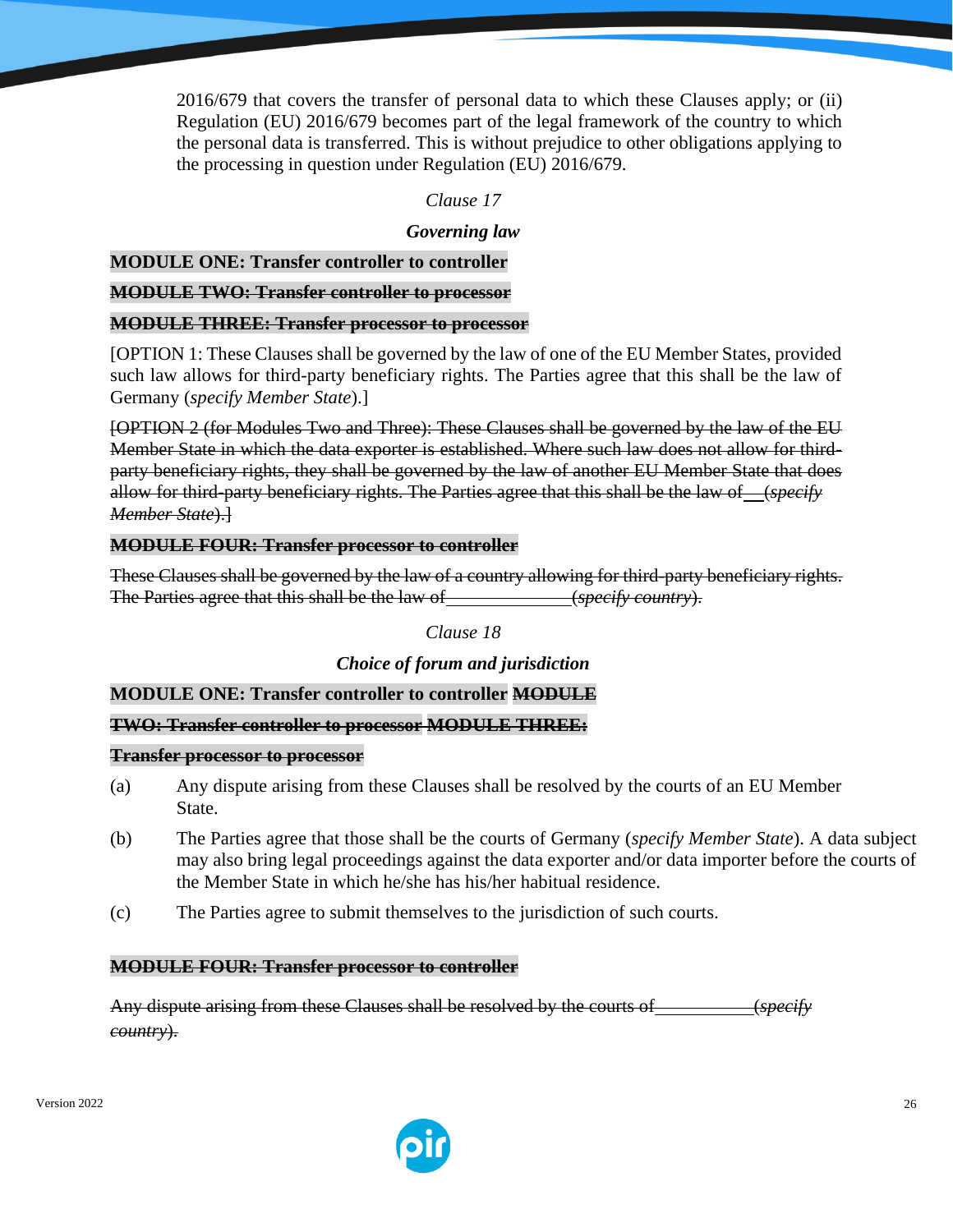### **APPENDIX**

#### EXPLANATORY NOTE:

It must be possible to clearly distinguish the information applicable to each transfer or category of transfers and, in this regard, to determine the respective role(s) of the Parties as data exporter(s) and/or data importer(s). This does not necessarily require completing and signing separate appendices for each transfer/category of transfers and/or contractual relationship, where this transparency can be achieved through one appendix. However, where necessary to ensure sufficient clarity, separate appendices should be used.

# **ANNEX I**

**A. LIST OF PARTIES**

**MODULE ONE: Transfer controller to controller**

**MODULE TWO: Transfer controller to processor**

**MODULE THREE: Transfer processor to processor**

**MODULE FOUR: Transfer processor to controller**

**Data exporter(s):** [*Identity and contact details of the data exporter(s) and, where applicable, of its/their data protection officer and/or representative in the European Union]*

1. Name: … Address: … Contact person's name, position and contact details: … Activities relevant to the data transferred under these Clauses: See Section 3(a) of the Data Processing Addendum Signature and date: … Role(controller/processor):Controller

2. …**Data importer(s):** [*Identity and contact details of the data importer(s), including any contact person with responsibility for data protection]*

1. Name:Public Interest Registry

Address:11911 Freedom Drive

10th Floor, Suite 1000

Reston, VA 20190 Contact person's name, position and contact details: privacy@pir.org Activities relevant to the data transferred under these Clauses:See Section 3(a) of the Data Processing Addendum Signature and date: … Role (controller/processor): Controller

2. …

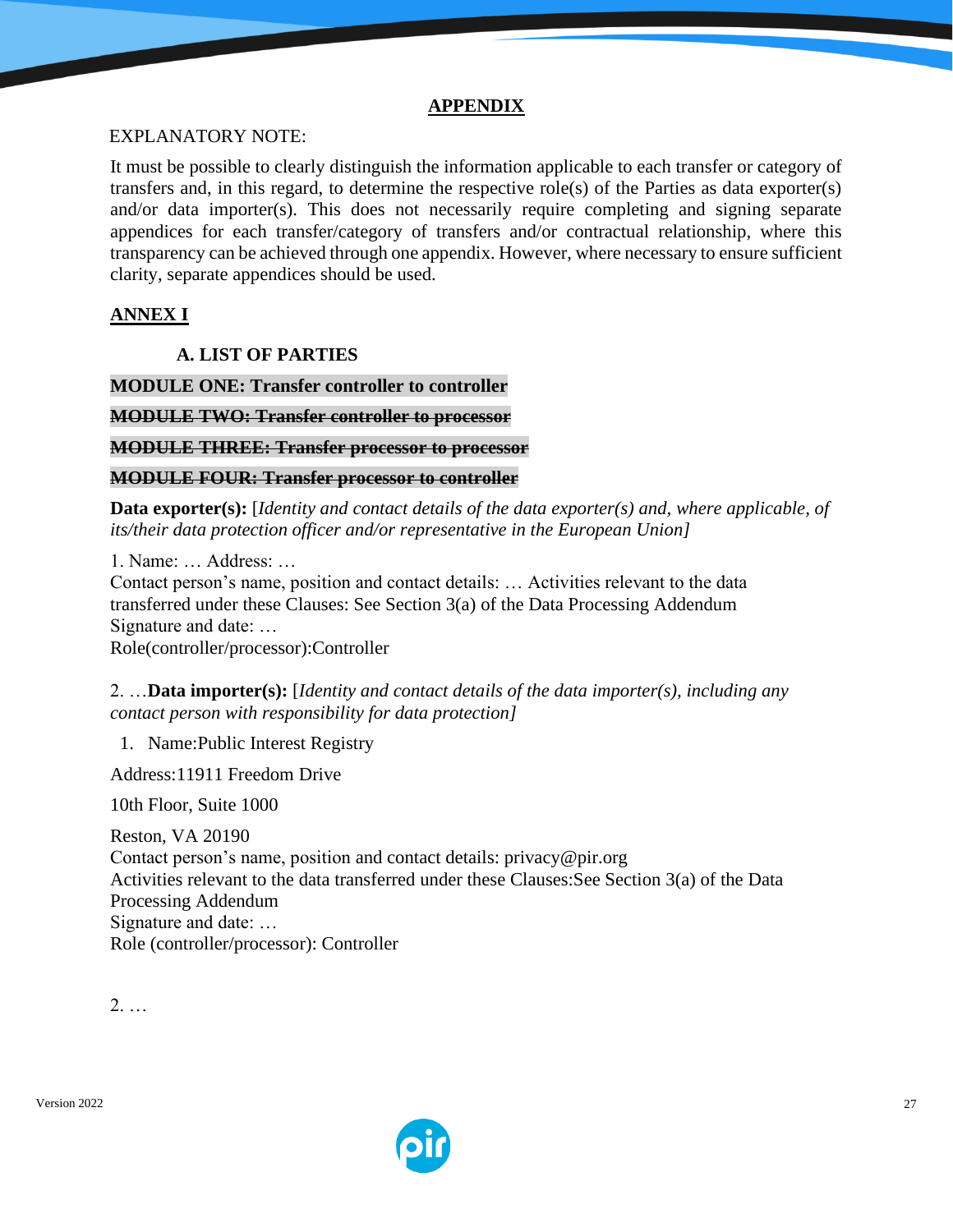# **B. DESCRIPTION OF TRANSFER MODULE**

**ONE: Transfer controller to controller MODULE TWO: Transfer controller to processor MODULE THREE: Transfer processor to processor MODULE** 

**FOUR: Transfer processor to controller**

#### *Categories of data subjects whose personal data is transferred*

*The Personal Data transferred concern the following categories of data subjects (please specify): Natural person's data can include registrant's information provided to registrars upon registration of a domain name noted in Annex 1 (3) of the RRA Data Processing Addendum (registrant name, address, email, phone number, IP address) commonly known as "WHOIS" data. The Registrar processes the same information for legal persons or entities.*

### Categories of personal data transferred

Natural person's data can include registrant's information provided to registrars upon registration of a domain name (registrant name, address, email, phone number, IP address) commonly known as "WHOIS" data (see also Annex 1 of the Data Processing Addendum).

*Sensitive data transferred (if applicable) and applied restrictions or safeguards that fully take into consideration the nature of the data and the risks involved, such as for instance strict purpose limitation, access restrictions (including access only for staff having followed specialised training), keeping a record of access to the data, restrictions for onward transfers or additional security measures.* Not Applicable

*The frequency of the transfer (e.g. whether the data is transferred on a one-off or continuous basis).* Continuous

# *Nature of the processing*

The Personal Data transferred will be subject to the following basic processing activities (please specify):Receipt of above outlined data by PIR (and/or the technical backend provider) from the Registrar. Following transfer, the Registry (and/or the technical backend provider) and the Registar will store, delete, alterater for accuracy, disclosure (only on legitimate bases), maintenance, and analysis.

*Purpose(s) of the data transfer and further processing*

See DPA Section 3(a) for purposes of processing and further processing.

*The period for which the personal data will be retained, or, if that is not possible, the criteria used to determine that period*

Data is retained for the life of the registration plus a minimum of 2 years (this is subject to change per requirements via ICANN Consensus Policies.

*For transfers to (sub-) processors, also specify subject matter, nature and duration of the processing*

Any transfer to sub-processors would be to fulfill the promised services. It may be occasional or continuous depending upon the sub-processor.

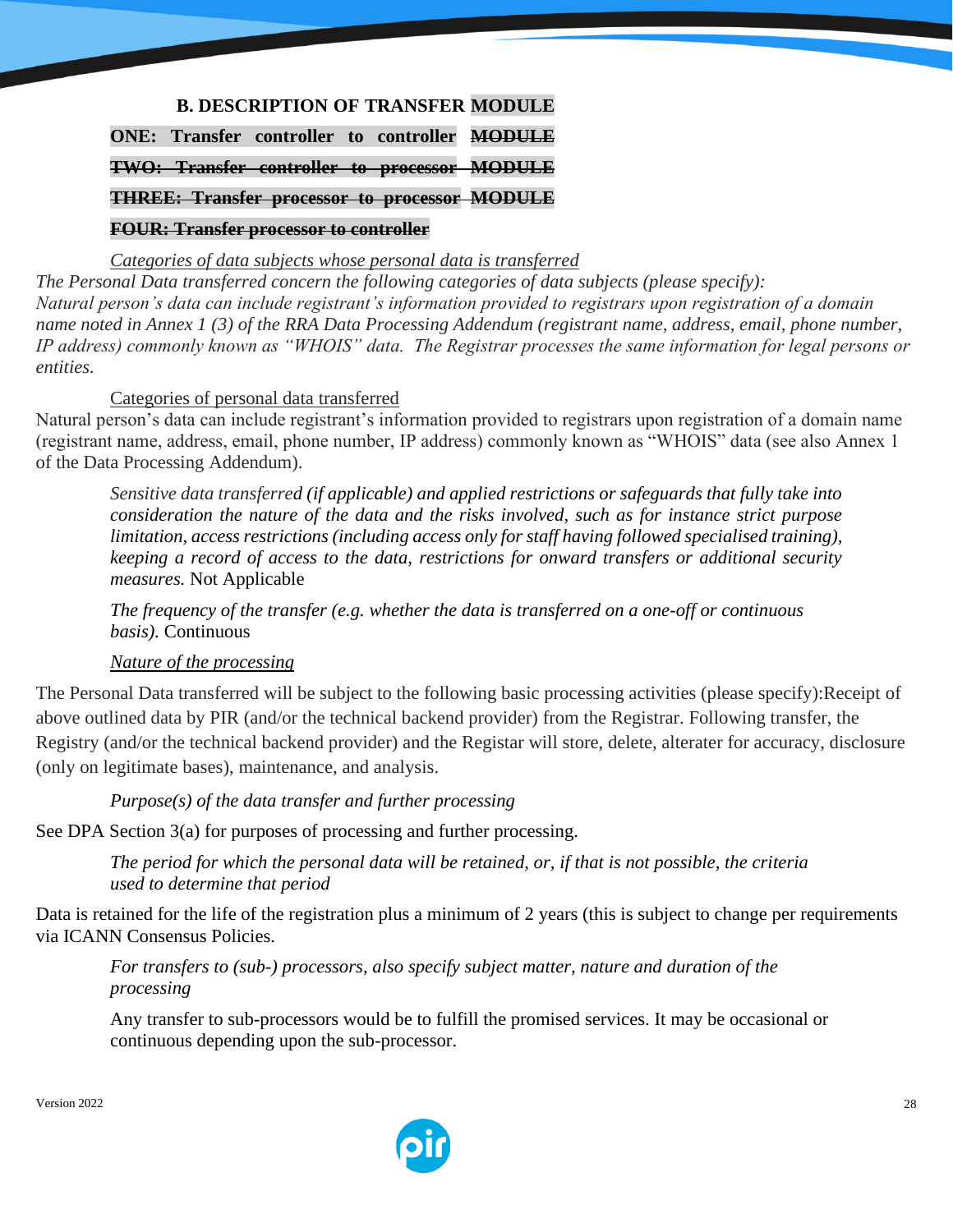# **C. COMPETENT SUPERVISORY AUTHORITY**

**MODULE ONE: Transfer controller to controller MODULE TWO: Transfer controller to processor MODULE THREE: Transfer processor to processor**

*Identify the competent supervisory authority/ies in accordance with Clause 13* State Commissioner for Data Protection and Freedom of Information North Rhine-Westphalia